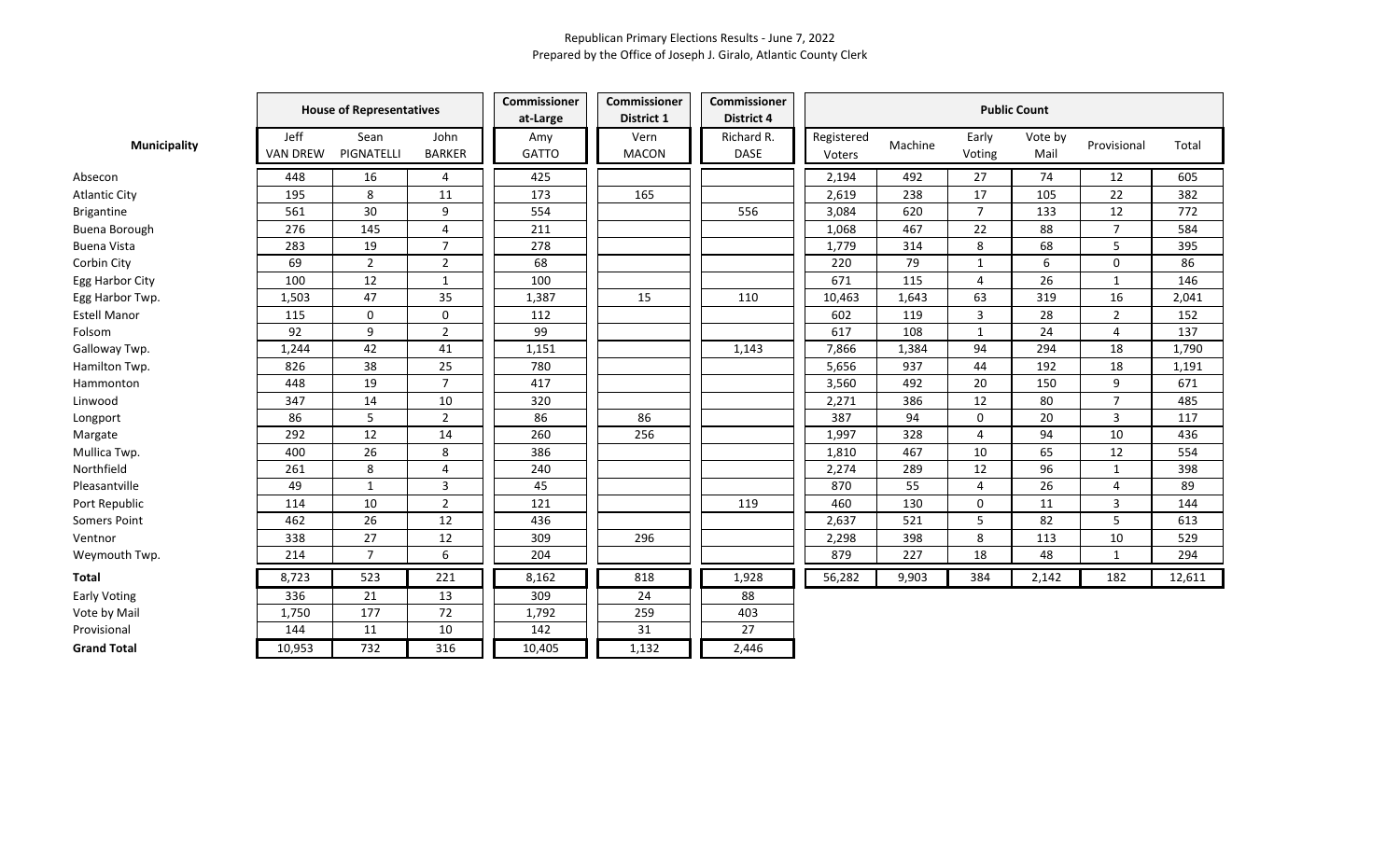| Absecon W1 D1                         |
|---------------------------------------|
| Absecon W1 D2                         |
| Absecon W1 D3                         |
| Absecon W2 D1                         |
| Absecon W <sub>2</sub> D <sub>2</sub> |
| Absecon W2 D3                         |
| Total                                 |
| Early Voting                          |
| Vote by Mail                          |
| Provisional                           |

|                     |                         | <b>House of Representatives</b> |                       | <b>Commissioner</b><br>at-Large | Council<br>Ward 1           | Council<br>Ward 2 | <b>Public Count</b> |                 |                 |         |  |  |
|---------------------|-------------------------|---------------------------------|-----------------------|---------------------------------|-----------------------------|-------------------|---------------------|-----------------|-----------------|---------|--|--|
|                     | Jeff<br><b>VAN DREW</b> | Sean<br>PIGNATELLI              | John<br><b>BARKER</b> | Amy<br><b>GATTO</b>             | Thomas A.<br><b>MARRONE</b> | Richard<br>DeROSE | Machine             | Early<br>Voting | Vote by<br>Mail | Provisi |  |  |
| Absecon W1 D1       | 82                      | 3                               |                       | 78                              | 78                          |                   | 91                  |                 |                 |         |  |  |
| Absecon W1 D2       | 80                      | ς                               | 0                     | 74                              | 75                          |                   | 87                  | 10              | 37              | 5       |  |  |
| Absecon W1 D3       | 82                      | 3                               |                       | 81                              | 82                          |                   | 89                  |                 |                 |         |  |  |
| Absecon W2 D1       | 82                      | 4                               | $\Omega$              | 74                              |                             | 76                | 91                  |                 |                 |         |  |  |
| Absecon W2 D2       | 43                      | 3                               | 0                     | 44                              |                             | 44                | 48                  | 17              | 37              | 7       |  |  |
| Absecon W2 D3       | 79                      | 0                               | $\overline{2}$        | 74                              |                             | 75                | 86                  |                 |                 |         |  |  |
| Total               | 448                     | 16                              | 4                     | 425                             | 235                         | 195               | 492                 | 27              | 74              | 12      |  |  |
| <b>Early Voting</b> | 23                      | 2                               | 0                     | 22                              |                             | 16                |                     |                 |                 |         |  |  |
| Vote by Mail        | 62                      |                                 | 3                     | 66                              | 35                          | 31                |                     |                 |                 |         |  |  |
| Provisional         | 11                      | 0                               |                       | 11                              | 4                           | 6                 |                     |                 |                 |         |  |  |
| <b>Grand Total</b>  | 544                     | 25                              | 8                     | 524                             | 281                         | 248               |                     |                 |                 |         |  |  |

|         |                 | <b>Public Count</b> |             |
|---------|-----------------|---------------------|-------------|
| Machine | Early<br>Voting | Vote by<br>Mail     | Provisional |
| 91      |                 |                     |             |
| 87      | 10              | 37                  | 5           |
| 89      |                 |                     |             |
| 91      |                 |                     |             |
| 48      | 17              | 37                  | 7           |
| 86      |                 |                     |             |
| 492     | 27              | 74                  | 12          |
|         |                 |                     |             |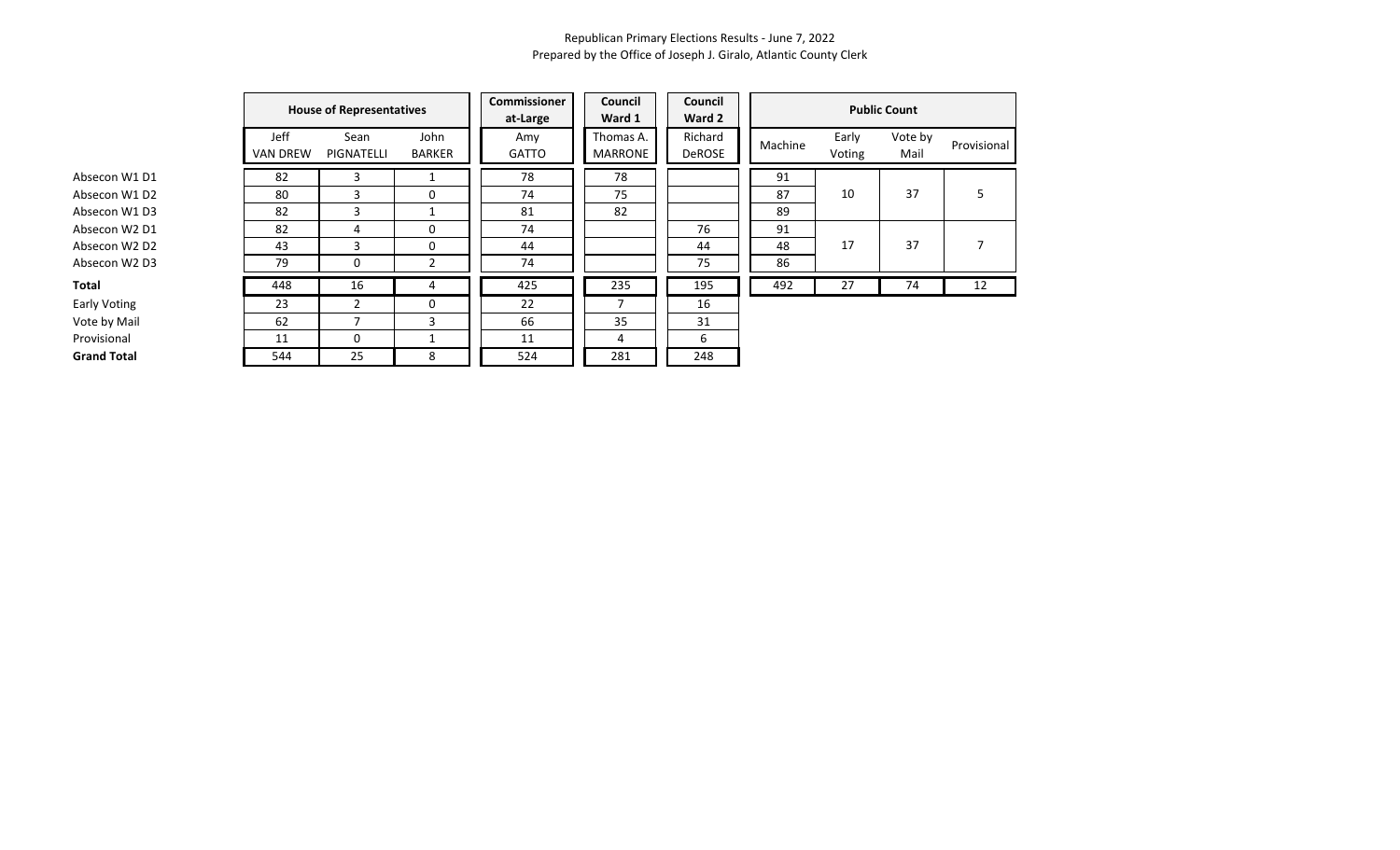|                     | <b>House of Representatives</b> |                    |                       | Commissioner<br>at-Large | <b>Commissioner</b><br>District 1 | <b>Public Count</b> |                 |                 |             |  |  |
|---------------------|---------------------------------|--------------------|-----------------------|--------------------------|-----------------------------------|---------------------|-----------------|-----------------|-------------|--|--|
|                     | Jeff<br><b>VAN DREW</b>         | Sean<br>PIGNATELLI | John<br><b>BARKER</b> | Amy<br><b>GATTO</b>      | Vern<br><b>MACON</b>              | Machine             | Early<br>Voting | Vote by<br>Mail | Provisional |  |  |
| Atlantic City W1 D1 | 12                              | $\mathbf 0$        | $\mathbf{1}$          | 9                        | 10                                | 15                  |                 |                 |             |  |  |
| Atlantic City W1 D2 | 10                              | 0                  | $\mathbf{1}$          | $\overline{7}$           | $\overline{7}$                    | 11                  |                 |                 |             |  |  |
| Atlantic City W1 D3 | 8                               | $\mathbf{1}$       | 3                     | 10                       | 9                                 | 13                  |                 |                 |             |  |  |
| Atlantic City W1 D4 | 3                               | 0                  | 0                     | 3                        | 3                                 | 3                   |                 |                 |             |  |  |
| Atlantic City W2 D1 | 13                              | $\mathbf{1}$       | $\overline{2}$        | 13                       | 11                                | 21                  |                 |                 |             |  |  |
| Atlantic City W2 D2 | 1                               | 0                  | 0                     | $\mathbf{1}$             | $\mathbf{1}$                      | $\overline{2}$      |                 |                 |             |  |  |
| Atlantic City W2 D3 | 0                               | 0                  | 0                     | 0                        | 0                                 | $\Omega$            |                 |                 |             |  |  |
| Atlantic City W3 D1 | 2                               | 0                  | 0                     | $\mathbf{1}$             | $\mathbf{1}$                      | 3                   |                 |                 |             |  |  |
| Atlantic City W3 D2 | 3                               | $\mathbf 0$        | 0                     | $\overline{2}$           | $\overline{2}$                    | $\overline{3}$      |                 |                 |             |  |  |
| Atlantic City W3 D3 | $\mathbf{1}$                    | 0                  | 0                     | $\mathbf 1$              | $\mathbf{1}$                      | $\mathbf{1}$        |                 |                 |             |  |  |
| Atlantic City W3 D4 | 3                               | 0                  | 0                     | 3                        | 3                                 | 3                   | 17              | 105             | 22          |  |  |
| Atlantic City W4 D1 | 8                               | 0                  | 0                     | 7                        | $\overline{7}$                    | 8                   |                 |                 |             |  |  |
| Atlantic City W4 D2 | 0                               | 0                  | $\mathbf 0$           | 0                        | 0                                 | $\Omega$            |                 |                 |             |  |  |
| Atlantic City W4 D3 | 4                               | $\mathbf{1}$       | 0                     | 4                        | 4                                 | 6                   |                 |                 |             |  |  |
| Atlantic City W4 D4 | 3                               | $\mathbf{1}$       | $\mathbf{1}$          | $\overline{4}$           | $\overline{4}$                    | 10                  |                 |                 |             |  |  |
| Atlantic City W5 D1 | 10                              | $\mathbf{1}$       | 0                     | 10                       | 10                                | 13                  |                 |                 |             |  |  |
| Atlantic City W5 D2 | 26                              | 0                  | $\overline{2}$        | 26                       | 25                                | 28                  |                 |                 |             |  |  |
| Atlantic City W6 D1 | 25                              | 0                  | $\mathbf 0$           | 20                       | 19                                | 25                  |                 |                 |             |  |  |
| Atlantic City W6 D2 | 12                              | 0                  | 0                     | 11                       | 10                                | 12                  |                 |                 |             |  |  |
| Atlantic City W6 D3 | 19                              | $\mathbf{1}$       | 1                     | 17                       | 16                                | 24                  |                 |                 |             |  |  |
| Atlantic City W6 D4 | 32                              | $\overline{2}$     | 0                     | 24                       | 22                                | 37                  |                 |                 |             |  |  |
| Total               | 195                             | 8                  | 11                    | 173                      | 165                               | 238                 | 17              | 105             | 22          |  |  |
| <b>Early Voting</b> | 16                              | $\mathbf 0$        | 0                     | 12                       | 12                                |                     |                 |                 |             |  |  |
| Vote by Mail        | 81                              | 0                  | 8                     | 80                       | 78                                |                     |                 |                 |             |  |  |
| Provisional         | 18                              | $\mathbf{1}$       | $\overline{2}$        | 14                       | 12                                |                     |                 |                 |             |  |  |
| <b>Grand Total</b>  | 310                             | 9                  | 21                    | 279                      | 267                               |                     |                 |                 |             |  |  |
|                     |                                 |                    |                       |                          |                                   |                     |                 |                 |             |  |  |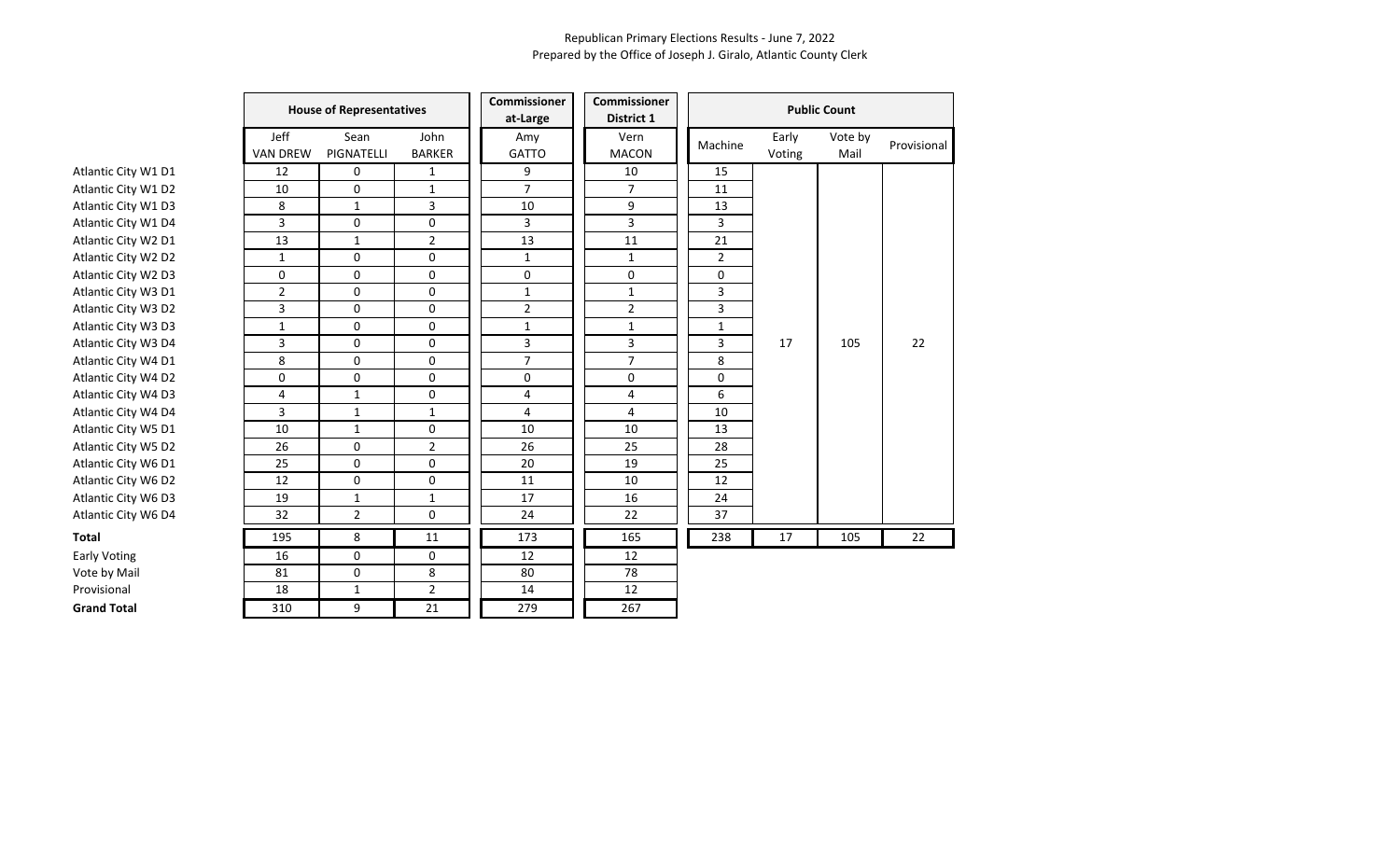|                           |                         | <b>House of Representatives</b> |                       |              | <b>Commissioner</b><br><b>District 4</b> | Mayor         | Council-at-Large         | <b>Public Count</b> |         |                 |                 |             |
|---------------------------|-------------------------|---------------------------------|-----------------------|--------------|------------------------------------------|---------------|--------------------------|---------------------|---------|-----------------|-----------------|-------------|
|                           | Jeff<br><b>VAN DREW</b> | Sean<br>PIGNATELLI              | John<br><b>BARKER</b> | Amy<br>GATTO | Richard R.<br>DASE                       | Vince<br>SERA | Cornelius "Neil"<br>KANE | Mike<br>RIORDAN     | Machine | Early<br>Voting | Vote by<br>Mail | Provisional |
| Brigantine Ward 01        | 177                     | 11                              |                       | 180          | 182                                      | 185           | 181                      | 181                 | 197     |                 |                 |             |
| <b>Brigantine Ward 02</b> | 157                     |                                 |                       | 154          | 153                                      | 154           | 145                      | 153                 | 170     |                 | 133             | 12          |
| <b>Brigantine Ward 03</b> | 132                     |                                 |                       | 124          | 125                                      | 130           | 128                      | 124                 | 149     |                 |                 |             |
| <b>Brigantine Ward 04</b> | 95                      |                                 |                       | 96           | 96                                       | 95            | 92                       | 88                  | 104     |                 |                 |             |
| Total                     | 561                     | 30                              | 9                     | 554          | 556                                      | 564           | 546                      | 546                 | 620     |                 | 133             | 12          |
| Early Voting              | b                       |                                 |                       |              |                                          |               |                          |                     |         |                 |                 |             |
| Vote by Mail              | 110                     | 15                              | 4                     | 116          | 118                                      | 122           | 119                      | 116                 |         |                 |                 |             |
| Provisional               |                         |                                 |                       | 11           | 9                                        | 11            | 10                       | 11                  |         |                 |                 |             |
| <b>Grand Total</b>        | 684                     | 47                              | 16                    | 688          | 690                                      | 704           | 682                      | 679                 |         |                 |                 |             |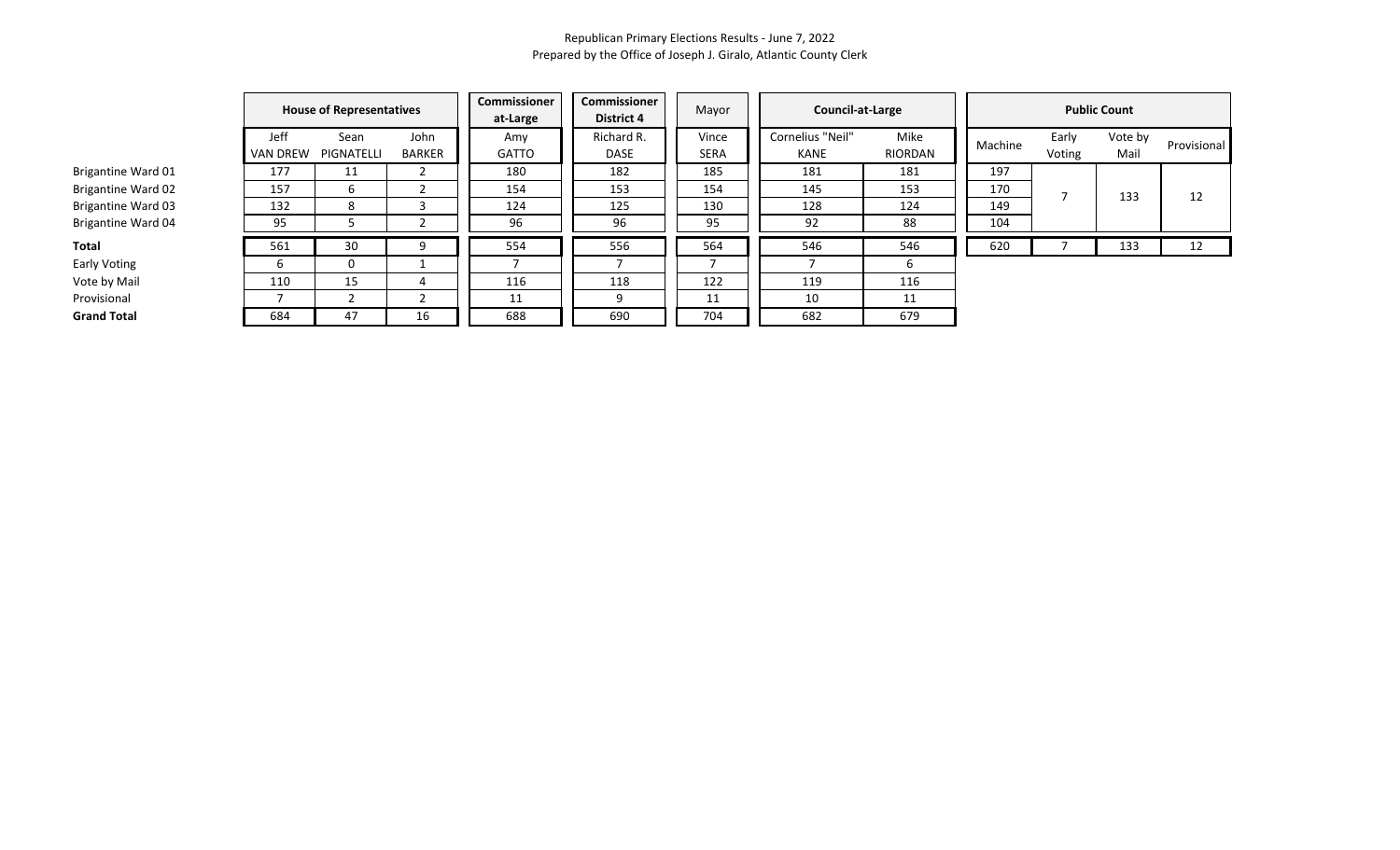|                       |                         | <b>House of Representatives</b> |                       | <b>Commissioner</b><br>at-Large |                              | Council             |                            | Council 1 YEAR<br><b>UNEXPIRED</b><br><b>TERM</b> | <b>Public Count</b>       |         |                 |                 |             |  |
|-----------------------|-------------------------|---------------------------------|-----------------------|---------------------------------|------------------------------|---------------------|----------------------------|---------------------------------------------------|---------------------------|---------|-----------------|-----------------|-------------|--|
|                       | Jeff<br><b>VAN DREW</b> | Sean<br>PIGNATELLI              | John<br><b>BARKER</b> | Amy<br><b>GATTO</b>             | Joseph A<br>D'ALESSANDRO III | Rosalie M.<br>BAKER | Douglas E.<br><b>ADAMS</b> | Marina<br>BARSUGLIA                               | Joseph<br><b>FABRIZIO</b> | Machine | Early<br>Voting | Vote by<br>Mail | Provisional |  |
| Buena Borough Dist 01 | 130                     | 66                              |                       | 104                             | 68                           | 61                  | 139                        | 138                                               | 156                       | 217     | 22              | 88              |             |  |
| Buena Borough Dist 02 | 146                     | 79                              |                       | 107                             | 54                           | 49                  | 191                        | 189                                               | 199                       | 250     |                 |                 |             |  |
| Total                 | 276                     | 145                             |                       | 211                             | 122                          | 110                 | 330                        | 327                                               | 355                       | 467     | 22              | 88              |             |  |
| Early Voting          | 17                      |                                 |                       | 8                               |                              |                     | 19                         | 19                                                | 21                        |         |                 |                 |             |  |
| Vote by Mail          | 55                      | 22                              |                       | 50                              | 19                           | 19                  | 62                         | 61                                                | 69                        |         |                 |                 |             |  |
| Provisional           |                         | 4                               |                       |                                 |                              |                     |                            |                                                   | b                         |         |                 |                 |             |  |
| <b>Grand Total</b>    | 350                     | 176                             | b                     | 270                             | 144                          | 132                 | 417                        | 413                                               | 451                       |         |                 |                 |             |  |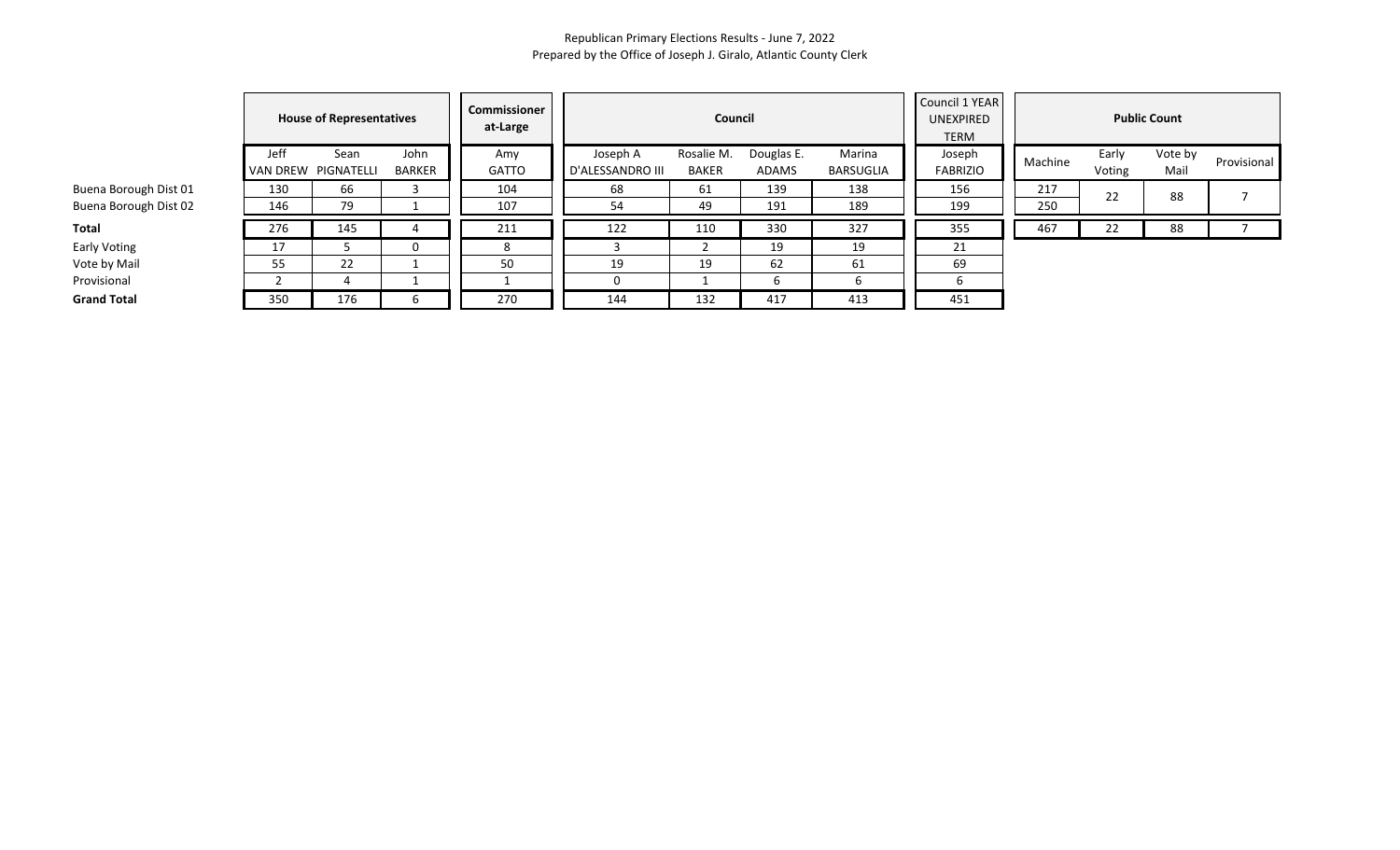|                              |                                | <b>House of Representatives</b> |                       |                     |                | <b>Township Committee</b> | <b>Public Count</b> |                 |                 |             |  |  |
|------------------------------|--------------------------------|---------------------------------|-----------------------|---------------------|----------------|---------------------------|---------------------|-----------------|-----------------|-------------|--|--|
|                              | <b>Jeff</b><br><b>VAN DREW</b> | Sean<br>PIGNATELLI              | John<br><b>BARKER</b> | Amy<br><b>GATTO</b> | Kurt<br>RENART | John H<br><b>WILLIAMS</b> | Machine             | Early<br>Voting | Vote by<br>Mail | Provisional |  |  |
| Buena Vista Township Dist 01 | 78                             | 4                               | $\Omega$              | 68                  | 70             | 63                        | 86                  |                 |                 |             |  |  |
| Buena Vista Township Dist 02 | 113                            |                                 |                       | 113                 | 116            | 106                       | 122                 | 8               | 68              |             |  |  |
| Buena Vista Township Dist 03 | 35                             | 4                               | 5                     | 39                  | 36             | 35                        | 44                  |                 |                 |             |  |  |
| Buena Vista Township Dist 04 | 57                             | 4                               |                       | 58                  | 56             | 52                        | 62                  |                 |                 |             |  |  |
| Total                        | 283                            | 19                              |                       | 278                 | 278            | 256                       | 314                 | x               | 68              |             |  |  |
| Early Voting                 |                                |                                 |                       |                     |                | 8                         |                     |                 |                 |             |  |  |
| Vote by Mail                 | 60                             | ຳ                               |                       | 58                  | 58             | 58                        |                     |                 |                 |             |  |  |
| Provisional                  |                                | $\Omega$                        | 0                     | 4                   | 4              | 4                         |                     |                 |                 |             |  |  |
| <b>Grand Total</b>           | 355                            | 21                              | 9                     | 347                 | 347            | 326                       |                     |                 |                 |             |  |  |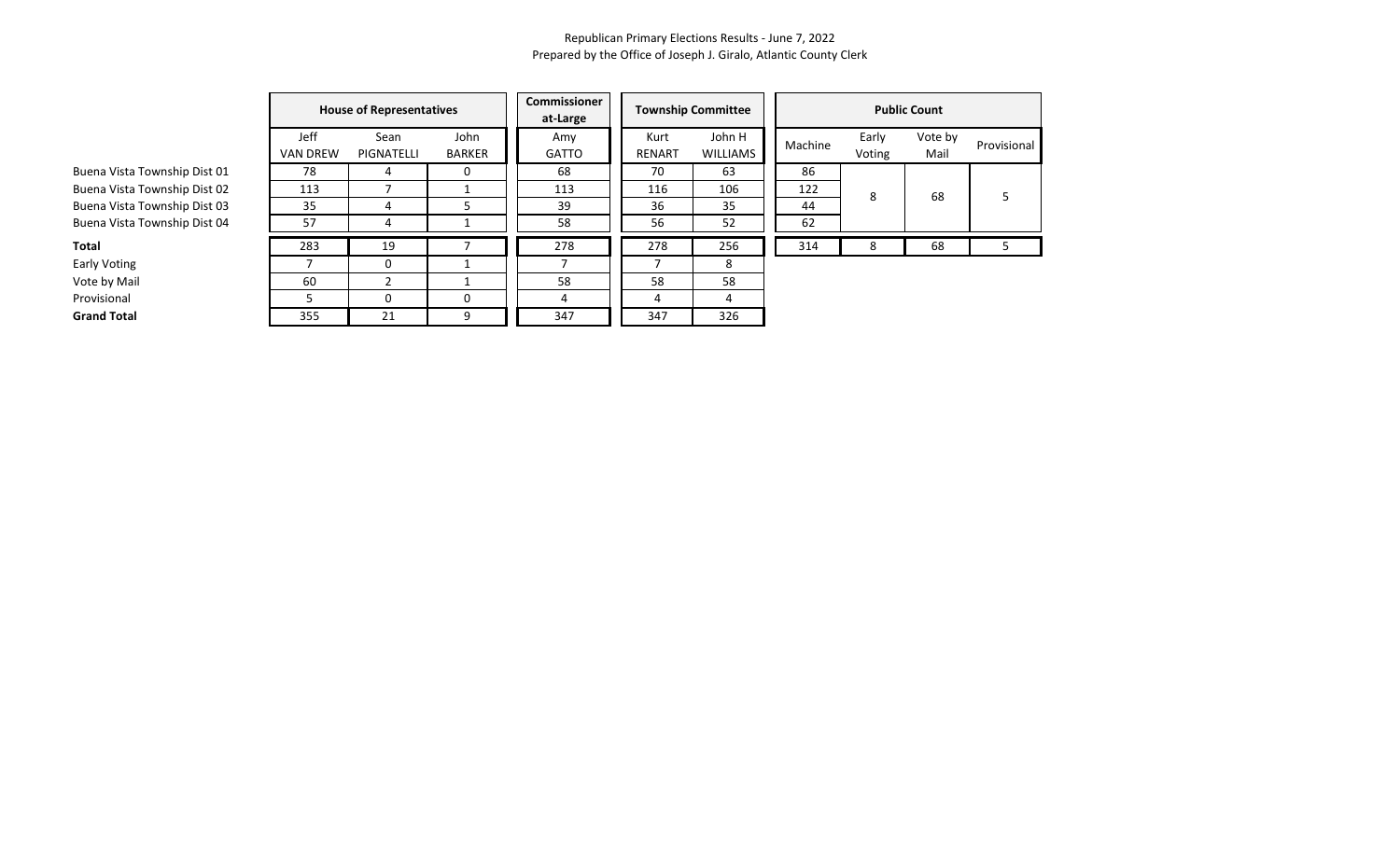|                    |                         | <b>House of Representatives</b> |                       | Commissioner<br>at-Large | <b>Mayor</b>             | Council             |         |                 | <b>Public Count</b> |             |
|--------------------|-------------------------|---------------------------------|-----------------------|--------------------------|--------------------------|---------------------|---------|-----------------|---------------------|-------------|
|                    | Jeff<br><b>VAN DREW</b> | Sean<br>PIGNATELLI              | John<br><b>BARKER</b> | Amy<br><b>GATTO</b>      | Wayne M.<br><b>SMITH</b> | Daniel<br>PATTERSON | Machine | Early<br>Voting | Vote by<br>Mail     | Provisional |
| Corbin City        | 69                      |                                 |                       | 68                       | 68                       | 67                  | 79      |                 | ь                   | 0           |
| Total              | 69                      |                                 |                       | 68                       | 68                       | 67                  | 79      |                 | h                   |             |
| Early Voting       |                         |                                 | $\blacksquare$        | O                        | U                        |                     |         |                 |                     |             |
| Vote by Mail       |                         |                                 |                       |                          |                          |                     |         |                 |                     |             |
| Provisional        |                         |                                 | 0                     | O                        | 0                        |                     |         |                 |                     |             |
| <b>Grand Total</b> | 74                      |                                 |                       | 72                       | 72                       | 70                  |         |                 |                     |             |

Early Voting Vote by Mail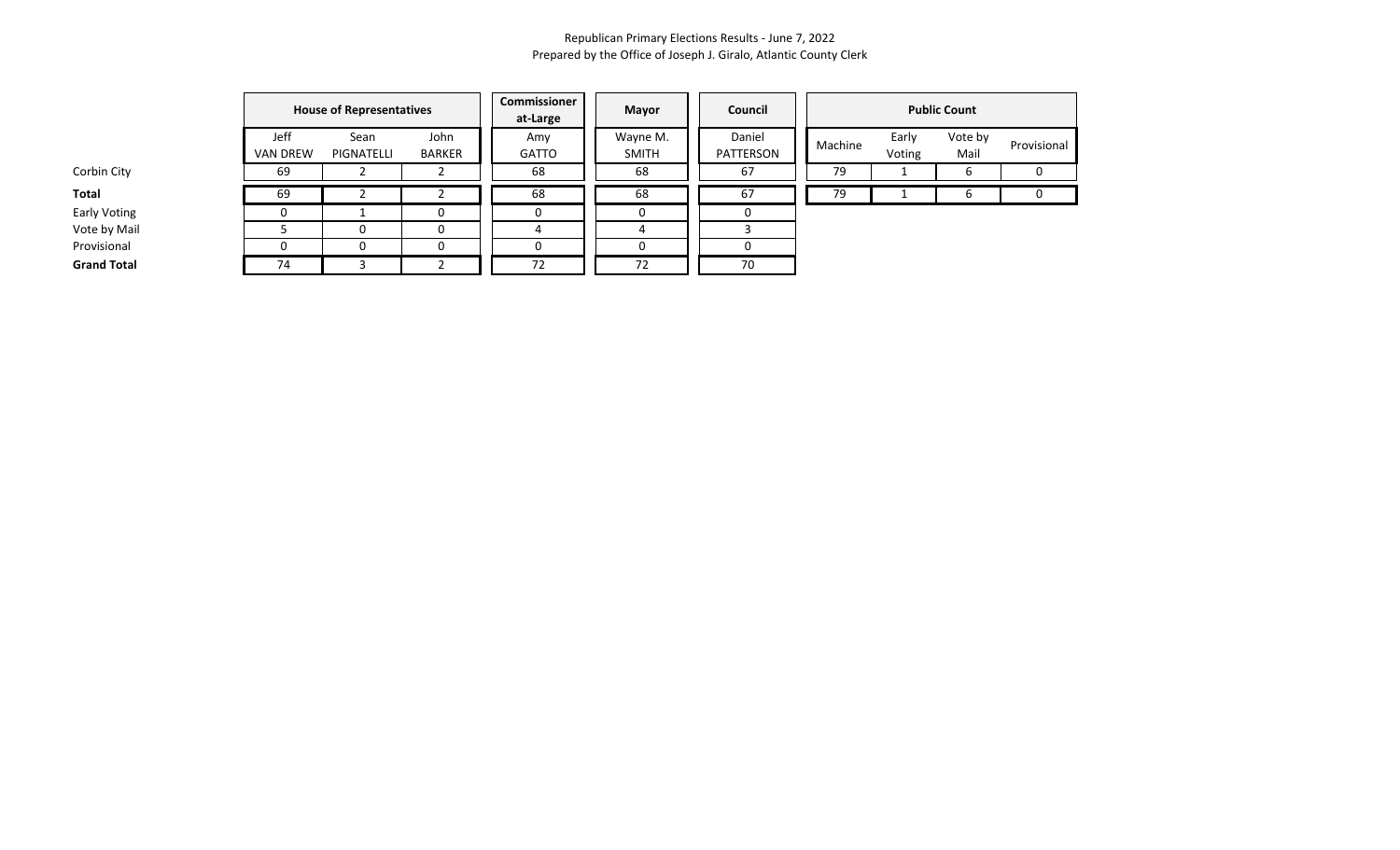|                       | <b>House of Representatives</b> |                    |                       | Commissioner<br>at-Large |                        | <b>Common Council</b>     |                          | <b>Public Count</b> |                 |                 |             |  |  |
|-----------------------|---------------------------------|--------------------|-----------------------|--------------------------|------------------------|---------------------------|--------------------------|---------------------|-----------------|-----------------|-------------|--|--|
|                       | Jeff<br><b>VAN DREW</b>         | Sean<br>PIGNATELLI | John<br><b>BARKER</b> | Amy<br><b>GATTO</b>      | Mattia<br><b>BROWN</b> | Ingrid E.<br><b>CLARK</b> | Steven J.<br><b>DASH</b> | Machine             | Early<br>Voting | Vote by<br>Mail | Provisional |  |  |
| Egg Harbor City W1 D1 | b                               | 0                  | 0                     | 6                        | 6                      | 6                         | 6                        | 6                   |                 |                 |             |  |  |
| Egg Harbor City W1 D2 | 29                              | 2                  | 0                     | 27                       | 25                     | 25                        | 26                       | 31                  |                 |                 |             |  |  |
| Egg Harbor City W1 D3 | 28                              | 4                  | 0                     | 28                       | 26                     | 22                        | 25                       | 33                  | 4               | 26              |             |  |  |
| Egg Harbor City W2 D1 | 12                              | 3                  | 0                     | 11                       | 11                     | 11                        | 8                        | 15                  |                 |                 |             |  |  |
| Egg Harbor City W2 D2 | 16                              |                    | $\Omega$              | 17                       | 15                     | 15                        | 17                       | 17                  |                 |                 |             |  |  |
| Egg Harbor City W2 D3 | 9                               |                    |                       | 11                       | 10                     | 11                        | 12                       | 13                  |                 |                 |             |  |  |
| <b>Total</b>          | 100                             | 12                 |                       | 100                      | 93                     | 90                        | 94                       | 115                 | 4               | 26              |             |  |  |
| Early Voting          | 3                               |                    | $\Omega$              | 3                        | 3                      | 4                         | 4                        |                     |                 |                 |             |  |  |
| Vote by Mail          | 19                              |                    | 3                     | 24                       | 23                     | 23                        | 24                       |                     |                 |                 |             |  |  |
| Provisional           |                                 | 0                  | 0                     |                          |                        |                           |                          |                     |                 |                 |             |  |  |
| <b>Grand Total</b>    | 123                             | 15                 |                       | 128                      | 120                    | 118                       | 123                      |                     |                 |                 |             |  |  |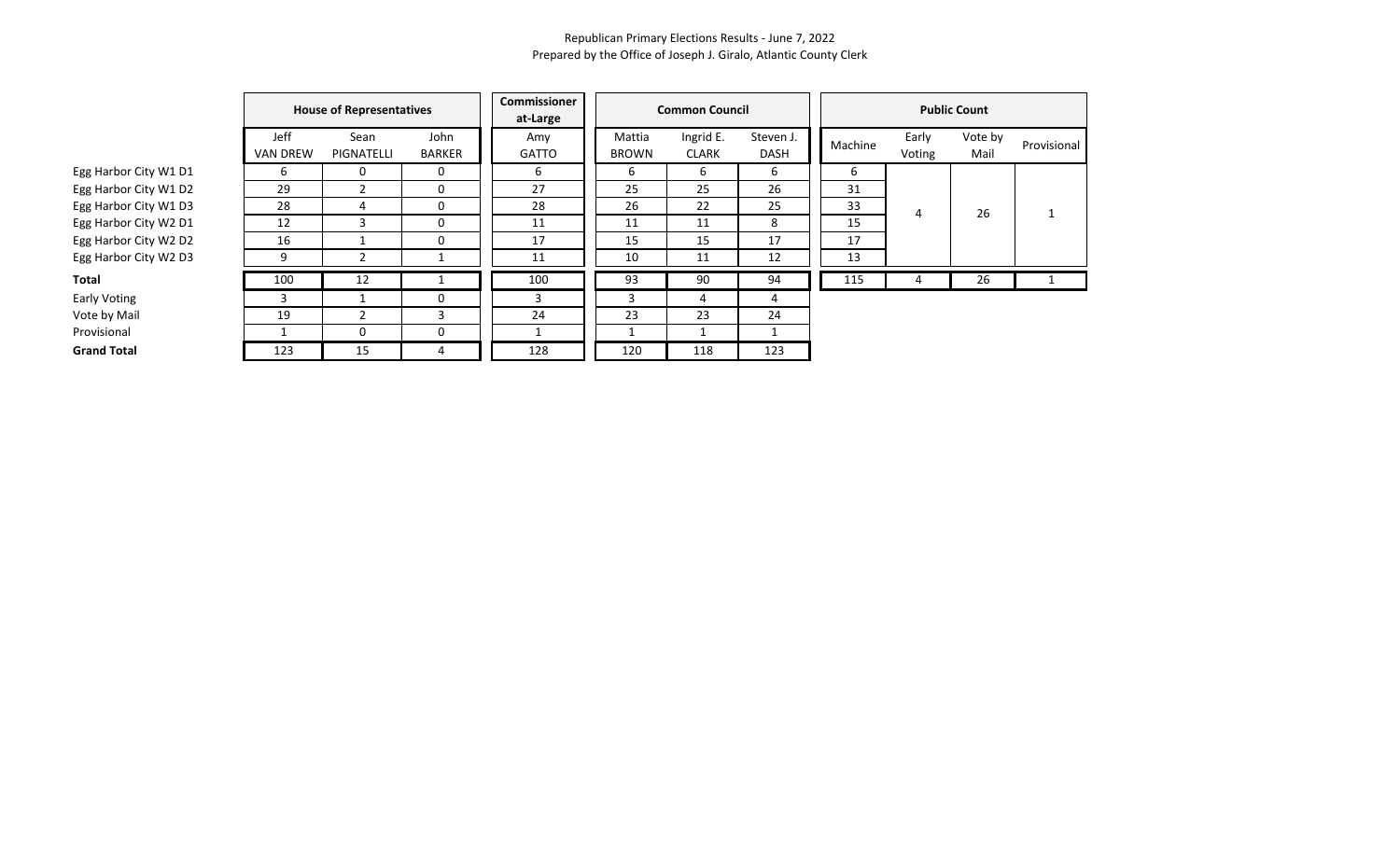| Jeff<br>Sean<br>John<br>Richard R.<br>Early<br>Vote by<br>Vern<br>Joe<br>Amy<br>Machine<br>PIGNATELLI<br><b>GATTO</b><br><b>VAN DREW</b><br><b>BARKER</b><br><b>MACON</b><br><b>DASE</b><br><b>CAFERO</b><br>Voting<br>Mail<br>Egg Harbor Township Dist 01<br>120<br>4<br>$\overline{2}$<br>111<br>110<br>128<br>66<br>63<br>Egg Harbor Township Dist 02<br>$\overline{2}$<br>3<br>62<br>74<br>65<br>6<br>60<br>76<br>64<br>Egg Harbor Township Dist 03<br>$\mathbf{1}$<br>5<br>123<br>$\mathbf{1}$<br>108<br>Egg Harbor Township Dist 04<br>113<br>133<br>6<br>5<br>Egg Harbor Township Dist 05<br>132<br>134<br>131<br>147<br>92<br>83<br>96<br>Egg Harbor Township Dist 06<br>$\overline{4}$<br>0<br>81<br>$\overline{2}$<br>59<br>55<br>55<br>62<br>Egg Harbor Township Dist 07<br>$\mathbf{1}$<br>Egg Harbor Township Dist 08<br>45<br>3<br>44<br>43<br>53<br>$\mathbf{1}$<br>74<br>3<br>$\overline{2}$<br>63<br>Egg Harbor Township Dist 09<br>64<br>81<br>55<br>$\overline{2}$<br>52<br>53<br>$\overline{2}$<br>52<br>61<br>Egg Harbor Township Dist 10<br>57<br>59<br>3<br>Egg Harbor Township Dist 11<br>$\mathbf{1}$<br>54<br>65<br>63<br>319<br>16<br>$\mathbf 0$<br>17<br>17<br>0<br>18<br>Egg Harbor Township Dist 12<br>18<br>$\mathbf 0$<br>$\overline{2}$<br>15<br>Egg Harbor Township Dist 13<br>15<br>15<br>15<br>17<br>6<br>$\mathbf 0$<br>0<br>6<br>Egg Harbor Township Dist 14<br>4<br>4<br>4<br>28<br>35<br>29<br>28<br>39<br>Egg Harbor Township Dist 15<br>$\mathbf{1}$<br>0<br>28<br>3<br>28<br>Egg Harbor Township Dist 16<br>0<br>26<br>25<br>35<br>$\mathbf 0$<br>6<br>107<br>Egg Harbor Township Dist 17<br>121<br>108<br>129<br>$\overline{2}$<br>112<br>$\overline{2}$<br>119<br>101<br>103<br>Egg Harbor Township Dist 18<br>Egg Harbor Township Dist 19<br>101<br>$\overline{2}$<br>90<br>92<br>$\mathbf{1}$<br>108<br>37<br>36<br>$\mathbf 0$<br>37<br>Egg Harbor Township Dist 20<br>0<br>41<br>78<br>0<br>0<br>69<br>69<br>Egg Harbor Township Dist 21<br>83<br>3<br>65<br>63<br>72<br>Egg Harbor Township Dist 22<br>64<br>1<br>Total<br>1,503<br>47<br>35<br>1,387<br>15<br>110<br>1,397<br>1,643<br>63<br>319<br>57<br>$\overline{2}$<br>53<br>$\overline{2}$<br>Early Voting<br>0<br>$\mathbf{1}$<br>57<br>$\overline{7}$<br>24<br>Vote by Mail<br>265<br>22<br>12<br>276<br>274<br>$\mathbf 0$<br>12<br>15<br>13<br>0<br>$\mathbf{1}$<br>$\mathbf{1}$<br>Provisional<br>71<br>23<br>137<br><b>Grand Total</b><br>1,840<br>48<br>1,729<br>1,740 |  | <b>House of Representatives</b> | Commissioner<br>at-Large | Commissioner<br>District 1 | <b>Commissioner</b><br><b>District 4</b> | Township<br><b>Committee</b> |  | <b>Public Count</b> |             |
|-----------------------------------------------------------------------------------------------------------------------------------------------------------------------------------------------------------------------------------------------------------------------------------------------------------------------------------------------------------------------------------------------------------------------------------------------------------------------------------------------------------------------------------------------------------------------------------------------------------------------------------------------------------------------------------------------------------------------------------------------------------------------------------------------------------------------------------------------------------------------------------------------------------------------------------------------------------------------------------------------------------------------------------------------------------------------------------------------------------------------------------------------------------------------------------------------------------------------------------------------------------------------------------------------------------------------------------------------------------------------------------------------------------------------------------------------------------------------------------------------------------------------------------------------------------------------------------------------------------------------------------------------------------------------------------------------------------------------------------------------------------------------------------------------------------------------------------------------------------------------------------------------------------------------------------------------------------------------------------------------------------------------------------------------------------------------------------------------------------------------------------------------------------------------------------------------------------------------------------------------------------------------------------------------------------------------------------------------------------------------------------------------------------------------------------------------------------------------------------------|--|---------------------------------|--------------------------|----------------------------|------------------------------------------|------------------------------|--|---------------------|-------------|
|                                                                                                                                                                                                                                                                                                                                                                                                                                                                                                                                                                                                                                                                                                                                                                                                                                                                                                                                                                                                                                                                                                                                                                                                                                                                                                                                                                                                                                                                                                                                                                                                                                                                                                                                                                                                                                                                                                                                                                                                                                                                                                                                                                                                                                                                                                                                                                                                                                                                                         |  |                                 |                          |                            |                                          |                              |  |                     | Provisional |
|                                                                                                                                                                                                                                                                                                                                                                                                                                                                                                                                                                                                                                                                                                                                                                                                                                                                                                                                                                                                                                                                                                                                                                                                                                                                                                                                                                                                                                                                                                                                                                                                                                                                                                                                                                                                                                                                                                                                                                                                                                                                                                                                                                                                                                                                                                                                                                                                                                                                                         |  |                                 |                          |                            |                                          |                              |  |                     |             |
|                                                                                                                                                                                                                                                                                                                                                                                                                                                                                                                                                                                                                                                                                                                                                                                                                                                                                                                                                                                                                                                                                                                                                                                                                                                                                                                                                                                                                                                                                                                                                                                                                                                                                                                                                                                                                                                                                                                                                                                                                                                                                                                                                                                                                                                                                                                                                                                                                                                                                         |  |                                 |                          |                            |                                          |                              |  |                     |             |
|                                                                                                                                                                                                                                                                                                                                                                                                                                                                                                                                                                                                                                                                                                                                                                                                                                                                                                                                                                                                                                                                                                                                                                                                                                                                                                                                                                                                                                                                                                                                                                                                                                                                                                                                                                                                                                                                                                                                                                                                                                                                                                                                                                                                                                                                                                                                                                                                                                                                                         |  |                                 |                          |                            |                                          |                              |  |                     |             |
|                                                                                                                                                                                                                                                                                                                                                                                                                                                                                                                                                                                                                                                                                                                                                                                                                                                                                                                                                                                                                                                                                                                                                                                                                                                                                                                                                                                                                                                                                                                                                                                                                                                                                                                                                                                                                                                                                                                                                                                                                                                                                                                                                                                                                                                                                                                                                                                                                                                                                         |  |                                 |                          |                            |                                          |                              |  |                     |             |
|                                                                                                                                                                                                                                                                                                                                                                                                                                                                                                                                                                                                                                                                                                                                                                                                                                                                                                                                                                                                                                                                                                                                                                                                                                                                                                                                                                                                                                                                                                                                                                                                                                                                                                                                                                                                                                                                                                                                                                                                                                                                                                                                                                                                                                                                                                                                                                                                                                                                                         |  |                                 |                          |                            |                                          |                              |  |                     |             |
|                                                                                                                                                                                                                                                                                                                                                                                                                                                                                                                                                                                                                                                                                                                                                                                                                                                                                                                                                                                                                                                                                                                                                                                                                                                                                                                                                                                                                                                                                                                                                                                                                                                                                                                                                                                                                                                                                                                                                                                                                                                                                                                                                                                                                                                                                                                                                                                                                                                                                         |  |                                 |                          |                            |                                          |                              |  |                     |             |
|                                                                                                                                                                                                                                                                                                                                                                                                                                                                                                                                                                                                                                                                                                                                                                                                                                                                                                                                                                                                                                                                                                                                                                                                                                                                                                                                                                                                                                                                                                                                                                                                                                                                                                                                                                                                                                                                                                                                                                                                                                                                                                                                                                                                                                                                                                                                                                                                                                                                                         |  |                                 |                          |                            |                                          |                              |  |                     |             |
|                                                                                                                                                                                                                                                                                                                                                                                                                                                                                                                                                                                                                                                                                                                                                                                                                                                                                                                                                                                                                                                                                                                                                                                                                                                                                                                                                                                                                                                                                                                                                                                                                                                                                                                                                                                                                                                                                                                                                                                                                                                                                                                                                                                                                                                                                                                                                                                                                                                                                         |  |                                 |                          |                            |                                          |                              |  |                     |             |
|                                                                                                                                                                                                                                                                                                                                                                                                                                                                                                                                                                                                                                                                                                                                                                                                                                                                                                                                                                                                                                                                                                                                                                                                                                                                                                                                                                                                                                                                                                                                                                                                                                                                                                                                                                                                                                                                                                                                                                                                                                                                                                                                                                                                                                                                                                                                                                                                                                                                                         |  |                                 |                          |                            |                                          |                              |  |                     |             |
|                                                                                                                                                                                                                                                                                                                                                                                                                                                                                                                                                                                                                                                                                                                                                                                                                                                                                                                                                                                                                                                                                                                                                                                                                                                                                                                                                                                                                                                                                                                                                                                                                                                                                                                                                                                                                                                                                                                                                                                                                                                                                                                                                                                                                                                                                                                                                                                                                                                                                         |  |                                 |                          |                            |                                          |                              |  |                     |             |
|                                                                                                                                                                                                                                                                                                                                                                                                                                                                                                                                                                                                                                                                                                                                                                                                                                                                                                                                                                                                                                                                                                                                                                                                                                                                                                                                                                                                                                                                                                                                                                                                                                                                                                                                                                                                                                                                                                                                                                                                                                                                                                                                                                                                                                                                                                                                                                                                                                                                                         |  |                                 |                          |                            |                                          |                              |  |                     |             |
|                                                                                                                                                                                                                                                                                                                                                                                                                                                                                                                                                                                                                                                                                                                                                                                                                                                                                                                                                                                                                                                                                                                                                                                                                                                                                                                                                                                                                                                                                                                                                                                                                                                                                                                                                                                                                                                                                                                                                                                                                                                                                                                                                                                                                                                                                                                                                                                                                                                                                         |  |                                 |                          |                            |                                          |                              |  |                     |             |
|                                                                                                                                                                                                                                                                                                                                                                                                                                                                                                                                                                                                                                                                                                                                                                                                                                                                                                                                                                                                                                                                                                                                                                                                                                                                                                                                                                                                                                                                                                                                                                                                                                                                                                                                                                                                                                                                                                                                                                                                                                                                                                                                                                                                                                                                                                                                                                                                                                                                                         |  |                                 |                          |                            |                                          |                              |  |                     |             |
|                                                                                                                                                                                                                                                                                                                                                                                                                                                                                                                                                                                                                                                                                                                                                                                                                                                                                                                                                                                                                                                                                                                                                                                                                                                                                                                                                                                                                                                                                                                                                                                                                                                                                                                                                                                                                                                                                                                                                                                                                                                                                                                                                                                                                                                                                                                                                                                                                                                                                         |  |                                 |                          |                            |                                          |                              |  |                     |             |
|                                                                                                                                                                                                                                                                                                                                                                                                                                                                                                                                                                                                                                                                                                                                                                                                                                                                                                                                                                                                                                                                                                                                                                                                                                                                                                                                                                                                                                                                                                                                                                                                                                                                                                                                                                                                                                                                                                                                                                                                                                                                                                                                                                                                                                                                                                                                                                                                                                                                                         |  |                                 |                          |                            |                                          |                              |  |                     |             |
|                                                                                                                                                                                                                                                                                                                                                                                                                                                                                                                                                                                                                                                                                                                                                                                                                                                                                                                                                                                                                                                                                                                                                                                                                                                                                                                                                                                                                                                                                                                                                                                                                                                                                                                                                                                                                                                                                                                                                                                                                                                                                                                                                                                                                                                                                                                                                                                                                                                                                         |  |                                 |                          |                            |                                          |                              |  |                     |             |
|                                                                                                                                                                                                                                                                                                                                                                                                                                                                                                                                                                                                                                                                                                                                                                                                                                                                                                                                                                                                                                                                                                                                                                                                                                                                                                                                                                                                                                                                                                                                                                                                                                                                                                                                                                                                                                                                                                                                                                                                                                                                                                                                                                                                                                                                                                                                                                                                                                                                                         |  |                                 |                          |                            |                                          |                              |  |                     |             |
|                                                                                                                                                                                                                                                                                                                                                                                                                                                                                                                                                                                                                                                                                                                                                                                                                                                                                                                                                                                                                                                                                                                                                                                                                                                                                                                                                                                                                                                                                                                                                                                                                                                                                                                                                                                                                                                                                                                                                                                                                                                                                                                                                                                                                                                                                                                                                                                                                                                                                         |  |                                 |                          |                            |                                          |                              |  |                     |             |
|                                                                                                                                                                                                                                                                                                                                                                                                                                                                                                                                                                                                                                                                                                                                                                                                                                                                                                                                                                                                                                                                                                                                                                                                                                                                                                                                                                                                                                                                                                                                                                                                                                                                                                                                                                                                                                                                                                                                                                                                                                                                                                                                                                                                                                                                                                                                                                                                                                                                                         |  |                                 |                          |                            |                                          |                              |  |                     |             |
|                                                                                                                                                                                                                                                                                                                                                                                                                                                                                                                                                                                                                                                                                                                                                                                                                                                                                                                                                                                                                                                                                                                                                                                                                                                                                                                                                                                                                                                                                                                                                                                                                                                                                                                                                                                                                                                                                                                                                                                                                                                                                                                                                                                                                                                                                                                                                                                                                                                                                         |  |                                 |                          |                            |                                          |                              |  |                     |             |
|                                                                                                                                                                                                                                                                                                                                                                                                                                                                                                                                                                                                                                                                                                                                                                                                                                                                                                                                                                                                                                                                                                                                                                                                                                                                                                                                                                                                                                                                                                                                                                                                                                                                                                                                                                                                                                                                                                                                                                                                                                                                                                                                                                                                                                                                                                                                                                                                                                                                                         |  |                                 |                          |                            |                                          |                              |  |                     |             |
|                                                                                                                                                                                                                                                                                                                                                                                                                                                                                                                                                                                                                                                                                                                                                                                                                                                                                                                                                                                                                                                                                                                                                                                                                                                                                                                                                                                                                                                                                                                                                                                                                                                                                                                                                                                                                                                                                                                                                                                                                                                                                                                                                                                                                                                                                                                                                                                                                                                                                         |  |                                 |                          |                            |                                          |                              |  |                     |             |
|                                                                                                                                                                                                                                                                                                                                                                                                                                                                                                                                                                                                                                                                                                                                                                                                                                                                                                                                                                                                                                                                                                                                                                                                                                                                                                                                                                                                                                                                                                                                                                                                                                                                                                                                                                                                                                                                                                                                                                                                                                                                                                                                                                                                                                                                                                                                                                                                                                                                                         |  |                                 |                          |                            |                                          |                              |  |                     | 16          |
|                                                                                                                                                                                                                                                                                                                                                                                                                                                                                                                                                                                                                                                                                                                                                                                                                                                                                                                                                                                                                                                                                                                                                                                                                                                                                                                                                                                                                                                                                                                                                                                                                                                                                                                                                                                                                                                                                                                                                                                                                                                                                                                                                                                                                                                                                                                                                                                                                                                                                         |  |                                 |                          |                            |                                          |                              |  |                     |             |
|                                                                                                                                                                                                                                                                                                                                                                                                                                                                                                                                                                                                                                                                                                                                                                                                                                                                                                                                                                                                                                                                                                                                                                                                                                                                                                                                                                                                                                                                                                                                                                                                                                                                                                                                                                                                                                                                                                                                                                                                                                                                                                                                                                                                                                                                                                                                                                                                                                                                                         |  |                                 |                          |                            |                                          |                              |  |                     |             |
|                                                                                                                                                                                                                                                                                                                                                                                                                                                                                                                                                                                                                                                                                                                                                                                                                                                                                                                                                                                                                                                                                                                                                                                                                                                                                                                                                                                                                                                                                                                                                                                                                                                                                                                                                                                                                                                                                                                                                                                                                                                                                                                                                                                                                                                                                                                                                                                                                                                                                         |  |                                 |                          |                            |                                          |                              |  |                     |             |
|                                                                                                                                                                                                                                                                                                                                                                                                                                                                                                                                                                                                                                                                                                                                                                                                                                                                                                                                                                                                                                                                                                                                                                                                                                                                                                                                                                                                                                                                                                                                                                                                                                                                                                                                                                                                                                                                                                                                                                                                                                                                                                                                                                                                                                                                                                                                                                                                                                                                                         |  |                                 |                          |                            |                                          |                              |  |                     |             |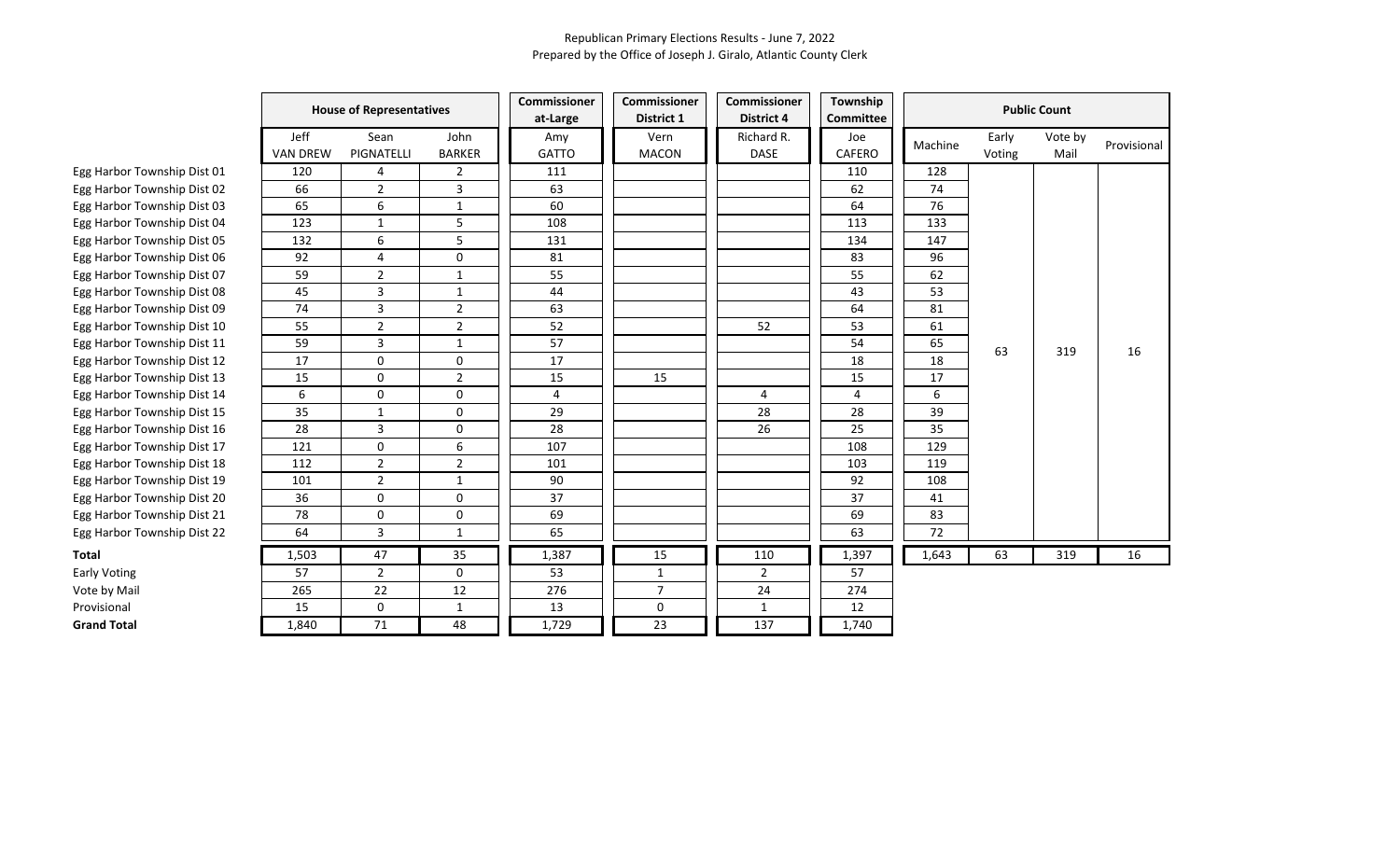|                     |                         | <b>House of Representatives</b> | <b>Commissioner</b><br>at-Large |                     | Council                  | <b>Public Count</b> |         |                 |                 |             |  |
|---------------------|-------------------------|---------------------------------|---------------------------------|---------------------|--------------------------|---------------------|---------|-----------------|-----------------|-------------|--|
|                     | Jeff<br><b>VAN DREW</b> | Sean<br>PIGNATELLI              | John<br>BARKER                  | Amy<br><b>GATTO</b> | W. Nelson<br><b>DILG</b> | Dane R.<br>LAMCKEN  | Machine | Early<br>Voting | Vote by<br>Mail | Provisional |  |
| Estell Manor        | 115                     |                                 |                                 | 112                 | 106                      | 102                 | 119     |                 | 28              |             |  |
| Total               | 115                     |                                 |                                 | 112                 | 106                      | 102                 | 119     |                 | 28              |             |  |
| <b>Early Voting</b> |                         |                                 |                                 |                     |                          |                     |         |                 |                 |             |  |
| Vote by Mail        | 28                      |                                 |                                 | 26                  | 25                       | 26                  |         |                 |                 |             |  |
| Provisional         |                         |                                 |                                 |                     |                          |                     |         |                 |                 |             |  |
| <b>Grand Total</b>  | 147                     |                                 | 0                               | 143                 | 135                      | 132                 |         |                 |                 |             |  |

Early Voting Vote by Mail

**Grand Total**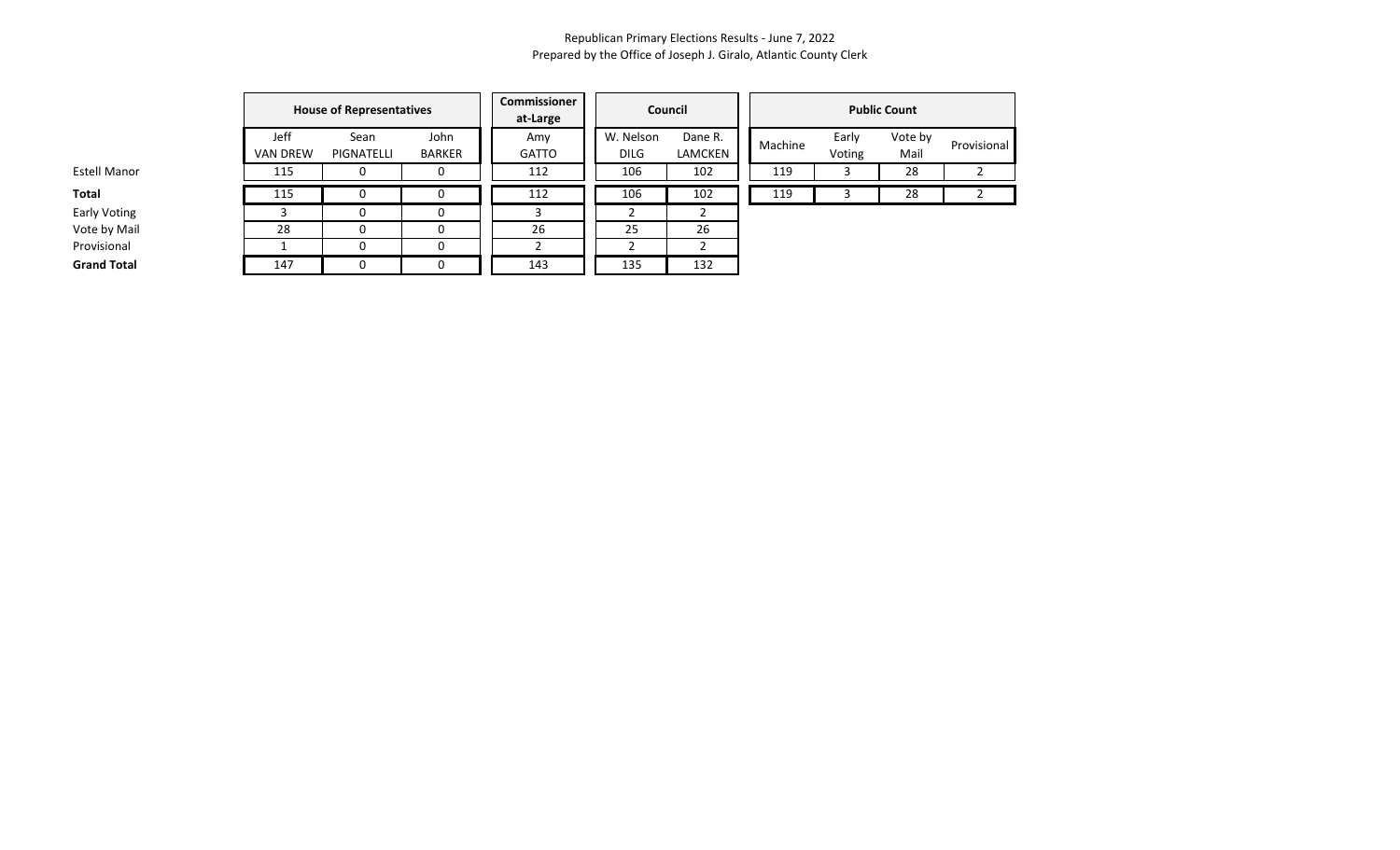Provisional

|                    |                         | <b>House of Representatives</b> |                | Commissioner<br>at-Large |                         | Council             |         |                 | <b>Public Count</b> |        |
|--------------------|-------------------------|---------------------------------|----------------|--------------------------|-------------------------|---------------------|---------|-----------------|---------------------|--------|
|                    | Jeff<br><b>VAN DREW</b> | Sean<br><b>PIGNATELLI</b>       | John<br>BARKER | Amy<br><b>GATTO</b>      | James<br><b>HOFFMAN</b> | Michael<br>PORRETTA | Machine | Early<br>Voting | Vote by<br>Mail     | Provis |
| Folsom             | 92                      | q                               |                | 99                       | 89                      | 88                  | 108     |                 | 24                  |        |
| Total              | 92                      | q                               |                | 99                       | 89                      | 88                  | 108     |                 | 24                  |        |
| Early Voting       |                         | 0                               | 0              |                          |                         |                     |         |                 |                     |        |
| Vote by Mail       | 21                      |                                 |                | 21                       | 20                      | 20                  |         |                 |                     |        |
| Provisional        |                         |                                 | 0              |                          | 4                       | 4                   |         |                 |                     |        |
| <b>Grand Total</b> | 118                     | 10                              |                | 125                      | 114                     | 113                 |         |                 |                     |        |

Early Voting Vote by Mail

**Grand Total**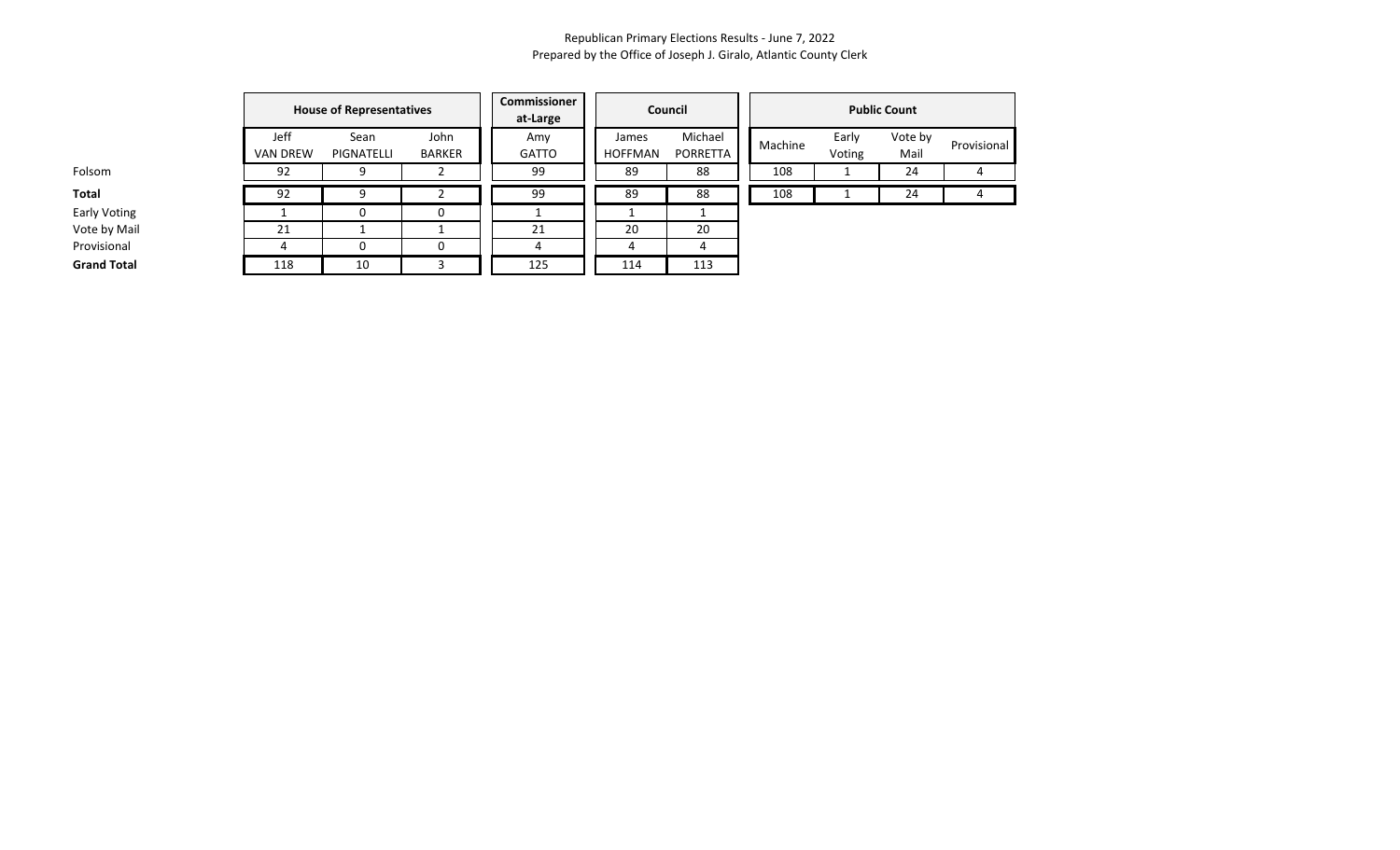|                           | <b>House of Representatives</b><br>Jeff<br>John<br>Sean |                |                | <b>Commissioner</b><br>at-Large | <b>Commissioner</b><br><b>District 4</b> |         | <b>Public Count</b> |                 |             |  |
|---------------------------|---------------------------------------------------------|----------------|----------------|---------------------------------|------------------------------------------|---------|---------------------|-----------------|-------------|--|
|                           | <b>VAN DREW</b>                                         | PIGNATELLI     | <b>BARKER</b>  | Amy<br><b>GATTO</b>             | Richard R.<br><b>DASE</b>                | Machine | Early<br>Voting     | Vote by<br>Mail | Provisional |  |
| Galloway Township Dist 01 | 102                                                     | 4              | 4              | 99                              | 98                                       | 114     |                     |                 |             |  |
| Galloway Township Dist 02 | 122                                                     | 5              | 6              | 118                             | 115                                      | 135     |                     |                 |             |  |
| Galloway Township Dist 03 | 99                                                      | 1              | 5              | 88                              | 88                                       | 107     |                     |                 |             |  |
| Galloway Township Dist 04 | 65                                                      | $\mathbf{1}$   | 5              | 62                              | 62                                       | 76      |                     |                 |             |  |
| Galloway Township Dist 05 | 43                                                      | $\overline{2}$ | 0              | 37                              | 37                                       | 46      |                     |                 |             |  |
| Galloway Township Dist 06 | 62                                                      | $\mathbf{1}$   | $\overline{2}$ | 55                              | 54                                       | 68      |                     |                 |             |  |
| Galloway Township Dist 07 | 54                                                      | 0              | 0              | 46                              | 46                                       | 55      |                     |                 |             |  |
| Galloway Township Dist 08 | 90                                                      | 3              | 4              | 88                              | 88                                       | 104     |                     |                 |             |  |
| Galloway Township Dist 09 | 91                                                      | 3              | 3              | 78                              | 77                                       | 104     | 94                  | 294             | 18          |  |
| Galloway Township Dist 10 | 20                                                      | $\overline{2}$ | 0              | 20                              | 20                                       | 22      |                     |                 |             |  |
| Galloway Township Dist 11 | 29                                                      | 2              | 0              | 25                              | 25                                       | 32      |                     |                 |             |  |
| Galloway Township Dist 12 | 41                                                      | 3              | 3              | 40                              | 37                                       | 51      |                     |                 |             |  |
| Galloway Township Dist 13 | 78                                                      | 3              | 5              | 70                              | 70                                       | 91      |                     |                 |             |  |
| Galloway Township Dist 14 | 115                                                     | 6              | $\overline{2}$ | 111                             | 110                                      | 128     |                     |                 |             |  |
| Galloway Township Dist 15 | 82                                                      | 3              | 0              | 76                              | 77                                       | 89      |                     |                 |             |  |
| Galloway Township Dist 16 | 38                                                      | 0              | $\overline{2}$ | 36                              | 37                                       | 42      |                     |                 |             |  |
| Galloway Township Dist 17 | 113                                                     | 3              | 0              | 102                             | 102                                      | 120     |                     |                 |             |  |
| Total                     | 1,244                                                   | 42             | 41             | 1,151                           | 1,143                                    | 1,384   | 94                  | 294             | 18          |  |
| Early Voting              | 84                                                      | 3              | 6              | 81                              | 79                                       |         |                     |                 |             |  |
| Vote by Mail              | 251                                                     | 12             | 11             | 253                             | 252                                      |         |                     |                 |             |  |
| Provisional               | 13                                                      | 0              | 1              | 15                              | 15                                       |         |                     |                 |             |  |
| <b>Grand Total</b>        | 1,592                                                   | 57             | 59             | 1,500                           | 1,489                                    |         |                     |                 |             |  |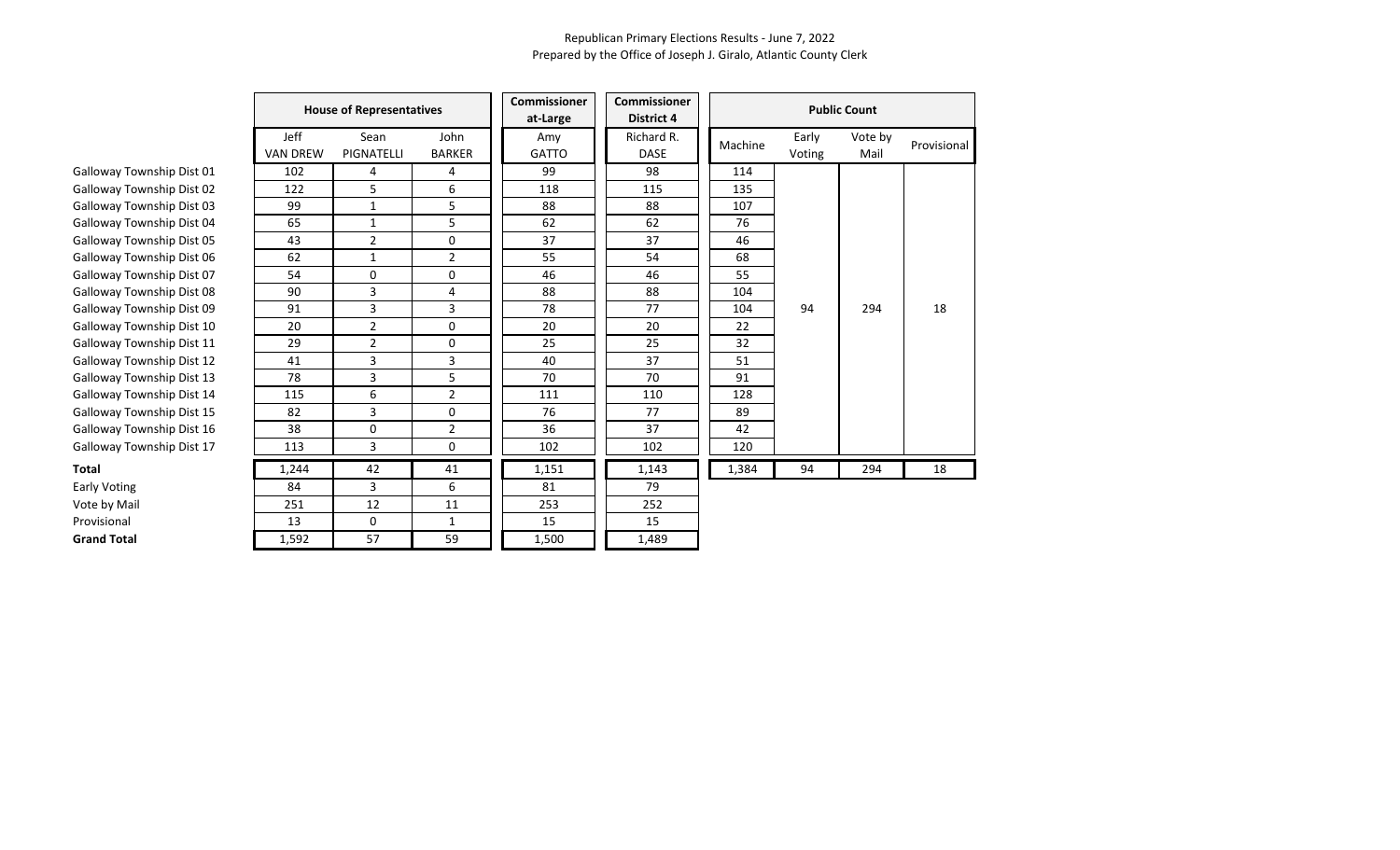|                           |                         | <b>House of Representatives</b> |                       | <b>Commissioner</b><br>at-Large |                       | <b>Township Committee</b> | <b>Public Count</b> |                 |                 |             |  |
|---------------------------|-------------------------|---------------------------------|-----------------------|---------------------------------|-----------------------|---------------------------|---------------------|-----------------|-----------------|-------------|--|
|                           | Jeff<br><b>VAN DREW</b> | Sean<br>PIGNATELLI              | John<br><b>BARKER</b> | Amy<br><b>GATTO</b>             | Carl<br><b>PITALE</b> | Charles<br><b>CAIN</b>    | Machine             | Early<br>Voting | Vote by<br>Mail | Provisional |  |
| Hamilton Township Dist 01 | 58                      | 3                               | 1                     | 50                              | 58                    | 38                        | 66                  |                 |                 |             |  |
| Hamilton Township Dist 02 | 108                     | $\overline{7}$                  | 2                     | 113                             | 106                   | 99                        | 125                 |                 |                 |             |  |
| Hamilton Township Dist 03 | 56                      | $\overline{2}$                  | 3                     | 54                              | 54                    | 52                        | 64                  |                 |                 |             |  |
| Hamilton Township Dist 04 | 10                      | 0                               | $\overline{2}$        | 10                              | 11                    | 11                        | 12                  |                 |                 |             |  |
| Hamilton Township Dist 05 | 58                      | 0                               | 6                     | 57                              | 56                    | 50                        | 67                  |                 |                 |             |  |
| Hamilton Township Dist 06 | 63                      | 3                               | $\mathbf{1}$          | 56                              | 62                    | 50                        | 73                  |                 |                 |             |  |
| Hamilton Township Dist 07 | 54                      | $\overline{2}$                  | 1                     | 49                              | 47                    | 42                        | 62                  | 44              | 192             | 18          |  |
| Hamilton Township Dist 08 | 97                      | 4                               | 4                     | 93                              | 94                    | 75                        | 109                 |                 |                 |             |  |
| Hamilton Township Dist 09 | 57                      | $\overline{2}$                  | $\mathbf{1}$          | 55                              | 51                    | 43                        | 65                  |                 |                 |             |  |
| Hamilton Township Dist 10 | 106                     | 5                               | 3                     | 96                              | 93                    | 90                        | 116                 |                 |                 |             |  |
| Hamilton Township Dist 11 | 31                      | $\overline{2}$                  | 0                     | 29                              | 27                    | 27                        | 36                  |                 |                 |             |  |
| Hamilton Township Dist 12 | 82                      | $\overline{7}$                  | 0                     | 74                              | 73                    | 68                        | 91                  |                 |                 |             |  |
| Hamilton Township Dist 13 | 46                      | 1                               | $\mathbf{1}$          | 44                              | 42                    | 43                        | 51                  |                 |                 |             |  |
| Total                     | 826                     | 38                              | 25                    | 780                             | 774                   | 688                       | 937                 | 44              | 192             | 18          |  |
| <b>Early Voting</b>       | 38                      | $\overline{2}$                  | 1                     | 38                              | 37                    | 37                        |                     |                 |                 |             |  |
| Vote by Mail              | 155                     | 23                              | 5                     | 159                             | 159                   | 149                       |                     |                 |                 |             |  |
| Provisional               | 13                      | 1                               | 0                     | 15                              | 12                    | 14                        |                     |                 |                 |             |  |
| <b>Grand Total</b>        | 1,032                   | 64                              | 31                    | 992                             | 982                   | 888                       |                     |                 |                 |             |  |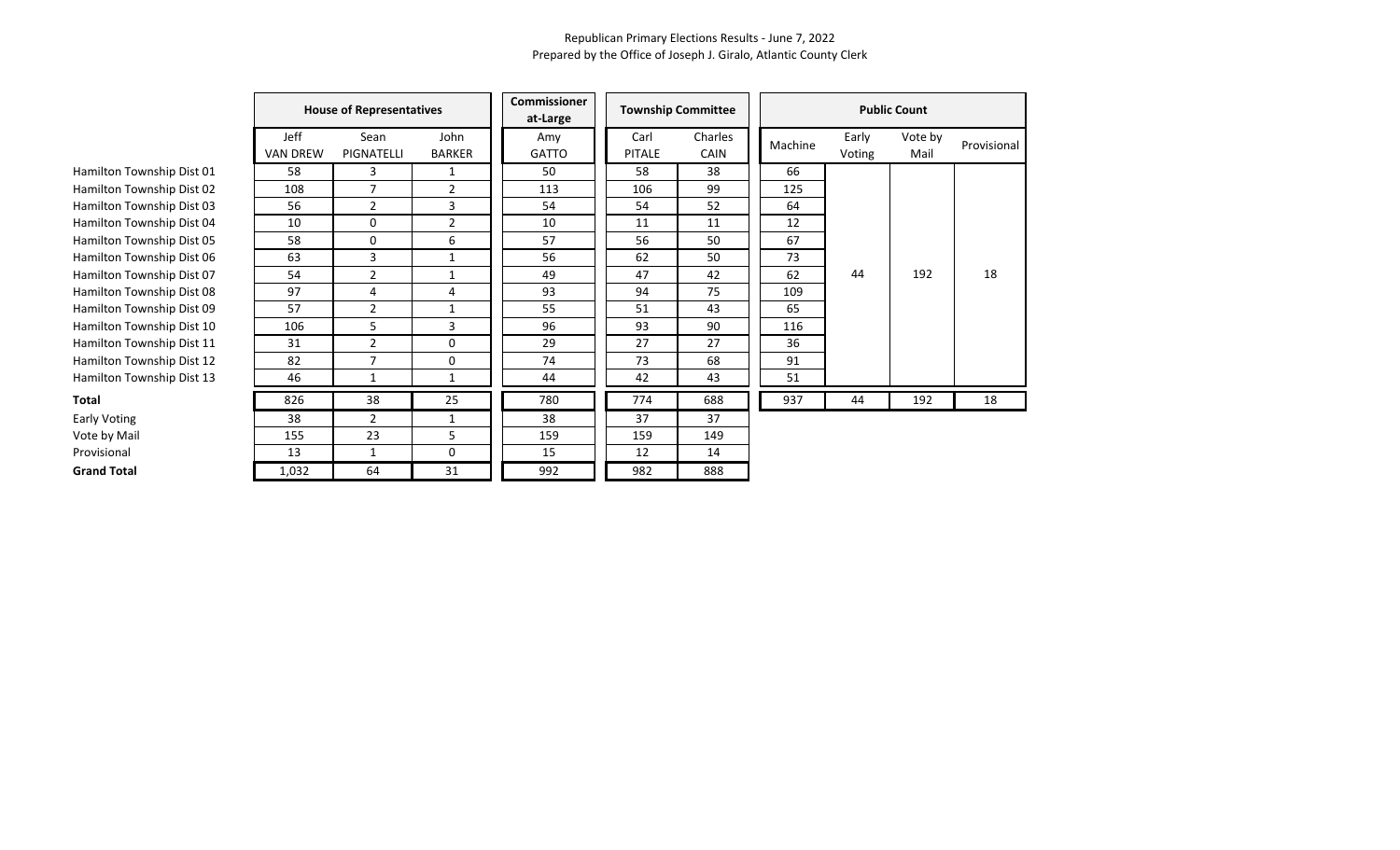|                    |                                | <b>House of Representatives</b> |                       |                     |                              | <b>Common Council</b> |                       |         |                 | <b>Public Count</b> |             |
|--------------------|--------------------------------|---------------------------------|-----------------------|---------------------|------------------------------|-----------------------|-----------------------|---------|-----------------|---------------------|-------------|
|                    | <b>Jeff</b><br><b>VAN DREW</b> | Sean<br>PIGNATELLI              | John<br><b>BARKER</b> | Amy<br><b>GATTO</b> | Joshua<br><b>TREPICCIONE</b> | Adam<br>RE            | Renee<br><b>RODIO</b> | Machine | Early<br>Voting | Vote by<br>Mail     | Provisional |
| Hammonton Dist 01  | 77                             |                                 |                       | 73                  | 66                           | 60                    | 59                    | 84      |                 |                     |             |
| Hammonton Dist 02  | 61                             | 4                               | 3                     | 59                  | 63                           | 57                    | 56                    | 70      |                 |                     |             |
| Hammonton Dist 03  | 85                             | 3                               | 0                     | 80                  | 78                           | 70                    | 75                    | 89      |                 |                     |             |
| Hammonton Dist 04  | 38                             | 3                               |                       | 36                  | 36                           | 34                    | 37                    | 44      | 20              | 150                 | 9           |
| Hammonton Dist 05  | 65                             |                                 |                       | 55                  | 56                           | 48                    | 48                    | 70      |                 |                     |             |
| Hammonton Dist 06  | 53                             | 3                               |                       | 47                  | 47                           | 41                    | 44                    | 62      |                 |                     |             |
| Hammonton Dist 07  | 69                             | 3                               | 0                     | 67                  | 65                           | 58                    | 60                    | 73      |                 |                     |             |
| Total              | 448                            | 19                              |                       | 417                 | 411                          | 368                   | 379                   | 492     | 20              | 150                 | 9           |
| Early Voting       | 20                             | 0                               | 0                     | 14                  | 14                           | 13                    | 16                    |         |                 |                     |             |
| Vote by Mail       | 130                            | 5                               | 3                     | 119                 | 114                          | 111                   | 124                   |         |                 |                     |             |
| Provisional        | 8                              | 0                               |                       | 6                   | 8                            |                       |                       |         |                 |                     |             |
| <b>Grand Total</b> | 606                            | 24                              | 11                    | 556                 | 547                          | 499                   | 526                   |         |                 |                     |             |

Hammonton Dist Hammonton Dist Hammonton Dist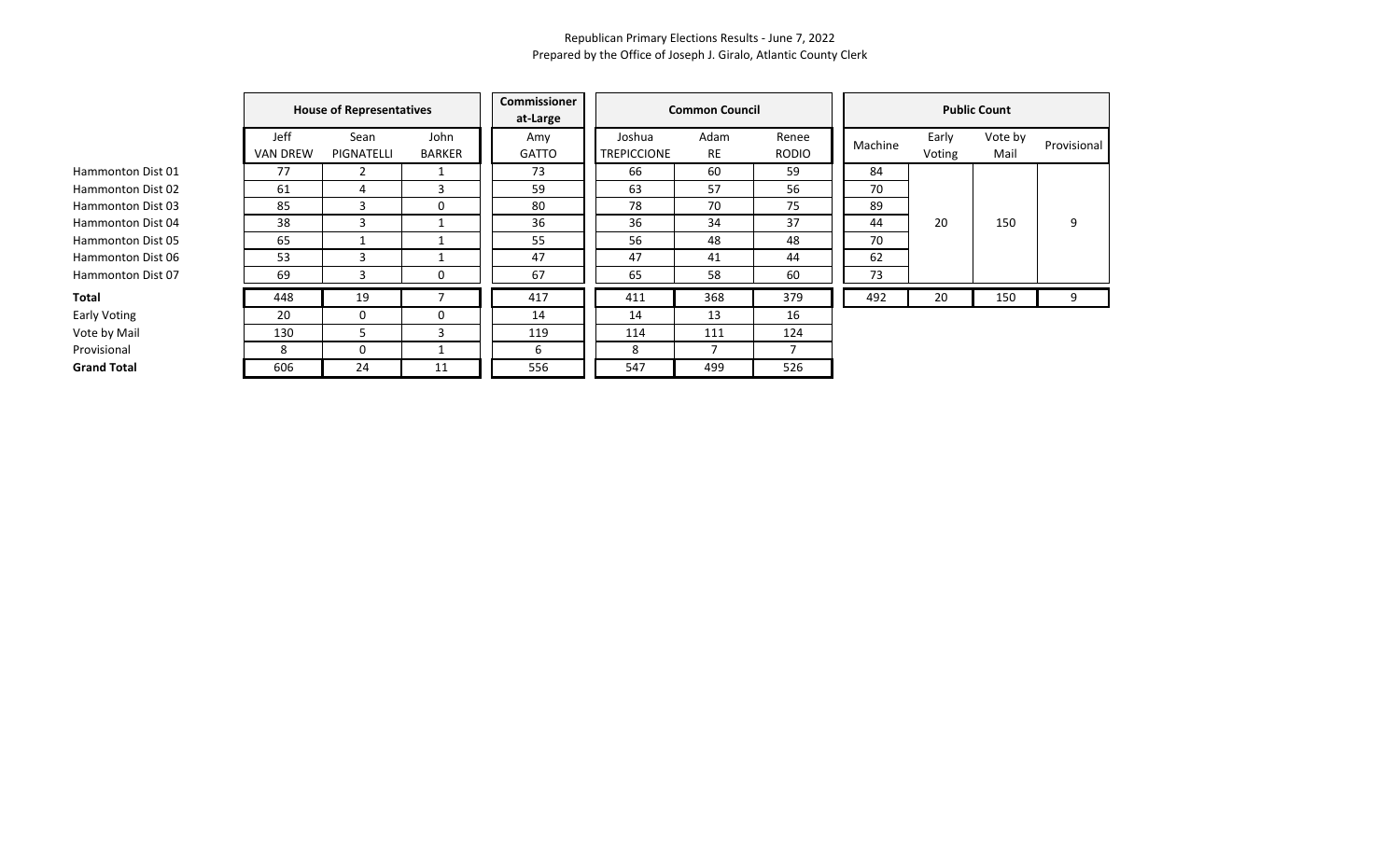|                    | <b>House of Representatives</b> |                    |                       | Commissioner<br>at-Large | <b>Council Ward 1</b>       | <b>Council Ward 2</b> |         |                 | <b>Public Count</b> |                |
|--------------------|---------------------------------|--------------------|-----------------------|--------------------------|-----------------------------|-----------------------|---------|-----------------|---------------------|----------------|
|                    | <b>Jeff</b><br><b>VAN DREW</b>  | Sean<br>PIGNATELLI | John<br><b>BARKER</b> | Amy<br><b>GATTO</b>      | Stacy<br><b>DeDOMENICIS</b> | Todd<br>MICHAEL       | Machine | Early<br>Voting | Vote by<br>Mail     | Provisional    |
| Linwood W1 D1      | 95                              |                    |                       | 90                       | 92                          |                       | 108     | 4               | 46                  | $\overline{2}$ |
| Linwood W1 D2      | 88                              |                    |                       | 80                       | 82                          |                       | 93      |                 |                     |                |
| Linwood W2 D1      | 63                              |                    |                       | 56                       |                             | 56                    | 70      |                 |                     |                |
| Linwood W2 D2      | 53                              |                    |                       | 47                       |                             | 45                    | 61      | 8               | 34                  | 5              |
| Linwood W2 D3      | 48                              |                    |                       | 47                       |                             | 46                    | 54      |                 |                     |                |
| Total              | 347                             | 14                 | 10                    | 320                      | 174                         | 147                   | 386     | 12              | 80                  |                |
| Early Voting       |                                 |                    | ς                     | 9                        | 3                           | 6                     |         |                 |                     |                |
| Vote by Mail       | 68                              |                    |                       | 72                       | 37                          | 32                    |         |                 |                     |                |
| Provisional        | 5                               |                    | 0                     |                          |                             |                       |         |                 |                     |                |
| <b>Grand Total</b> | 427                             | 22                 | 15                    | 408                      | 216                         | 190                   |         |                 |                     |                |

Linwood W1 D2 Linwood W2 D1 Linwood W2 D2 Linwood W2 D3

Vote by Mail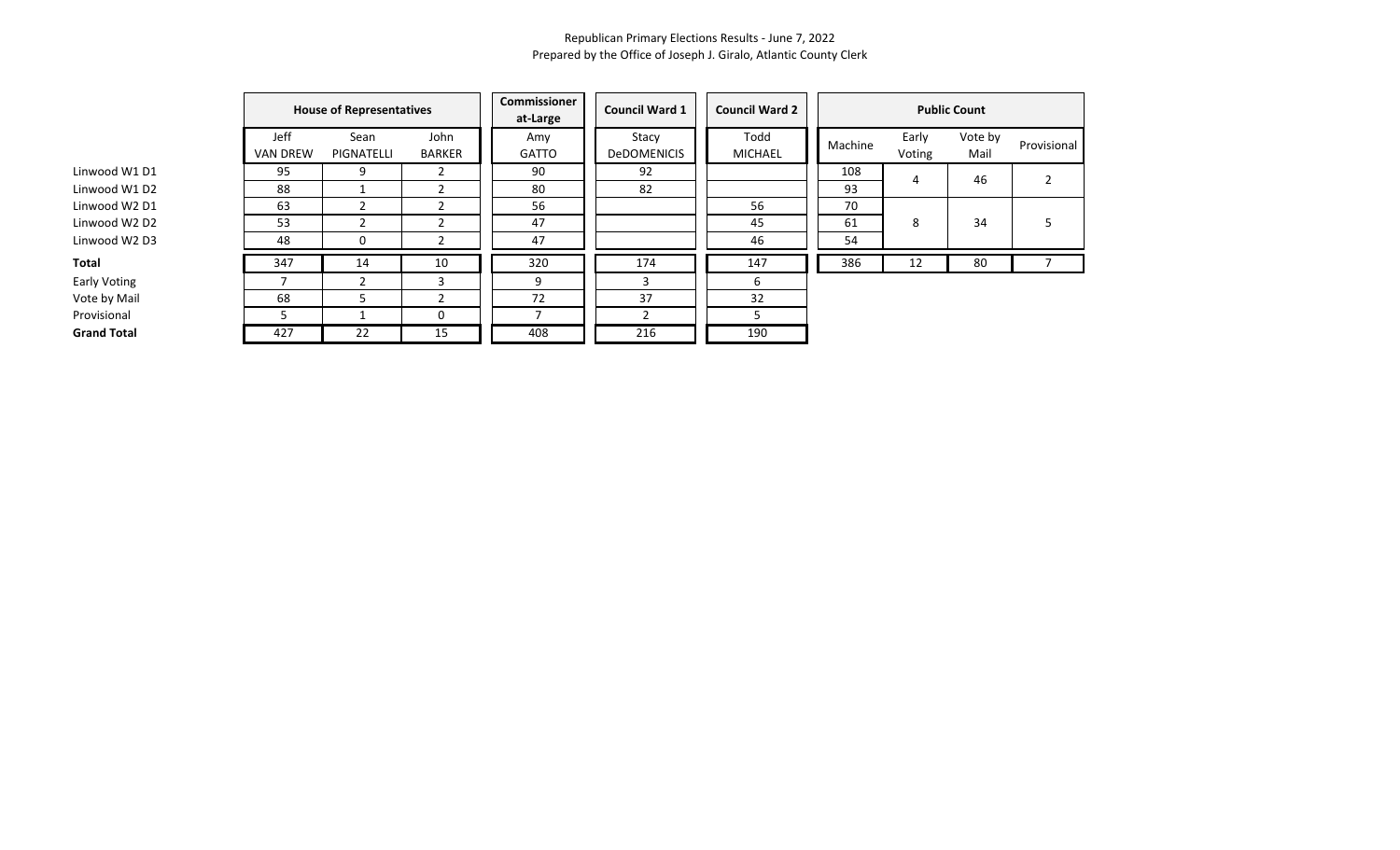|                    |                                | <b>House of Representatives</b> |                | Commissioner<br>at-Large | Commissioner<br>District 1 |         |                 | <b>Public Count</b> |             |
|--------------------|--------------------------------|---------------------------------|----------------|--------------------------|----------------------------|---------|-----------------|---------------------|-------------|
|                    | <b>Jeff</b><br><b>VAN DREW</b> | Sean<br>PIGNATELLI              | John<br>BARKER | Amy<br><b>GATTO</b>      | Vern<br>MACON              | Machine | Early<br>Voting | Vote by<br>Mail     | Provisional |
| Longport           | 86                             |                                 |                | 86                       | 86                         | 94      | υ               | 20                  |             |
| Total              | 86                             |                                 |                | 86                       | 86                         | 94      |                 | 20                  |             |
| Early Voting       |                                |                                 |                |                          |                            |         |                 |                     |             |
| Vote by Mail       | 16                             |                                 |                | 19                       | 16                         |         |                 |                     |             |
| Provisional        |                                | $\Omega$                        | O              |                          |                            |         |                 |                     |             |
| <b>Grand Total</b> | 105                            | 8                               |                | 107                      | 104                        |         |                 |                     |             |

Early Voting

Vote by Mail **Provisional** 

**Grand Total**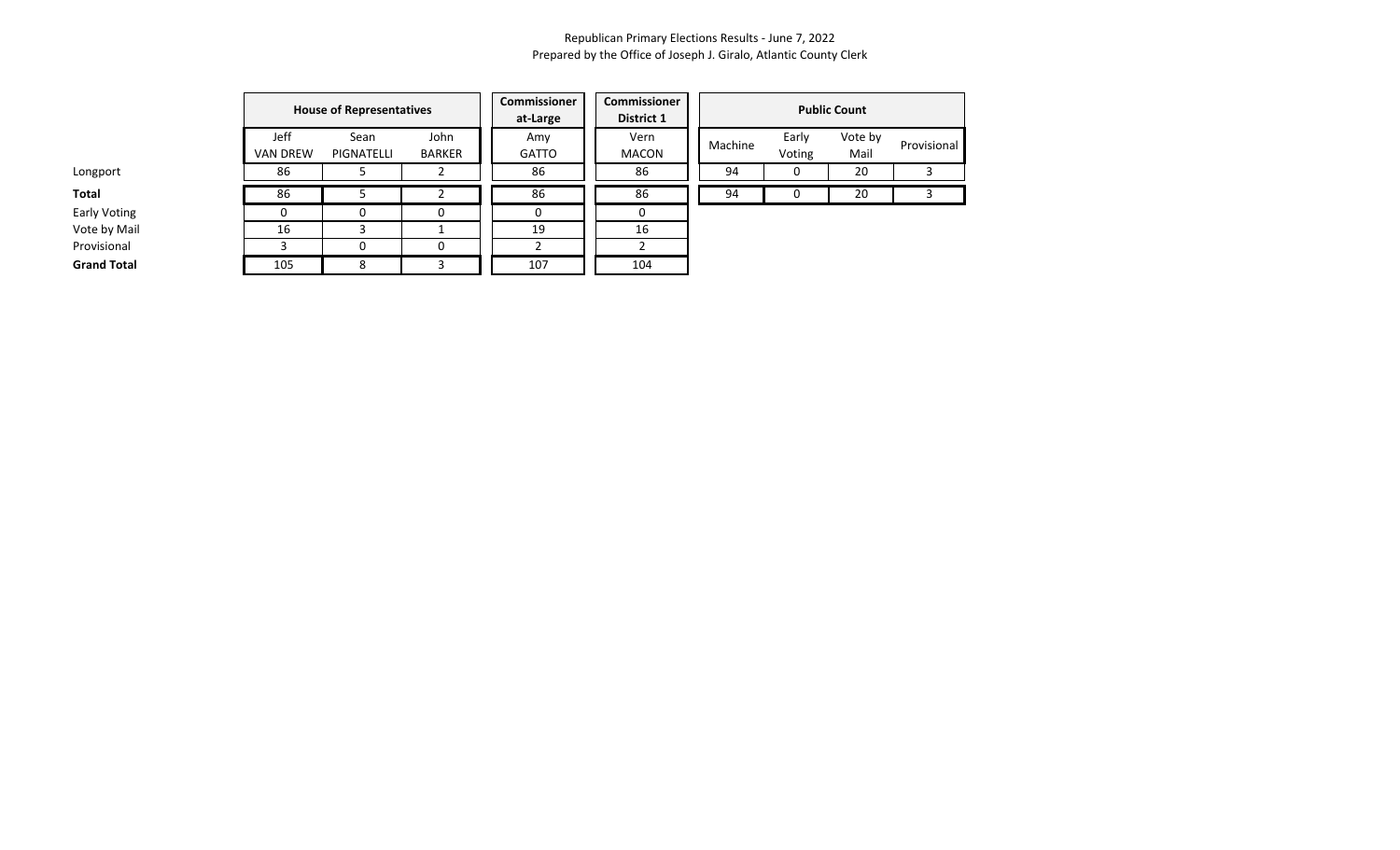|                    |                         | <b>House of Representatives</b> |                       | <b>Commissioner</b><br>at-Large | <b>Commissioner</b><br>District 1 |         |                 | <b>Public Count</b> |             |  |
|--------------------|-------------------------|---------------------------------|-----------------------|---------------------------------|-----------------------------------|---------|-----------------|---------------------|-------------|--|
|                    | Jeff<br><b>VAN DREW</b> | Sean<br>PIGNATELLI              | John<br><b>BARKER</b> | Amy<br><b>GATTO</b>             | Vern<br><b>MACON</b>              | Machine | Early<br>Voting | Vote by<br>Mail     | Provisional |  |
| Margate Dist 01    | 87                      |                                 |                       | 77                              | 74                                | 100     |                 |                     |             |  |
| Margate Dist 02    | 88                      | 6                               | 3                     | 81                              | 79                                | 100     | 4               | 94                  | 10          |  |
| Margate Dist 03    | 75                      |                                 |                       | 62                              | 61                                | 79      |                 |                     |             |  |
| Margate Dist 04    | 42                      |                                 |                       | 40                              | 42                                | 49      |                 |                     |             |  |
| Total              | 292                     | 12                              | 14                    | 260                             | 256                               | 328     | 4               | 94                  | 10          |  |
| Early Voting       | 4                       | 0                               | 0                     | 4                               | 4                                 |         |                 |                     |             |  |
| Vote by Mail       | 72                      | 10                              | 5                     | 80                              | 78                                |         |                 |                     |             |  |
| Provisional        | 10                      | $\Omega$                        | 0                     | 8                               | 8                                 |         |                 |                     |             |  |
| <b>Grand Total</b> | 378                     | 22                              | 19                    | 352                             | 346                               |         |                 |                     |             |  |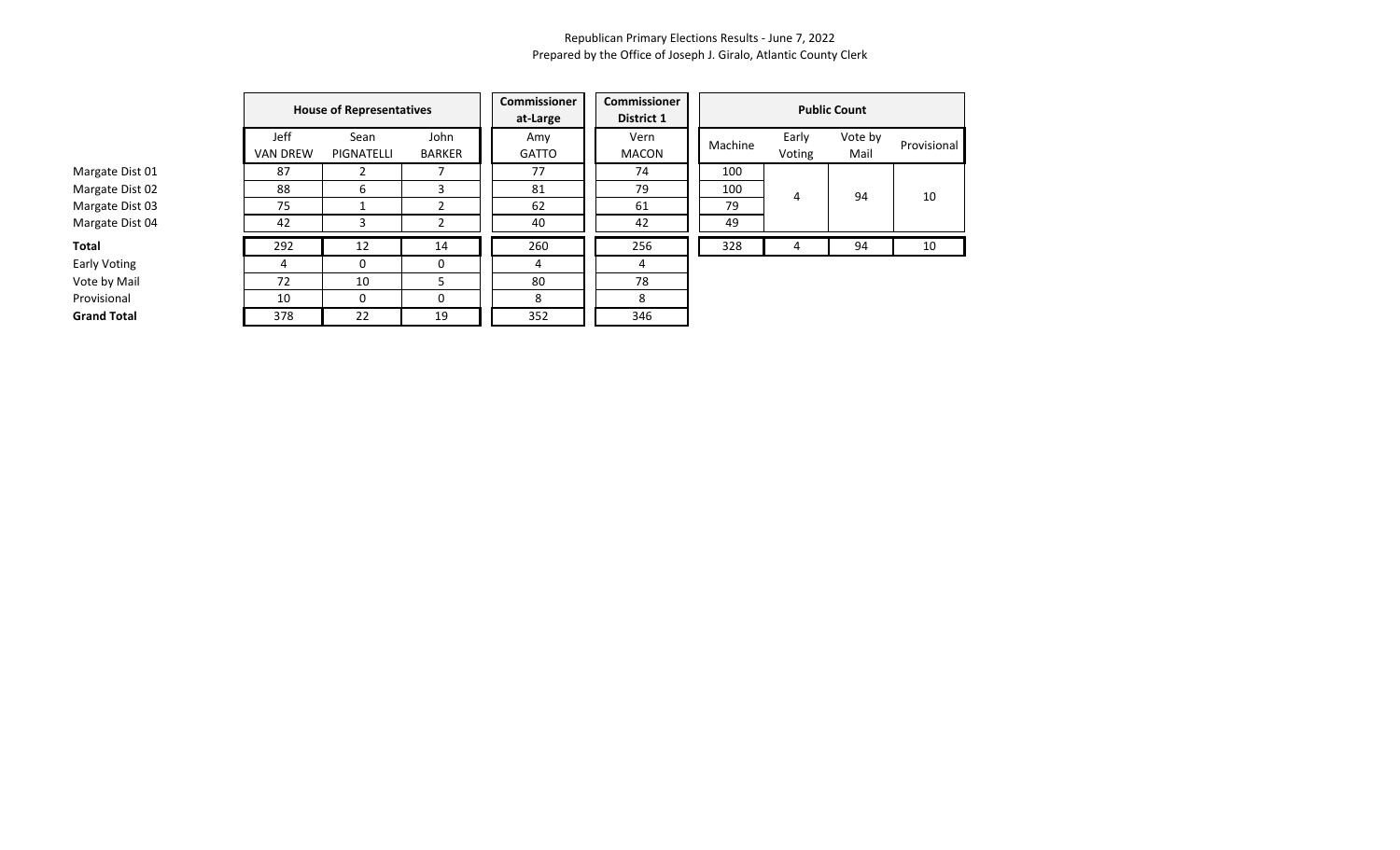|                         |                         | <b>House of Representatives</b> |                       | Commissioner<br>at-Large |                       | <b>Township Committee</b> |                   | <b>Public Count</b> |                 |                 |             |  |
|-------------------------|-------------------------|---------------------------------|-----------------------|--------------------------|-----------------------|---------------------------|-------------------|---------------------|-----------------|-----------------|-------------|--|
|                         | Jeff<br><b>VAN DREW</b> | Sean<br>PIGNATELLI              | John<br><b>BARKER</b> | Amy<br><b>GATTO</b>      | Lawrence E.<br>RIFFLE | DeAnna<br><b>DeMARCO</b>  | Charles<br>MULLER | Machine             | Early<br>Voting | Vote by<br>Mail | Provisional |  |
| Mullica Township Dist 1 | 66                      |                                 |                       | 71                       | 57                    | 67                        | 24                | 80                  |                 |                 |             |  |
| Mullica Township Dist 2 | 158                     | 11                              |                       | 153                      | 113                   | 138                       | 76                | 187                 | 10              | 65              | 12          |  |
| Mullica Township Dist 3 | 176                     |                                 |                       | 162                      | 123                   | 164                       | 62                | 200                 |                 |                 |             |  |
| Total                   | 400                     | 26                              | 8                     | 386                      | 293                   | 369                       | 162               | 467                 | 10              | 65              | 12          |  |
| Early Voting            |                         |                                 | 0                     |                          |                       |                           | 10                |                     |                 |                 |             |  |
| Vote by Mail            | 52                      |                                 |                       | 58                       | 38                    | 47                        | 29                |                     |                 |                 |             |  |
| Provisional             | 10                      |                                 | O                     | 9                        |                       | b                         | b                 |                     |                 |                 |             |  |
| <b>Grand Total</b>      | 469                     | 31                              | 10                    | 460                      | 336                   | 429                       | 207               |                     |                 |                 |             |  |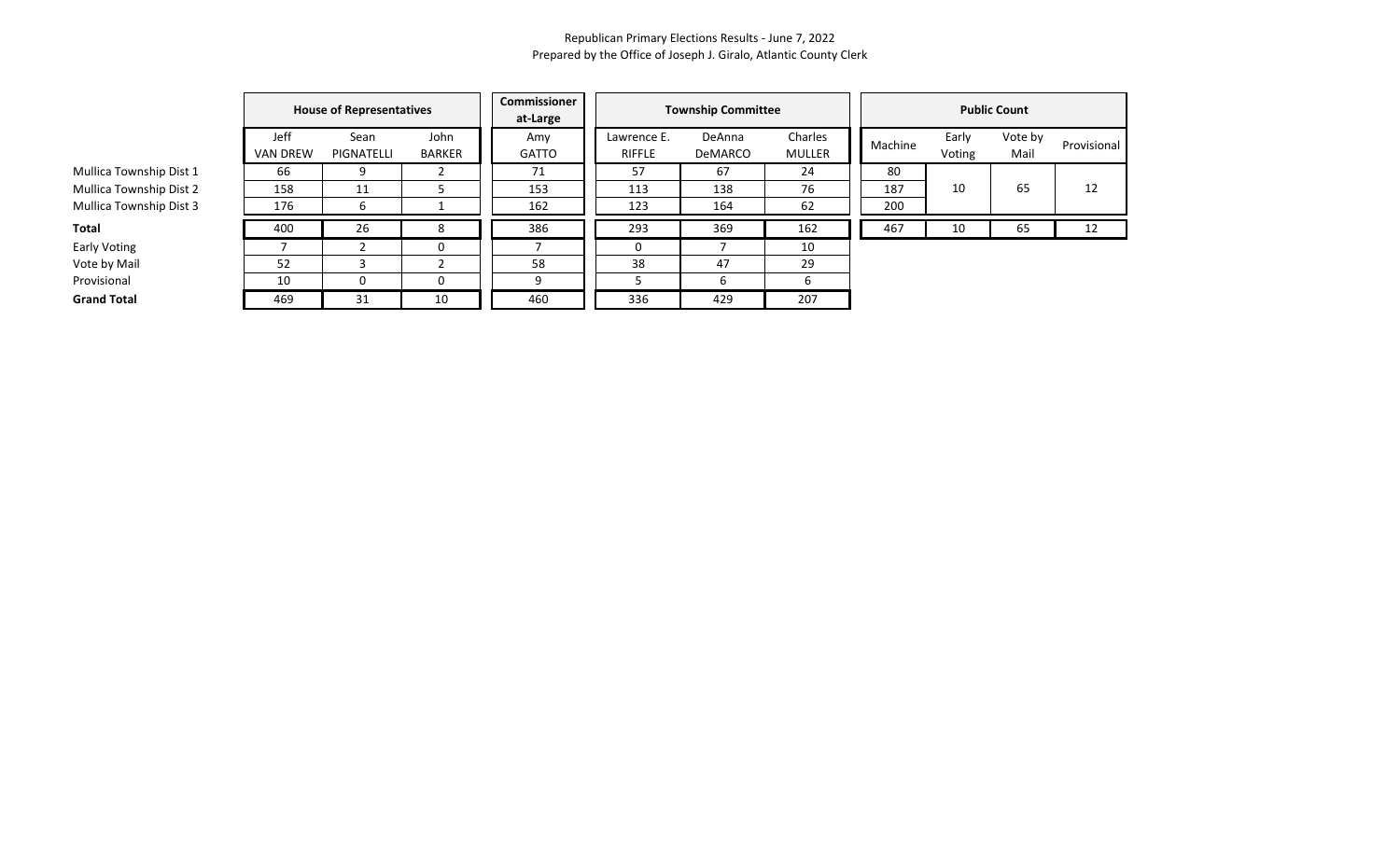|                     |                 | <b>House of Representatives</b><br>Jeff<br>Sean<br>John |                | <b>Commissioner</b><br>at-Large | Council<br>Ward 1 | Council<br>Ward 2 |         |                 | <b>Public Count</b> |             |
|---------------------|-----------------|---------------------------------------------------------|----------------|---------------------------------|-------------------|-------------------|---------|-----------------|---------------------|-------------|
|                     | <b>VAN DREW</b> | <b>PIGNATELLI</b>                                       | <b>BARKER</b>  | Amy<br>GATTO                    | Renee<br>CARFAGNO | Eric<br>LEEDS     | Machine | Early<br>Voting | Vote by<br>Mail     | Provisional |
| Northfield W1 D1    | 22              |                                                         | 0              | 20                              | 20                |                   | 25      |                 |                     |             |
| Northfield W1 D2    | 36              |                                                         |                | 34                              | 35                |                   | 39      | 5               | 45                  | 0           |
| Northfield W1 D3    | 31              | 0                                                       | $\overline{2}$ | 31                              | 30                |                   | 33      |                 |                     |             |
| Northfield W1 D4    | 29              | 0                                                       | 0              | 27                              | 27                |                   | 29      |                 |                     |             |
| Northfield W2 D1    | 28              |                                                         |                | 21                              |                   | 22                | 35      |                 |                     |             |
| Northfield W2 D2    | 39              |                                                         | 0              | 33                              |                   | 33                | 42      | 7               | 51                  | 1           |
| Northfield W2 D3    | 47              | $\mathcal{P}$                                           | 0              | 46                              |                   | 45                | 52      |                 |                     |             |
| Northfield W2 D4    | 29              | 2                                                       | 0              | 28                              |                   | 28                | 34      |                 |                     |             |
| Total               | 261             | 8                                                       | 4              | 240                             | 112               | 128               | 289     | 12              | 96                  | 1           |
| <b>Early Voting</b> | 12              | 0                                                       | 0              | 10                              | 3                 | 6                 |         |                 |                     |             |
| Vote by Mail        | 80              | 8                                                       | $\overline{2}$ | 79                              | 39                | 39                |         |                 |                     |             |
| Provisional         |                 | 0                                                       | $\mathbf 0$    |                                 | $\mathbf{0}$      |                   |         |                 |                     |             |
| <b>Grand Total</b>  | 354             | 16                                                      | 6              | 330                             | 154               | 174               |         |                 |                     |             |

Early Voting Vote by Mail<br>Provisional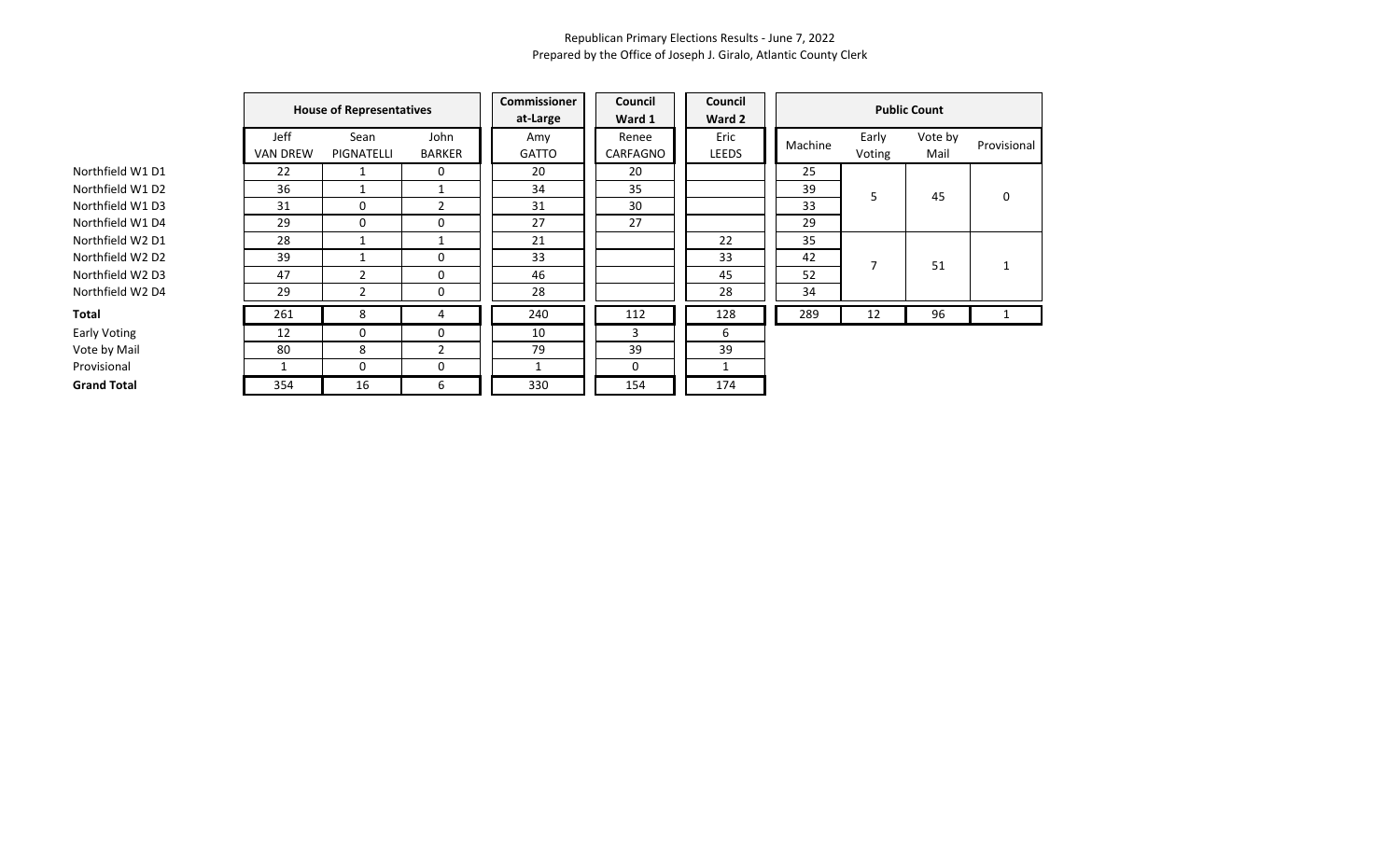|                     | <b>House of Representatives</b> |                    |                       | Commissioner<br>at-Large | Council<br>Ward 1    | Council<br>Ward 2    | <b>Public Count</b> |                 |                 |             |  |
|---------------------|---------------------------------|--------------------|-----------------------|--------------------------|----------------------|----------------------|---------------------|-----------------|-----------------|-------------|--|
|                     | Jeff<br><b>VAN DREW</b>         | Sean<br>PIGNATELLI | John<br><b>BARKER</b> | Amy<br><b>GATTO</b>      | No Petition<br>Filed | No Petition<br>Filed | Machine             | Early<br>Voting | Vote by<br>Mail | Provisional |  |
| Pleasantville W1 D1 | 14                              | 0                  | 1                     | 11                       |                      |                      | 15                  |                 |                 |             |  |
| Pleasantville W1 D2 | 6                               |                    |                       | 7                        |                      |                      | 8                   | 3               | 14              |             |  |
| Pleasantville W1 D3 | 5                               | 0                  | 0                     | 4                        |                      |                      | 5                   |                 |                 |             |  |
| Pleasantville W1 D4 |                                 | 0                  | 0                     |                          |                      |                      | 1                   |                 |                 |             |  |
| Pleasantville W2 D1 | 3                               | 0                  | 0                     | 3                        |                      |                      | 3                   |                 |                 |             |  |
| Pleasantville W2 D2 | ⇁                               | 0                  |                       | 5                        |                      |                      | 8                   | 1               | 12              |             |  |
| Pleasantville W2 D3 | 2                               | 0                  | 0                     | 3                        |                      |                      | 3                   |                 |                 |             |  |
| Pleasantville W2 D4 | 11                              | 0                  | 0                     | 11                       |                      |                      | 12                  |                 |                 |             |  |
| Total               | 49                              |                    | 3                     | 45                       | 0                    | 0                    | 55                  | 4               | 26              | 4           |  |
| <b>Early Voting</b> | 3                               | 0                  |                       | 3                        |                      |                      |                     |                 |                 |             |  |
| Vote by Mail        | 19                              | 3                  | 1                     | 20                       |                      |                      |                     |                 |                 |             |  |
| Provisional         | 3                               | 0                  | 0                     | $\overline{2}$           |                      |                      |                     |                 |                 |             |  |
| <b>Grand Total</b>  | 74                              | 4                  | 5.                    | 70                       | 0                    | 0                    |                     |                 |                 |             |  |

Early Voting Vote by Ma Provisional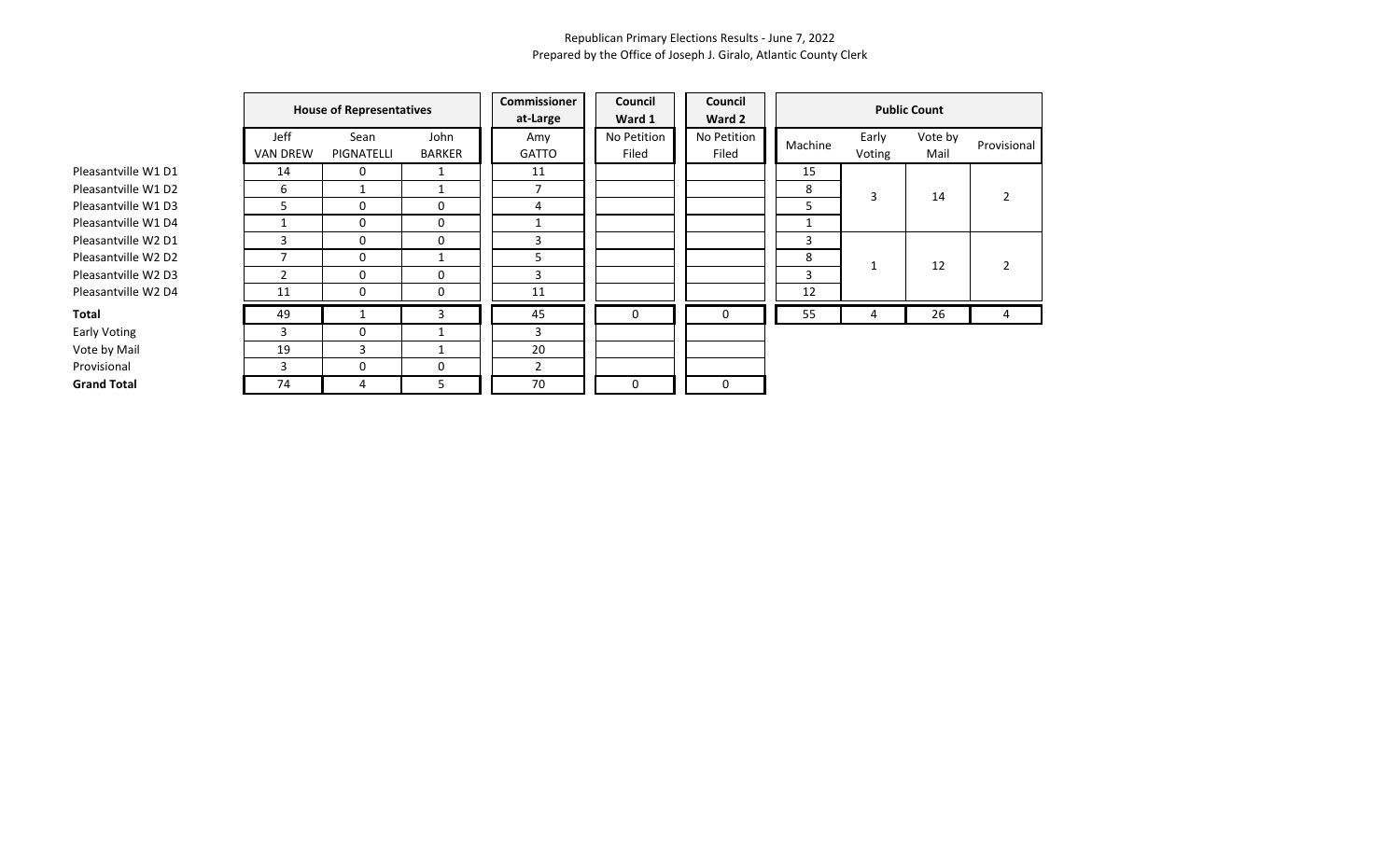|                      |                         | <b>House of Representatives</b> |                       | Commissioner<br>at-Large | Commissioner<br><b>District 4</b> | Council<br>Ward 1        | Council<br>Ward 2   |         |                 | <b>Public Count</b> |             |
|----------------------|-------------------------|---------------------------------|-----------------------|--------------------------|-----------------------------------|--------------------------|---------------------|---------|-----------------|---------------------|-------------|
|                      | Jeff<br><b>VAN DREW</b> | Sean<br>PIGNATELLI              | John<br><b>BARKER</b> | Amy<br><b>GATTO</b>      | Richard R.<br>DASE                | Eugene F.<br><b>HAWN</b> | Donna Lee<br>RIEGEL | Machine | Early<br>Voting | Vote by<br>Mail     | Provisional |
| Port Republic Ward 1 | 54                      |                                 |                       | 55                       | 55                                | 53                       |                     | 60      | 0               | 9                   |             |
| Port Republic Ward 2 | 60                      |                                 |                       | 66                       | 64                                |                          | 67                  | 70      | 0               |                     |             |
| Total                | 114                     | 10                              |                       | 121                      | 119                               | 53                       | 67                  | 130     | U               | 11                  |             |
| Early Voting         |                         |                                 | 0                     | 0                        | $\Omega$                          |                          |                     |         |                 |                     |             |
| Vote by Mail         |                         |                                 | 0                     | a                        |                                   |                          |                     |         |                 |                     |             |
| Provisional          |                         |                                 | 0                     |                          |                                   |                          |                     |         |                 |                     |             |
| <b>Grand Total</b>   | 123                     | 15                              |                       | 132                      | 130                               | 61                       | 70                  |         |                 |                     |             |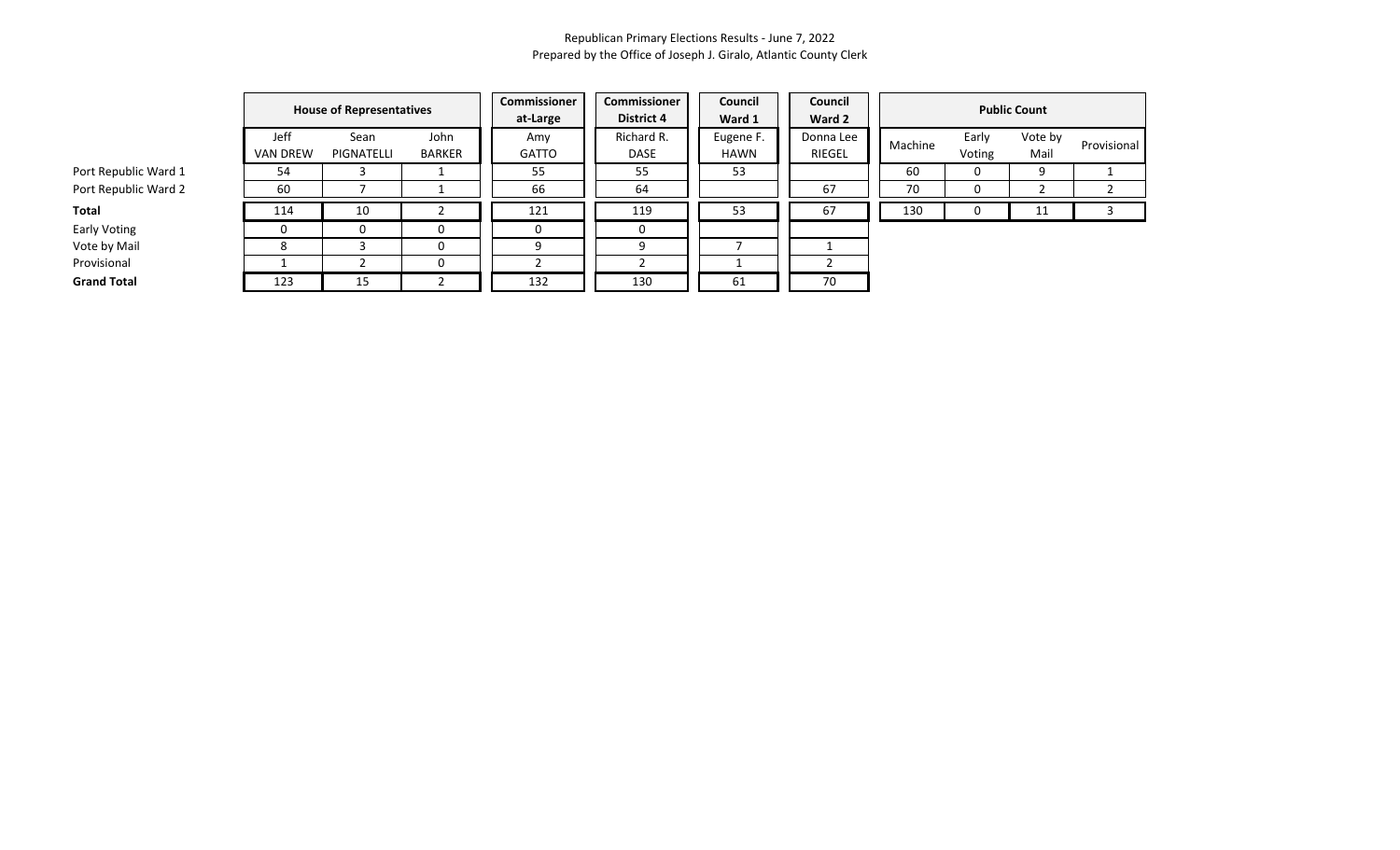|                    |                         | <b>House of Representatives</b> |                       | <b>Commissioner</b><br>at-Large | <b>Council Ward 1</b> | <b>Council Ward 1</b><br>1 YEAR<br><b>UNEXPIRED</b> | <b>Council Ward 2</b> |         |                 | <b>Public Count</b> |             |
|--------------------|-------------------------|---------------------------------|-----------------------|---------------------------------|-----------------------|-----------------------------------------------------|-----------------------|---------|-----------------|---------------------|-------------|
|                    | Jeff<br><b>VAN DREW</b> | Sean<br>PIGNATELLI              | John<br><b>BARKER</b> | Amy<br><b>GATTO</b>             | Sean T.<br>McGUIGAN   | Richard L.<br>DePAMPHILIS III                       | Mike<br>OWEN          | Machine | Early<br>Voting | Vote by<br>Mail     | Provisional |
| Somers Point W1 D1 | 114                     | 3                               | 2                     | 102                             | 97                    | 100                                                 |                       | 122     |                 |                     |             |
| Somers Point W1 D2 | 63                      | $\overline{2}$                  | 3                     | 57                              | 56                    | 59                                                  |                       | 70      | 4               | 43                  |             |
| Somers Point W1 D3 | 32                      | $\overline{2}$                  |                       | 36                              | 34                    | 34                                                  |                       | 39      |                 |                     |             |
| Somers Point W1 D4 | 68                      | 3                               | $\overline{2}$        | 58                              | 59                    | 57                                                  |                       | 75      |                 |                     |             |
| Somers Point W2 D1 | 46                      | 3                               |                       | 46                              |                       |                                                     | 43                    | 54      |                 |                     |             |
| Somers Point W2 D2 | 33                      | $\overline{2}$                  |                       | 32                              |                       |                                                     | 33                    | 37      |                 | 39                  |             |
| Somers Point W2 D3 | 48                      | 6                               | $\overline{2}$        | 47                              |                       |                                                     | 45                    | 58      |                 |                     |             |
| Somers Point W2 D4 | 58                      | 5.                              | 0                     | 58                              |                       |                                                     | 58                    | 66      |                 |                     |             |
| Total              | 462                     | 26                              | 12                    | 436                             | 246                   | 250                                                 | 179                   | 521     | 5               | 82                  | 5           |
| Early Voting       | 4                       | 0                               | 0                     | 5                               | 4                     | 3                                                   | 0                     |         |                 |                     |             |
| Vote by Mail       | 70                      | 8                               |                       | 71                              | 36                    | 35                                                  | 33                    |         |                 |                     |             |
| Provisional        | 4                       | $\Omega$                        |                       | כ                               |                       |                                                     |                       |         |                 |                     |             |
| <b>Grand Total</b> | 540                     | 34                              | 14                    | 517                             | 287                   | 289                                                 | 216                   |         |                 |                     |             |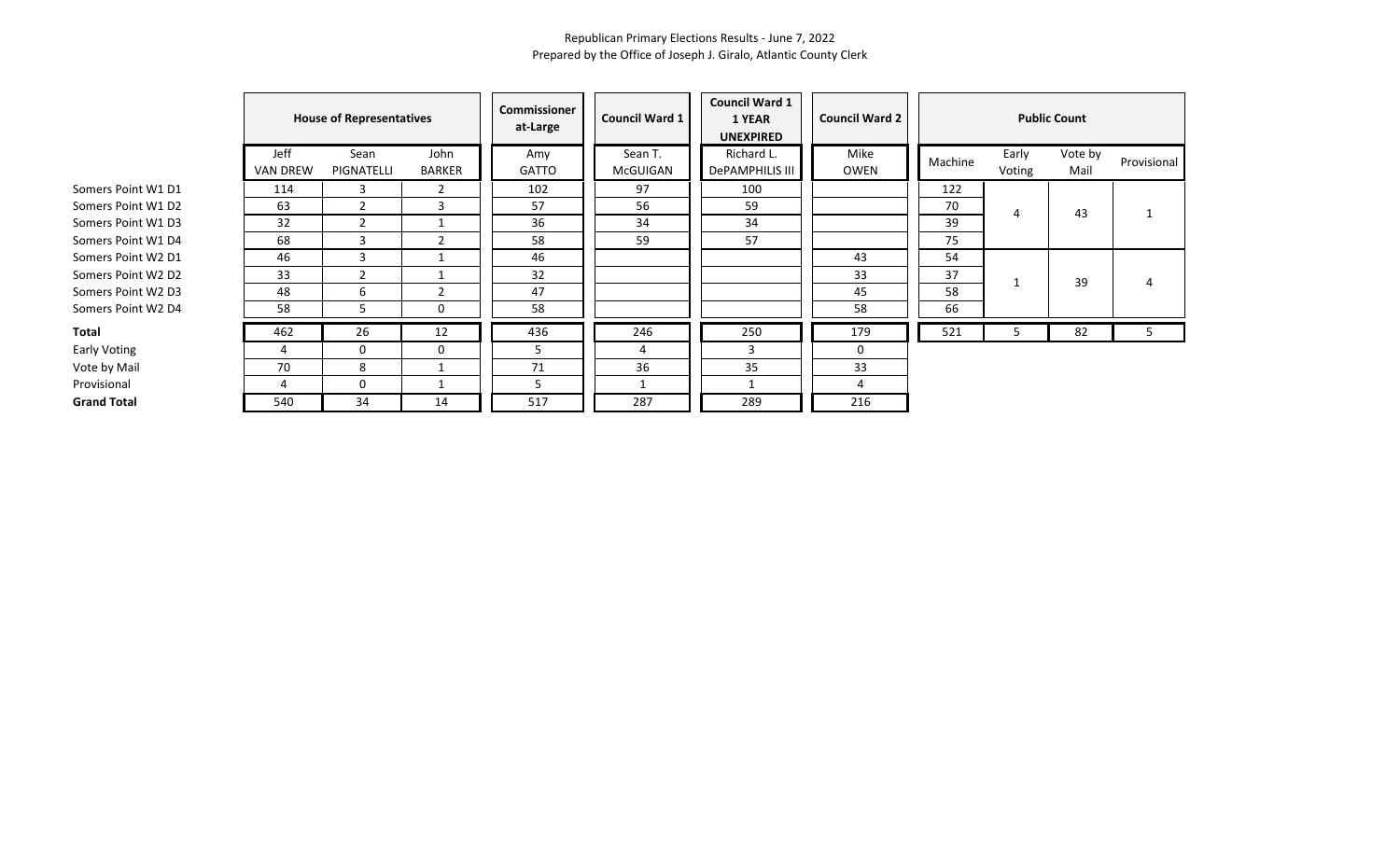| Ventnor Dist 01 |
|-----------------|
| Ventnor Dist 02 |
| Ventnor Dist 03 |
| Ventnor Dist 04 |
| Ventnor Dist 05 |
| Total           |

| ,<br>×<br>. .<br>۰.<br>×<br>. . |  |
|---------------------------------|--|
|---------------------------------|--|

|                     |                         | <b>House of Representatives</b> |                                              | Commissioner<br>at-Large | <b>Commissioner</b><br>District 1 | <b>Public Count</b> |                 |                 |             |  |
|---------------------|-------------------------|---------------------------------|----------------------------------------------|--------------------------|-----------------------------------|---------------------|-----------------|-----------------|-------------|--|
|                     | Jeff<br><b>VAN DREW</b> | Sean<br>PIGNATELLI              | John<br>Amy<br><b>BARKER</b><br><b>GATTO</b> |                          | Vern<br>MACON                     | Machine             | Early<br>Voting | Vote by<br>Mail | Provisional |  |
| Ventnor Dist 01     | 55                      | 3                               | 2                                            | 49                       | 48                                | 64                  |                 |                 |             |  |
| Ventnor Dist 02     | 55                      |                                 | 3                                            | 51                       | 50                                | 67                  |                 |                 |             |  |
| Ventnor Dist 03     | 87                      | 5                               | 3                                            | 73                       | 70                                | 98                  | 8               | 113             | 10          |  |
| Ventnor Dist 04     | 81                      | 9                               |                                              | 80                       | 78                                | 95                  |                 |                 |             |  |
| Ventnor Dist 05     | 60                      | 5                               |                                              | 56                       | 50                                | 74                  |                 |                 |             |  |
| Total               | 338                     | 27                              | 12                                           | 309                      | 296                               | 398                 | 8               | 113             | 10          |  |
| <b>Early Voting</b> | 7                       | $\Omega$                        | $\Omega$                                     | 8                        | 7                                 |                     |                 |                 |             |  |
| Vote by Mail        | 86                      | 19                              | $\mathcal{P}$                                | 85                       | 80                                |                     |                 |                 |             |  |
| Provisional         | 8                       | $\Omega$                        | 0                                            | 8                        | 9                                 |                     |                 |                 |             |  |
| <b>Grand Total</b>  | 439                     | 46                              | 14                                           | 410                      | 392                               |                     |                 |                 |             |  |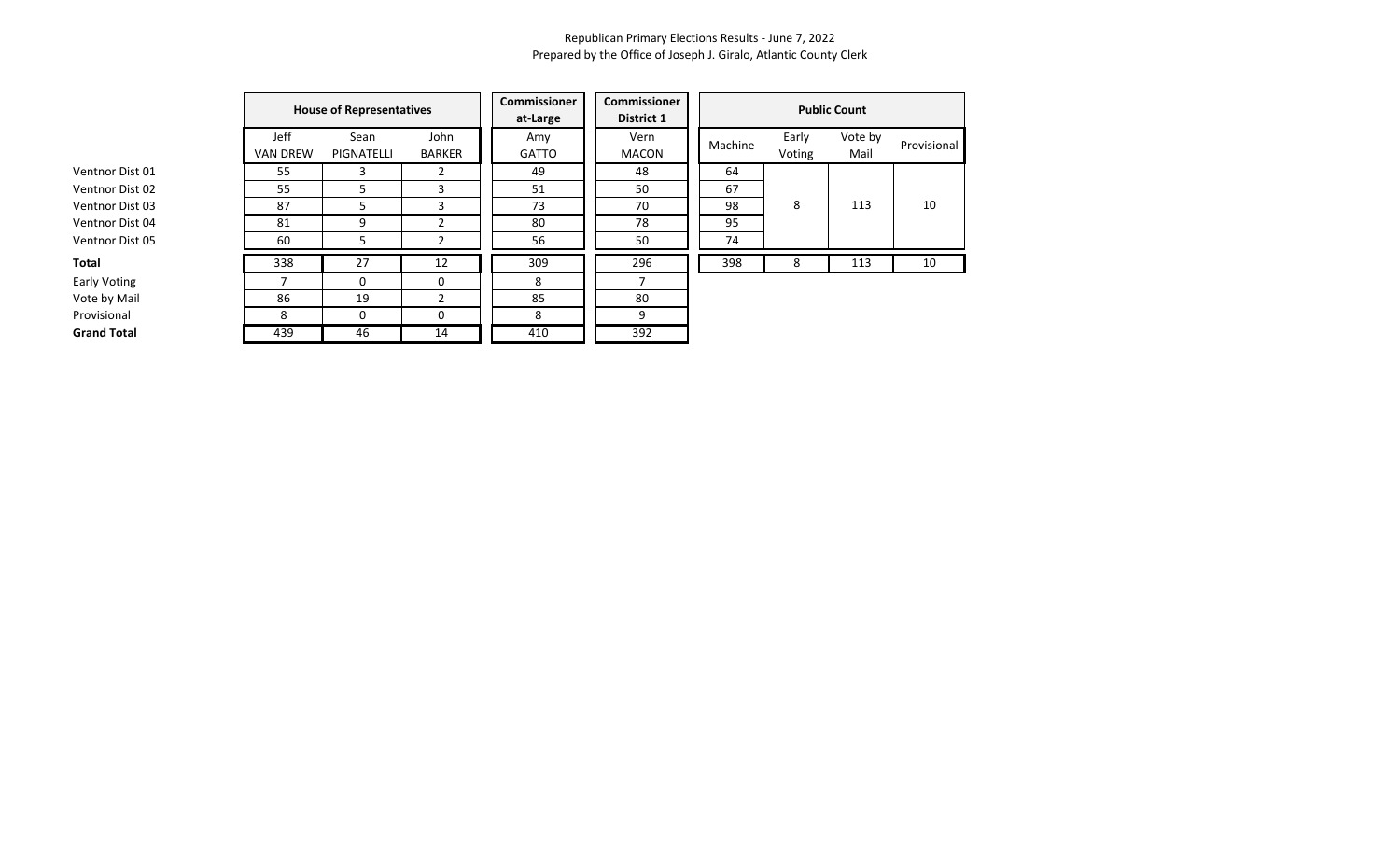|                    |                         | <b>House of Representatives</b> |                       | Commissioner<br>at-Large | Township<br>Committee      | <b>Public Count</b> |                 |                 |             |  |  |
|--------------------|-------------------------|---------------------------------|-----------------------|--------------------------|----------------------------|---------------------|-----------------|-----------------|-------------|--|--|
|                    | Jeff<br><b>VAN DREW</b> | Sean<br>PIGNATELLI              | John<br><b>BARKER</b> | Amy<br>GATTO             | Edward G.<br><b>NORTON</b> | Machine             | Early<br>Voting | Vote by<br>Mail | Provisional |  |  |
| Weymouth Dist 01   | 75                      |                                 |                       | 73                       | 73                         | 79                  | 18              | 48              |             |  |  |
| Weymouth Dist 02   | 139                     |                                 |                       | 131                      | 129                        | 148                 |                 |                 |             |  |  |
| <b>Total</b>       | 214                     |                                 | ь                     | 204                      | 202                        | 227                 | 18              | 48              |             |  |  |
| Early Voting       | 17                      |                                 | 0                     | 14                       | 15                         |                     |                 |                 |             |  |  |
| Vote by Mail       | 37                      |                                 | 4                     | 47                       | 44                         |                     |                 |                 |             |  |  |
| Provisional        |                         |                                 | 0                     |                          |                            |                     |                 |                 |             |  |  |
| <b>Grand Total</b> | 269                     | 12                              | 10                    | 266                      | 262                        |                     |                 |                 |             |  |  |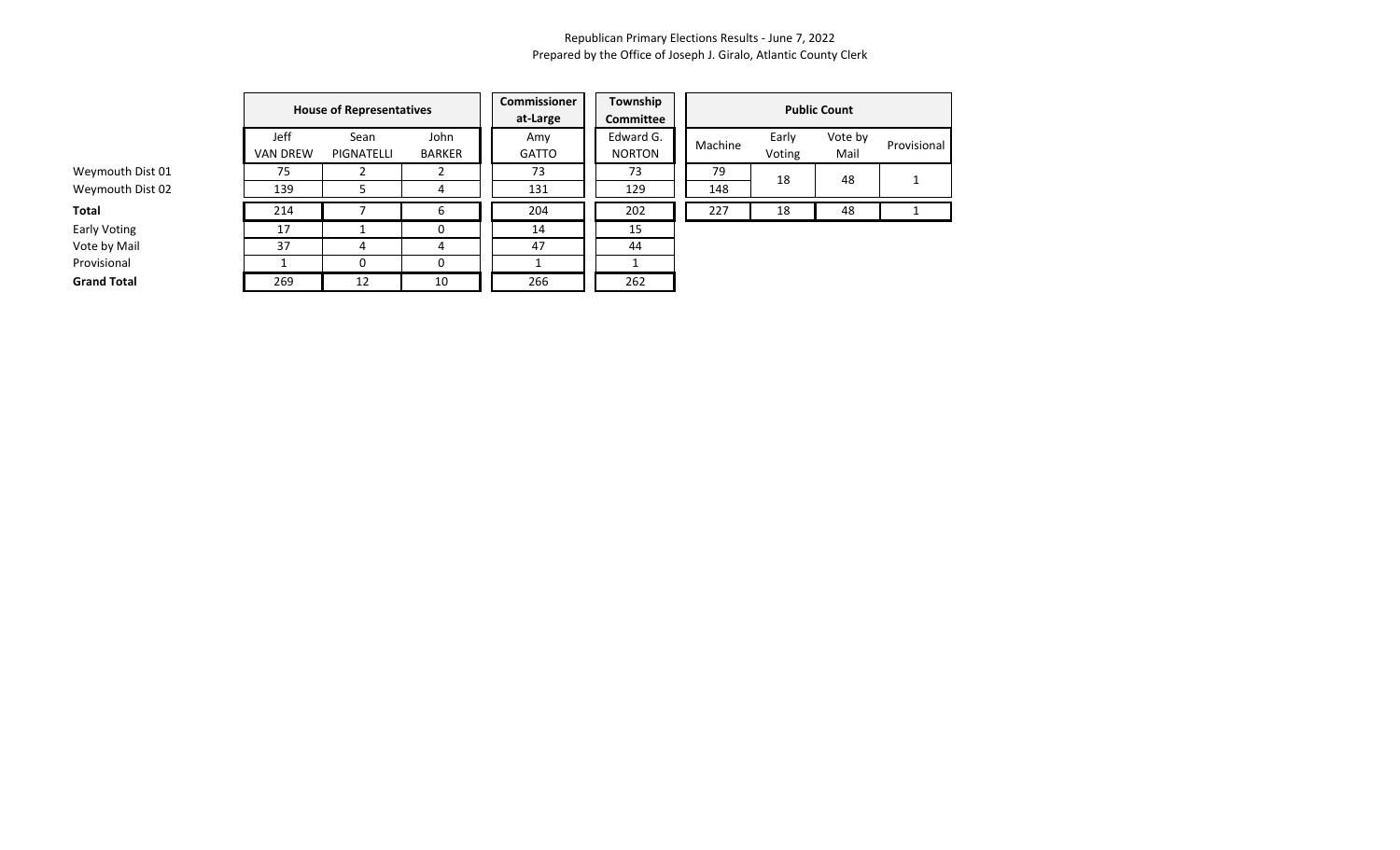|                      | <b>House of Representatives</b> |                        | Commissioner<br>at-Large | Commissioner<br>District 1 | <b>Commissioner</b><br>District 4 |                      | <b>Public Count</b> |                 |                 |                |       |  |
|----------------------|---------------------------------|------------------------|--------------------------|----------------------------|-----------------------------------|----------------------|---------------------|-----------------|-----------------|----------------|-------|--|
| <b>Municipality</b>  | Tim<br><b>ALEXANDER</b>         | Carolyn<br><b>RUSH</b> | Habib<br><b>REHMAN</b>   | Ernest D.<br>COURSEY, Sr.  | Jay R.<br>SHAH                    | Registered<br>Voters | Machine             | Early<br>Voting | Vote by<br>Mail | Provisional    | Total |  |
| Absecon              | 109                             | 50                     | 145                      |                            |                                   | 2,360                | 162                 | 21              | 165             | 13             | 361   |  |
| <b>Atlantic City</b> | 521                             | 118                    | 551                      | 622                        |                                   | 13,665               | 697                 | 13              | 543             | 44             | 1,297 |  |
| Brigantine           | 94                              | 58                     | 129                      |                            | 131                               | 1,703                | 153                 | 3               | 188             | 8              | 352   |  |
| Buena Borough        | 48                              | 21                     | 52                       |                            |                                   | 869                  | 69                  | 1               | 42              | 5              | 117   |  |
| <b>Buena Vista</b>   | 97                              | 36                     | 115                      |                            |                                   | 1,818                | 134                 | 13              | 125             | $\overline{2}$ | 274   |  |
| Corbin City          | 21                              | 10                     | 27                       |                            |                                   | 98                   | 37                  | 1               | 13              | 0              | 51    |  |
| Egg Harbor City      | 68                              | 25                     | 79                       |                            |                                   | 1,245                | 96                  | 5               | 52              | 4              | 157   |  |
| Egg Harbor Twp.      | 407                             | 176                    | 509                      | $\overline{4}$             | 78                                | 11,254               | 594                 | 44              | 661             | 31             | 1,330 |  |
| <b>Estell Manor</b>  | 12                              | 10                     | 17                       |                            |                                   | 273                  | 22                  | 5               | 29              | 0              | 56    |  |
| Folsom               | 14                              | $\overline{2}$         | 15                       |                            |                                   | 329                  | 16                  | $\Omega$        | 25              | $\mathbf{1}$   | 42    |  |
| Galloway Twp.        | 431                             | 182                    | 547                      |                            | 545                               | 9,242                | 621                 | 74              | 588             | 32             | 1,315 |  |
| Hamilton Twp.        | 320                             | 115                    | 392                      |                            |                                   | 7,229                | 449                 | 50              | 458             | 24             | 981   |  |
| Hammonton            | 69                              | 28                     | 87                       |                            |                                   | 2,387                | 98                  | 8               | 151             | $\overline{2}$ | 259   |  |
| Linwood              | 76                              | 44                     | 100                      |                            |                                   | 1,614                | 121                 | $\overline{7}$  | 136             | $\overline{2}$ | 266   |  |
| Longport             | 22                              | 6                      | 25                       | 25                         |                                   | 235                  | 28                  | 1               | 23              | 6              | 58    |  |
| Margate              | 92                              | 27                     | 108                      | 106                        |                                   | 1,549                | 121                 | 9               | 173             | $\overline{7}$ | 310   |  |
| Mullica Twp.         | 53                              | 30                     | 73                       |                            |                                   | 1,105                | 85                  | 4               | 79              | 6              | 174   |  |
| Northfield           | 81                              | 43                     | 111                      |                            |                                   | 1,986                | 126                 | 20              | 171             | $\overline{4}$ | 321   |  |
| Pleasantville        | 333                             | 116                    | 349                      |                            |                                   | 6,673                | 498                 | 17              | 495             | 23             | 1,033 |  |
| Port Republic        | 20                              | 13                     | 33                       |                            | 33                                | 221                  | 34                  | $\overline{2}$  | 15              | $\mathbf{1}$   | 52    |  |
| <b>Somers Point</b>  | 129                             | 68                     | 173                      |                            |                                   | 2,444                | 200                 | 5               | 187             | 17             | 409   |  |
| Ventnor              | 120                             | 69                     | 156                      | 152                        |                                   | 2,410                | 197                 | 6               | 209             | 17             | 429   |  |
| Weymouth Twp.        | 62                              | 17                     | 69                       |                            |                                   | 644                  | 80                  | 16              | 76              | $\mathbf{3}$   | 175   |  |
| <b>Total</b>         | 3,199                           | 1,264                  | 3,862                    | 909                        | 787                               | 71,353               | 4,638               | 325             | 4,604           | 252            | 9,819 |  |
| <b>Early Voting</b>  | 213                             | 102                    | 274                      | 27                         | 73                                |                      |                     |                 |                 |                |       |  |
| Vote by Mail         | 2,696                           | 1,437                  | 3,724                    | 841                        | 802                               |                      |                     |                 |                 |                |       |  |
| Provisional          | 238                             | 76                     | 195                      | 56                         | 39                                |                      |                     |                 |                 |                |       |  |
| <b>Grand Total</b>   | 6,346                           | 2,879                  | 8,055                    | 1,833                      | 1,701                             |                      |                     |                 |                 |                |       |  |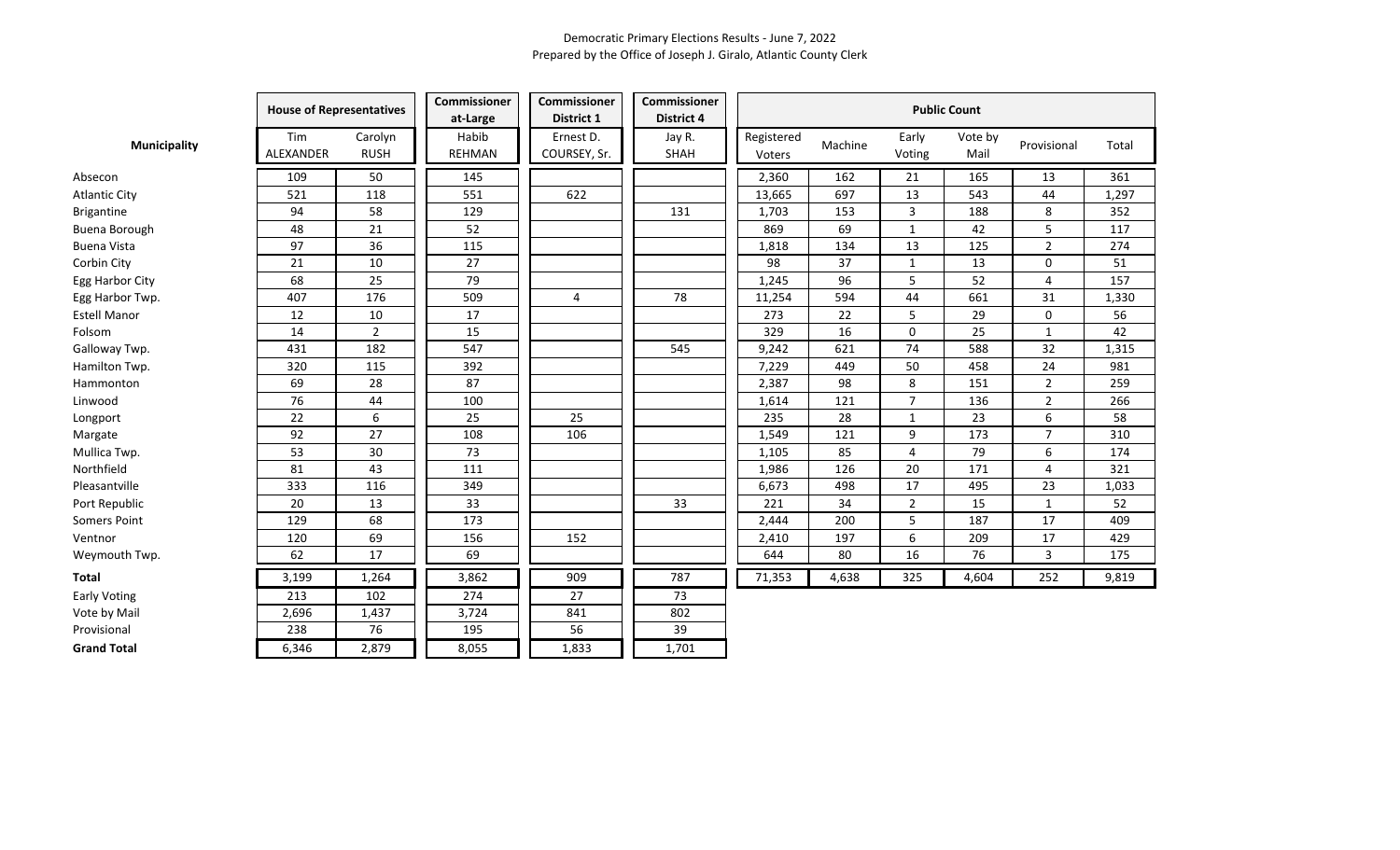|                     | <b>House of Representatives</b> |                        | <b>Commissioner</b><br>at-Large | Council<br>Ward 1        | Council<br>Ward 2    |         |                 | <b>Public Count</b> |             |
|---------------------|---------------------------------|------------------------|---------------------------------|--------------------------|----------------------|---------|-----------------|---------------------|-------------|
|                     | Tim<br>ALEXANDER                | Carolyn<br><b>RUSH</b> | Habib<br><b>REHMAN</b>          | Donna M.<br><b>POLEY</b> | Caleb N.<br>CAVILEER | Machine | Early<br>Voting | Vote by<br>Mail     | Provisional |
| Absecon W1 D1       | 19                              | 13                     | 26                              | 28                       |                      | 33      |                 |                     |             |
| Absecon W1 D2       | 13                              | 8                      | 21                              | 21                       |                      | 21      | 10              | 95                  | 8           |
| Absecon W1 D3       | 13                              | 5                      | 16                              | 18                       |                      | 19      |                 |                     |             |
| Absecon W2 D1       | 19                              | 5                      | 22                              |                          | 21                   | 24      |                 |                     |             |
| Absecon W2 D2       | 22                              | 10                     | 29                              |                          | 29                   | 32      | 11              | 70                  | 5           |
| Absecon W2 D3       | 23                              | 9                      | 31                              |                          | 31                   | 33      |                 |                     |             |
| <b>Total</b>        | 109                             | 50                     | 145                             | 67                       | 81                   | 162     | 21              | 165                 | 13          |
| <b>Early Voting</b> | 14                              | $\overline{7}$         | 19                              | 9                        | 10                   |         |                 |                     |             |
| Vote by Mail        | 101                             | 47                     | 147                             | 89                       | 65                   |         |                 |                     |             |
| Provisional         | 8                               | 3                      | 11                              | $\overline{7}$           | 4                    |         |                 |                     |             |
| <b>Grand Total</b>  | 123                             | 57                     | 177                             | 105                      | 79                   |         |                 |                     |             |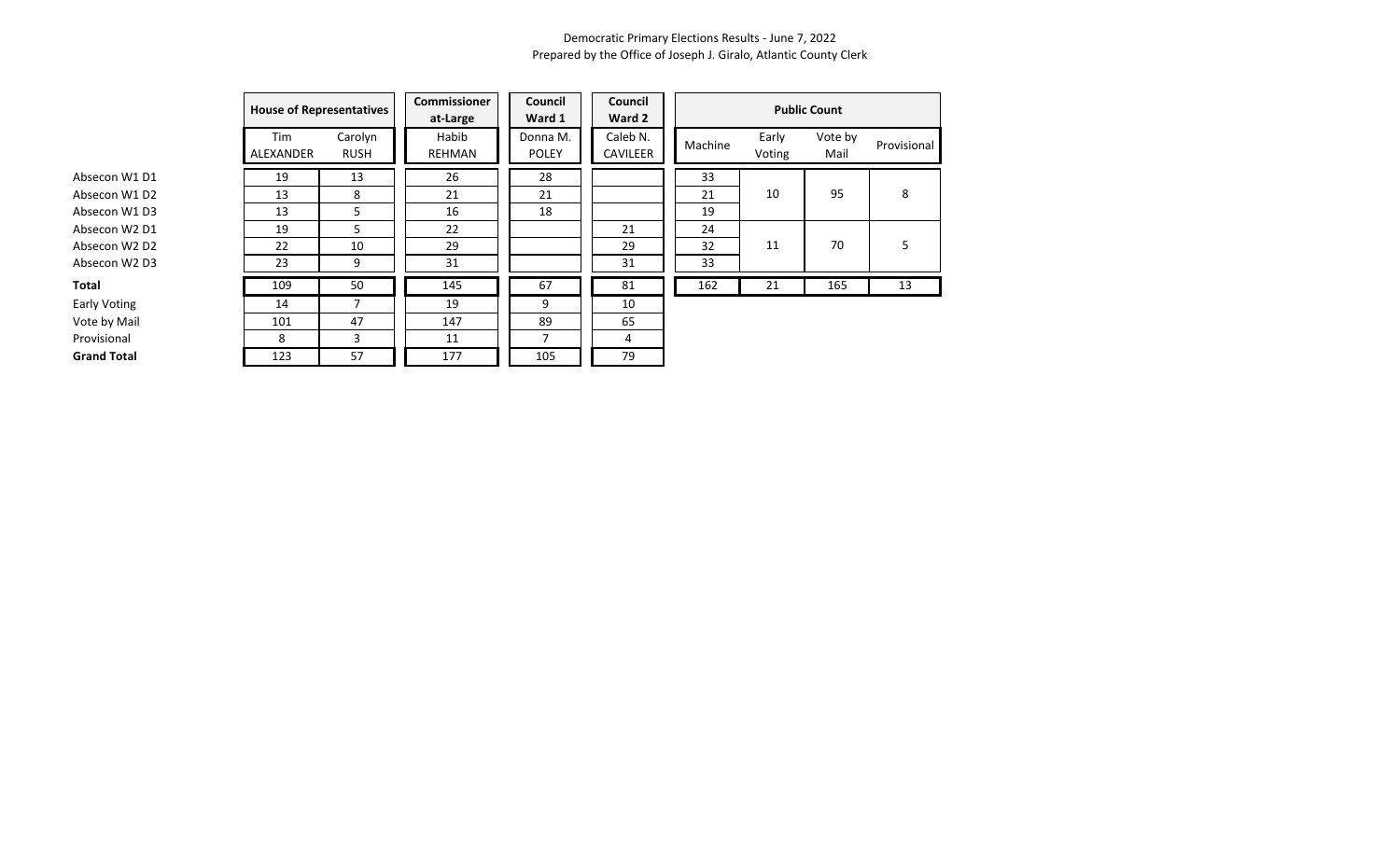|                     | <b>House of Representatives</b> |                        | <b>Commissioner</b><br>at-Large | <b>Commissioner</b><br>District 1 |         |                 | <b>Public Count</b> |             |
|---------------------|---------------------------------|------------------------|---------------------------------|-----------------------------------|---------|-----------------|---------------------|-------------|
|                     | Tim<br><b>ALEXANDER</b>         | Carolyn<br><b>RUSH</b> | Habib<br><b>REHMAN</b>          | Ernest D.<br>COURSEY, Sr.         | Machine | Early<br>Voting | Vote by<br>Mail     | Provisional |
| Atlantic City W1 D1 | 60                              | 12                     | 68                              | 77                                | 79      |                 |                     |             |
| Atlantic City W1 D2 | 13                              | 3                      | 14                              | 15                                | 16      |                 |                     |             |
| Atlantic City W1 D3 | 21                              | 11                     | 29                              | 31                                | 34      |                 |                     |             |
| Atlantic City W1 D4 | 22                              | 3                      | 18                              | 23                                | 27      |                 |                     |             |
| Atlantic City W2 D1 | 30                              | 8                      | 35                              | 39                                | 46      |                 |                     |             |
| Atlantic City W2 D2 | 53                              | 12                     | 61                              | 67                                | 70      |                 |                     |             |
| Atlantic City W2 D3 | 10                              | 3                      | 10                              | 11                                | 13      |                 |                     |             |
| Atlantic City W3 D1 | 50                              | 3                      | 52                              | 60                                | 62      |                 |                     |             |
| Atlantic City W3 D2 | 8                               | 3                      | 9                               | $\overline{7}$                    | 11      |                 |                     |             |
| Atlantic City W3 D3 | 30                              | 4                      | 26                              | 31                                | 35      |                 |                     |             |
| Atlantic City W3 D4 | 33                              | 6                      | 34                              | 40                                | 43      | 13              | 543                 | 44          |
| Atlantic City W4 D1 | 5                               | 3                      | $\overline{7}$                  | 9                                 | 10      |                 |                     |             |
| Atlantic City W4 D2 | 22                              | 4                      | 22                              | 25                                | 28      |                 |                     |             |
| Atlantic City W4 D3 | 64                              | 9                      | 57                              | 75                                | 85      |                 |                     |             |
| Atlantic City W4 D4 | 13                              | 4                      | 13                              | 15                                | 17      |                 |                     |             |
| Atlantic City W5 D1 | 11                              | 3                      | 14                              | 13                                | 14      |                 |                     |             |
| Atlantic City W5 D2 | 17                              | 6                      | 21                              | 22                                | 24      |                 |                     |             |
| Atlantic City W6 D1 | 12                              | 4                      | 12                              | 12                                | 16      |                 |                     |             |
| Atlantic City W6 D2 | 23                              | 4                      | 24                              | 22                                | 28      |                 |                     |             |
| Atlantic City W6 D3 | 8                               | 4                      | 9                               | 9                                 | 12      |                 |                     |             |
| Atlantic City W6 D4 | 16                              | 9                      | 16                              | 19                                | 27      |                 |                     |             |
| Total               | 521                             | 118                    | 551                             | 622                               | 697     | 13              | 543                 | 44          |
| <b>Early Voting</b> | 5                               | 3                      | $\overline{7}$                  | 11                                |         |                 |                     |             |
| Vote by Mail        | 315                             | 123                    | 398                             | 481                               |         |                 |                     |             |
| Provisional         | 22                              | 6                      | 33                              | 34                                |         |                 |                     |             |
| <b>Grand Total</b>  | 863                             | 250                    | 989                             | 1,148                             |         |                 |                     |             |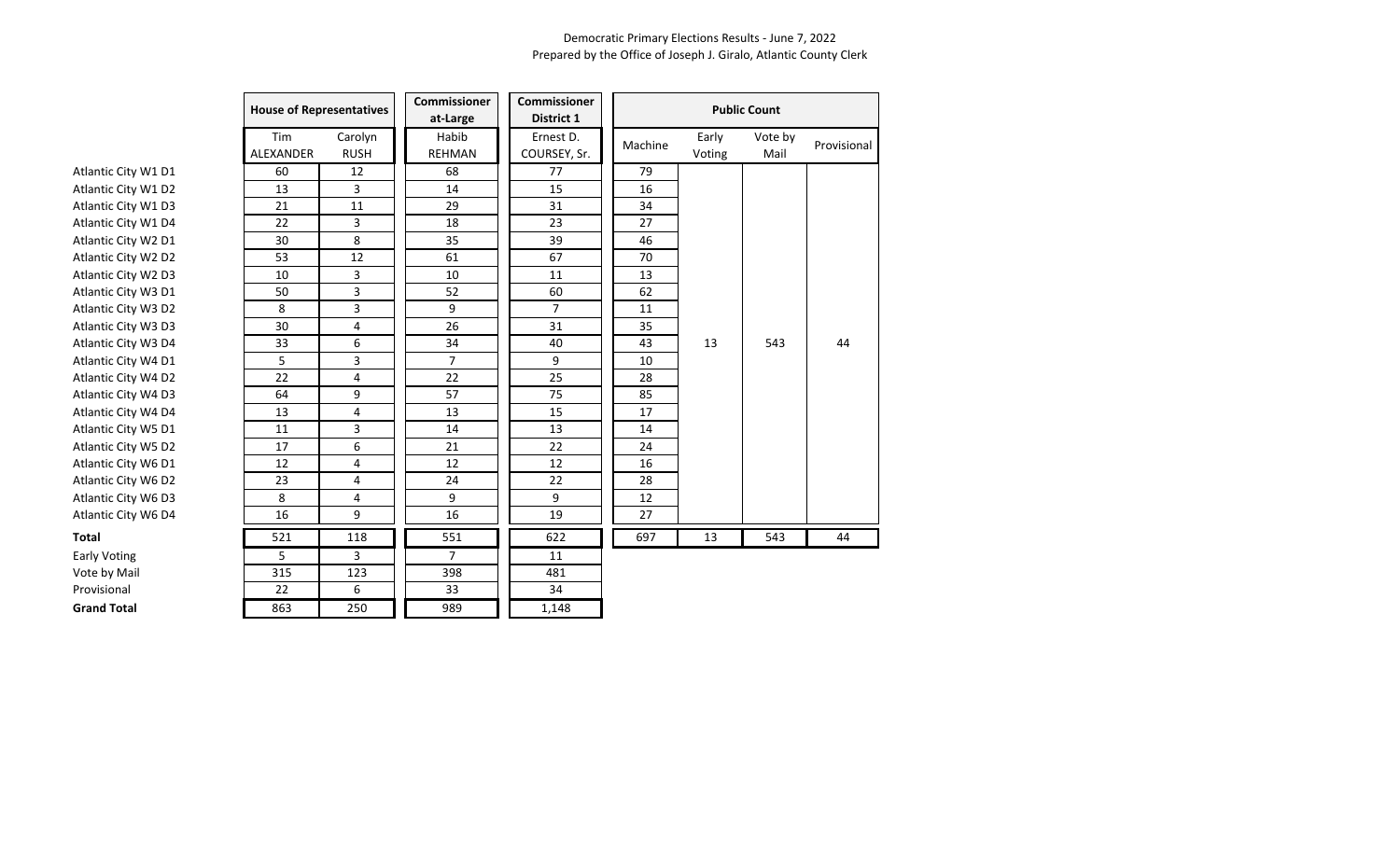|                           | <b>House of Representatives</b> |                        | Commissioner<br>at-Large | Commissioner<br><b>District 4</b> | Mayor                | Council-at-Large      |                      |         | <b>Public Count</b> |                 |             |  |
|---------------------------|---------------------------------|------------------------|--------------------------|-----------------------------------|----------------------|-----------------------|----------------------|---------|---------------------|-----------------|-------------|--|
|                           | Tim<br>ALEXANDER                | Carolyn<br><b>RUSH</b> | Habib<br>REHMAN          | Jay R.<br>SHAH                    | No Petition<br>Filed | Not Petition<br>Filed | No Petition<br>Filed | Machine | Early<br>Voting     | Vote by<br>Mail | Provisional |  |
| Brigantine Ward 01        | 19                              | 14                     | 28                       | 28                                |                      |                       |                      | 33      |                     |                 |             |  |
| <b>Brigantine Ward 02</b> | 28                              | 17                     | 37                       | 36                                |                      |                       |                      | 45      |                     | 188             | 8           |  |
| <b>Brigantine Ward 03</b> | 17                              | 20                     | 31                       | 32                                |                      |                       |                      | 37      |                     |                 |             |  |
| Brigantine Ward 04        | 30                              |                        | 33                       | 35                                |                      |                       |                      | 38      |                     |                 |             |  |
| Total                     | 94                              | 58                     | 129                      | 131                               | 0                    |                       | 0                    | 153     |                     | 188             | 8           |  |
| Early Voting              |                                 |                        |                          |                                   |                      |                       |                      |         |                     |                 |             |  |
| Vote by Mail              | 129                             | 48                     | 173                      | 175                               |                      |                       |                      |         |                     |                 |             |  |
| Provisional               |                                 |                        |                          |                                   |                      |                       |                      |         |                     |                 |             |  |
| <b>Grand Total</b>        | 230                             | 110                    | 310                      | 314                               | 0                    |                       | 0                    |         |                     |                 |             |  |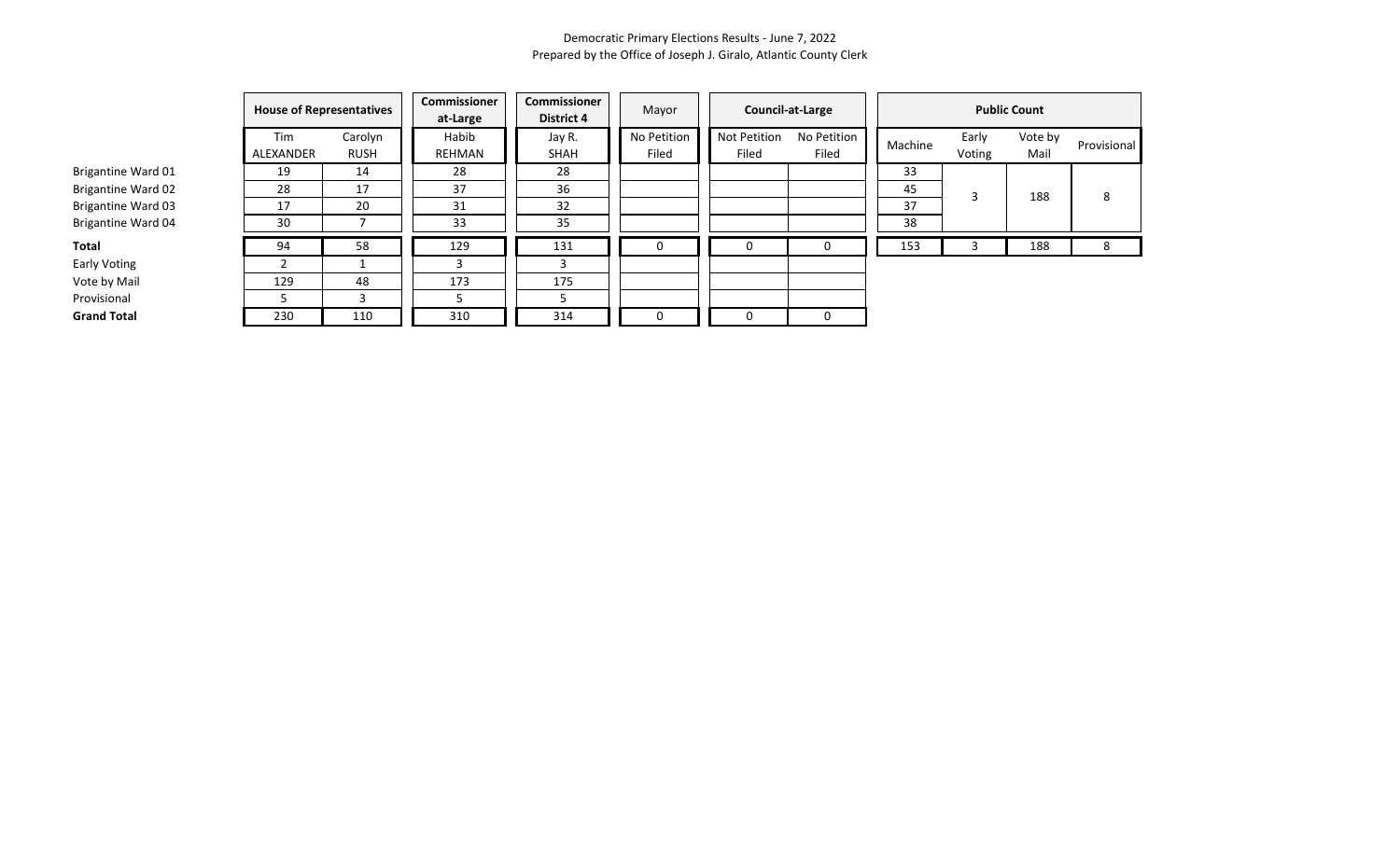|                       | <b>House of Representatives</b> |                        | Commissioner<br>Council<br>at-Large |                      |                      | <b>Council 1 YEAR</b><br><b>UNEXPIRED</b><br><b>TERM</b> | <b>Public Count</b> |                 |                 |             |  |
|-----------------------|---------------------------------|------------------------|-------------------------------------|----------------------|----------------------|----------------------------------------------------------|---------------------|-----------------|-----------------|-------------|--|
|                       | Tim<br>ALEXANDER                | Carolyn<br><b>RUSH</b> | Habib<br>REHMAN                     | No Petition<br>Filed | No Petition<br>Filed | No Petition<br>Filed                                     | Machine             | Early<br>Voting | Vote by<br>Mail | Provisional |  |
| Buena Borough Dist 01 | 30                              | 12                     | 30                                  |                      |                      |                                                          | 42                  |                 | 42              |             |  |
| Buena Borough Dist 02 | 18                              | 9                      | 22                                  |                      |                      |                                                          | 27                  |                 |                 |             |  |
| Total                 | 48                              | 21                     | 52                                  | U                    | 0                    | 0                                                        | 69                  |                 | 42              | 5.          |  |
| Early Voting          |                                 |                        |                                     |                      |                      |                                                          |                     |                 |                 |             |  |
| Vote by Mail          | 18                              | 18                     | 29                                  |                      |                      |                                                          |                     |                 |                 |             |  |
| Provisional           |                                 |                        |                                     |                      |                      |                                                          |                     |                 |                 |             |  |
| <b>Grand Total</b>    | 70                              | 40                     | 85                                  |                      | $\Omega$             | 0                                                        |                     |                 |                 |             |  |

# Early Voting Vote by Mail

Provisional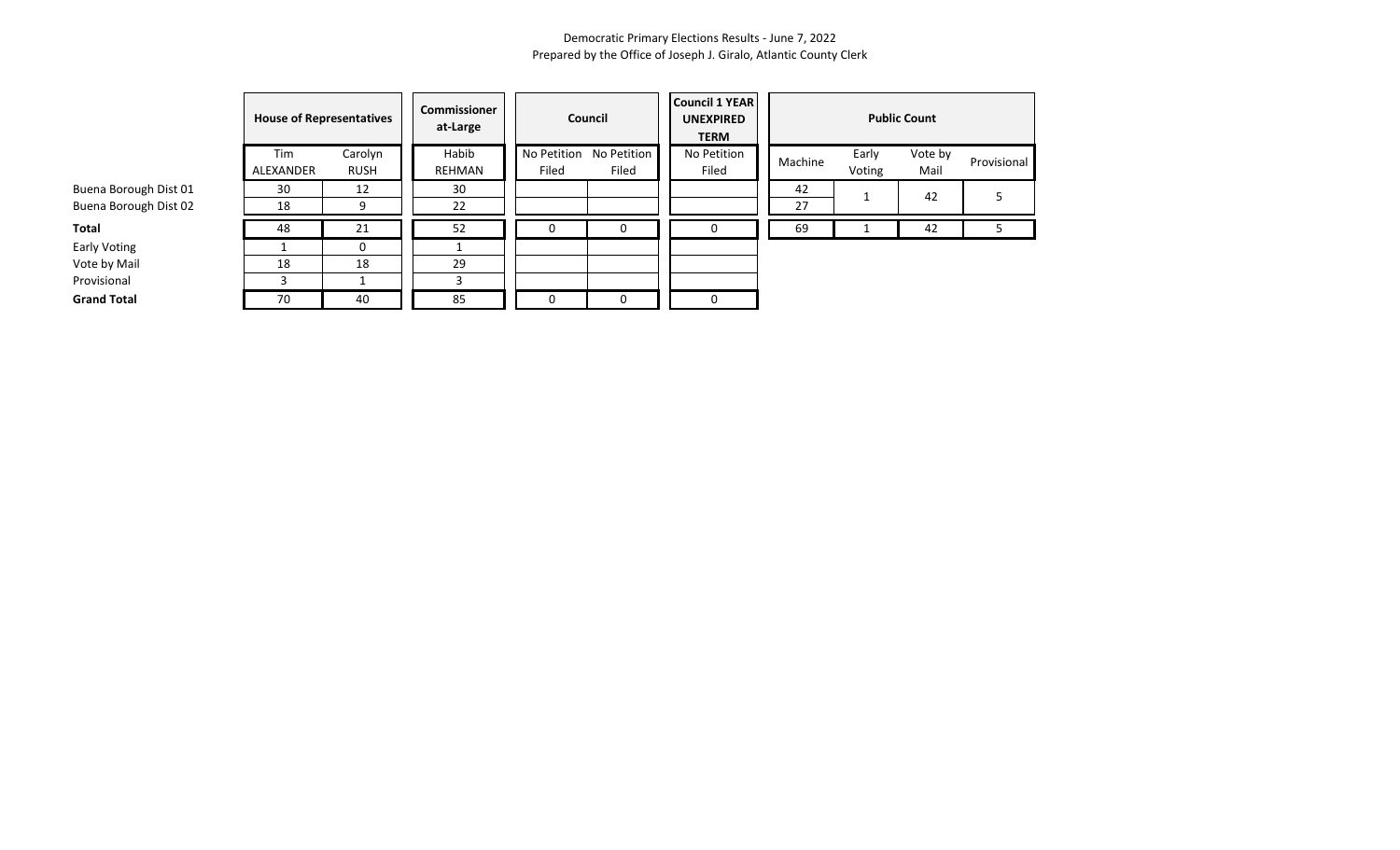Provisional

|                              |                                                                                                                                                                                                                                                                                                |                        | <b>Commissioner</b><br>at-Large |                      |                      |         |                 |                 |                |
|------------------------------|------------------------------------------------------------------------------------------------------------------------------------------------------------------------------------------------------------------------------------------------------------------------------------------------|------------------------|---------------------------------|----------------------|----------------------|---------|-----------------|-----------------|----------------|
|                              | Tim<br>ALEXANDER                                                                                                                                                                                                                                                                               | Carolyn<br><b>RUSH</b> | Habib<br>REHMAN                 | No Petition<br>Filed | No Petition<br>Filed | Machine | Early<br>Voting | Vote by<br>Mail | Provis         |
| Buena Vista Township Dist 01 | <b>Township Committee</b><br><b>House of Representatives</b><br><b>Public Count</b><br>37<br>32<br>30<br>6<br>26<br>13<br>22<br>13<br>13<br>125<br>53<br>48<br>42<br>11<br>18<br>12<br>13<br>6<br>97<br>36<br>115<br>134<br>125<br>13<br>$\Omega$<br>0<br>9<br>13<br>4<br>105<br>47<br>70<br>0 |                        |                                 |                      |                      |         |                 |                 |                |
| Buena Vista Township Dist 02 |                                                                                                                                                                                                                                                                                                |                        |                                 |                      |                      |         |                 |                 | $\overline{2}$ |
| Buena Vista Township Dist 03 |                                                                                                                                                                                                                                                                                                |                        |                                 |                      |                      |         |                 |                 |                |
| Buena Vista Township Dist 04 |                                                                                                                                                                                                                                                                                                |                        |                                 |                      |                      |         |                 |                 |                |
| Total                        |                                                                                                                                                                                                                                                                                                |                        |                                 |                      |                      |         |                 |                 |                |
| Early Voting                 |                                                                                                                                                                                                                                                                                                |                        |                                 |                      |                      |         |                 |                 |                |
| Vote by Mail                 |                                                                                                                                                                                                                                                                                                |                        |                                 |                      |                      |         |                 |                 |                |
| Provisional                  |                                                                                                                                                                                                                                                                                                |                        |                                 |                      |                      |         |                 |                 |                |
| <b>Grand Total</b>           | 177                                                                                                                                                                                                                                                                                            | 87                     | 234                             | 0                    | $\Omega$             |         |                 |                 |                |

**Early Voting** Vote by Mail

Provisional

**Grand Total**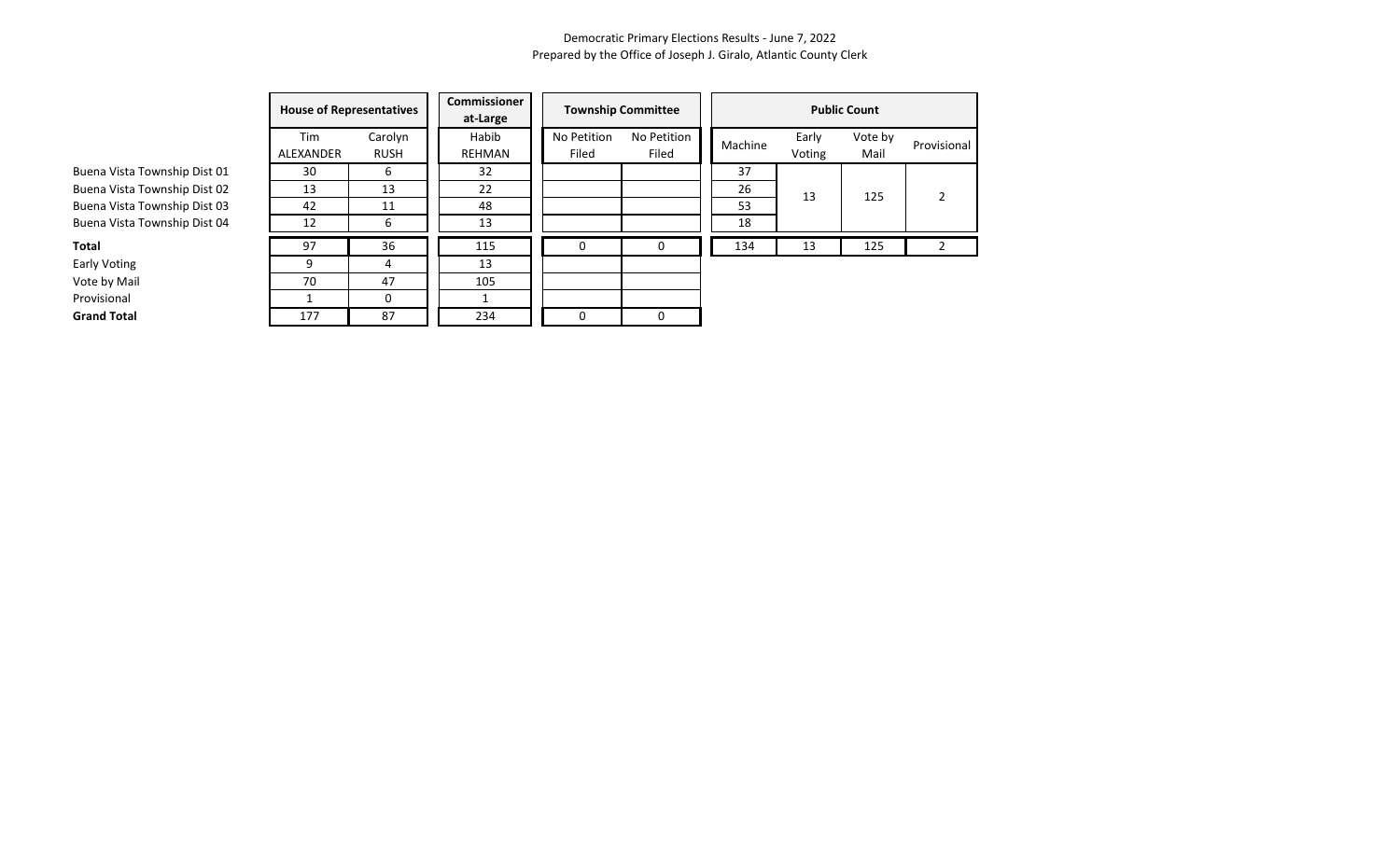|                    | <b>House of Representatives</b> |                        | Commissioner<br>at-Large | Mayor           |                            | Council                      | <b>Public Count</b> |                 |                 |             |
|--------------------|---------------------------------|------------------------|--------------------------|-----------------|----------------------------|------------------------------|---------------------|-----------------|-----------------|-------------|
|                    | Tim<br>ALEXANDER                | Carolyn<br><b>RUSH</b> | Habib<br>REHMAN          | Matthew<br>KANE | Nikki M.<br><b>NICHOLS</b> | Michael J.<br><b>McGOWAN</b> | Machine             | Early<br>Voting | Vote by<br>Mail | Provisional |
| Corbin City        | 21                              | 10                     | 27                       | 28              | 26                         | 9                            | 37                  |                 | 13              | 0           |
| Total              | 21                              | 10                     | 27                       | 28              | 26                         | 9                            | 37                  |                 | 13              | 0           |
| Early Voting       |                                 |                        |                          |                 | 0                          |                              |                     |                 |                 |             |
| Vote by Mail       | 10                              |                        | 13                       | 12              | 8                          |                              |                     |                 |                 |             |
| Provisional        |                                 |                        | 0                        | O               |                            | 0                            |                     |                 |                 |             |
| <b>Grand Total</b> | 31                              | 14                     | 41                       | 41              | 34                         | 15                           |                     |                 |                 |             |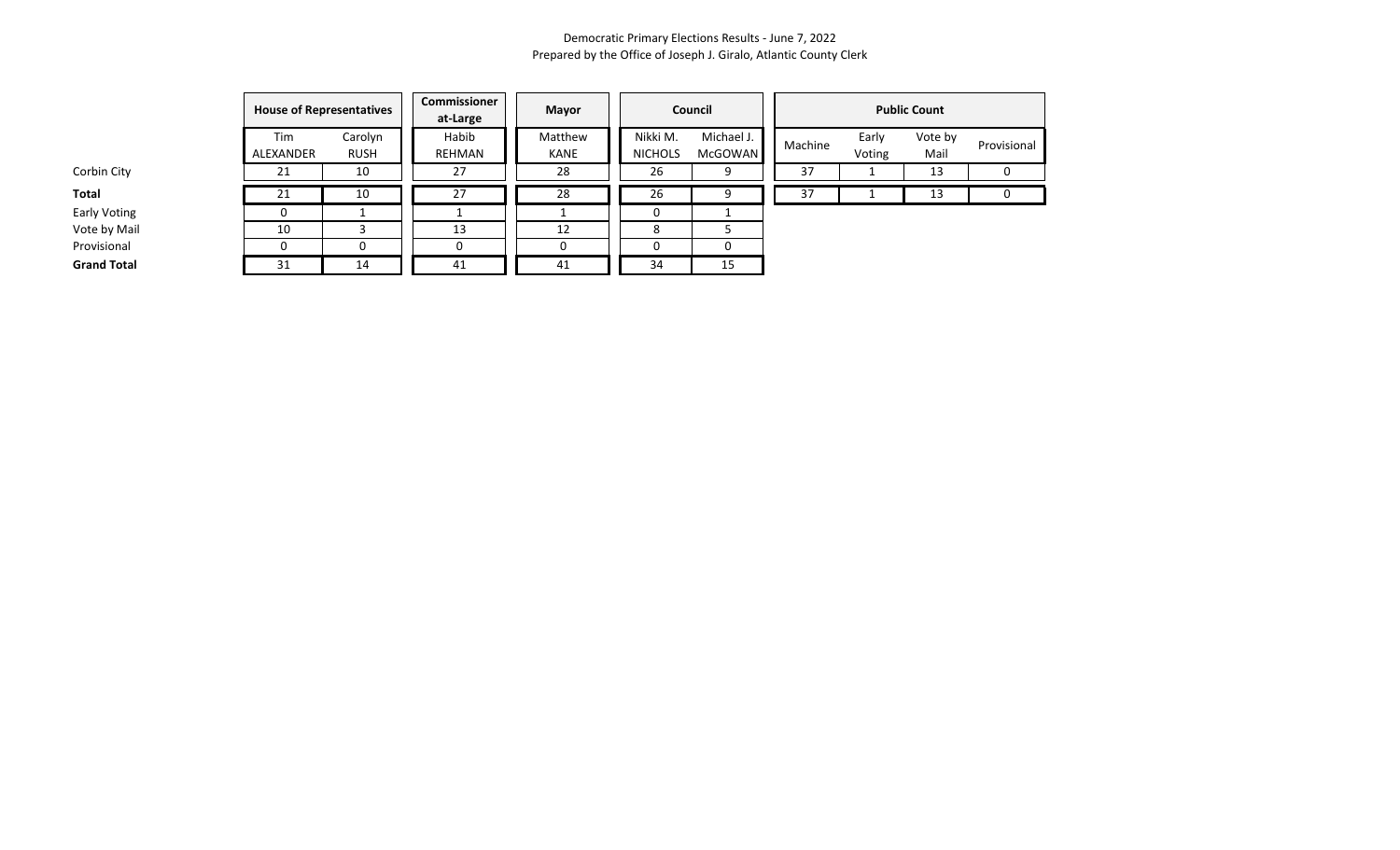|                       | <b>Commissioner</b><br><b>House of Representatives</b><br>at-Large |                        |                        |                 | <b>Common Council</b> | <b>Public Count</b>        |         |                 |                 |             |
|-----------------------|--------------------------------------------------------------------|------------------------|------------------------|-----------------|-----------------------|----------------------------|---------|-----------------|-----------------|-------------|
|                       | Tim<br>ALEXANDER                                                   | Carolyn<br><b>RUSH</b> | Habib<br><b>REHMAN</b> | Janine<br>CAUDO | Yvonne<br><b>FLYN</b> | Albert "Pat"<br>MORAN, Jr. | Machine | Early<br>Voting | Vote by<br>Mail | Provisional |
| Egg Harbor City W1 D1 | ר                                                                  |                        |                        |                 | 6                     | 6                          |         |                 |                 |             |
| Egg Harbor City W1 D2 | 12                                                                 |                        | 11                     | 12              | 11                    | 11                         | 15      |                 |                 |             |
| Egg Harbor City W1 D3 | 9                                                                  |                        | 12                     | 15              | 13                    | 12                         | 17      | 5               | 52              | 4           |
| Egg Harbor City W2 D1 | 20                                                                 | 8                      | 24                     | 23              | 24                    | 25                         | 28      |                 |                 |             |
| Egg Harbor City W2 D2 | 14                                                                 | 3                      | 17                     | 17              | 16                    | 14                         | 17      |                 |                 |             |
| Egg Harbor City W2 D3 | 8                                                                  | 4                      | 10                     | 12              | 10                    | 11                         | 12      |                 |                 |             |
| Total                 | 68                                                                 | 25                     | 79                     | 84              | 80                    | 79                         | 96      | 5               | 52              | 4           |
| <b>Early Voting</b>   | 3                                                                  |                        | ٠,                     | 4               | 5                     | 4                          |         |                 |                 |             |
| Vote by Mail          | 35                                                                 | 12                     | 37                     | 42              | 40                    | 43                         |         |                 |                 |             |
| Provisional           | 2                                                                  |                        | 4                      |                 | 3                     | 4                          |         |                 |                 |             |
| <b>Grand Total</b>    | 108                                                                | 40                     | 125                    | 133             | 128                   | 130                        |         |                 |                 |             |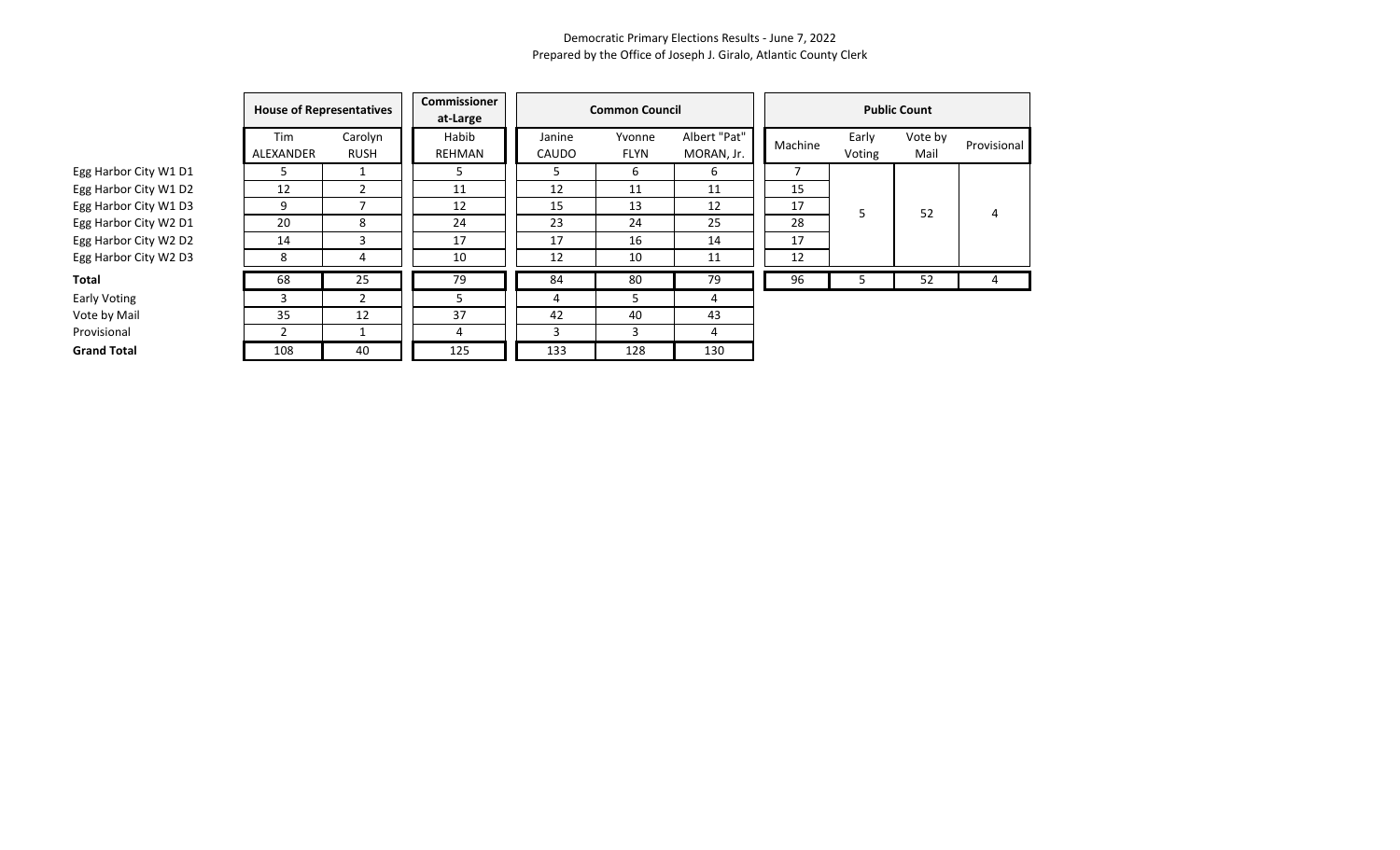|                             | <b>House of Representatives</b> |                        | Commissioner<br>at-Large | <b>Commissioner</b><br><b>District 1</b> | Commissioner<br><b>District 4</b> | Township<br><b>Committee</b>        |         |                 | <b>Public Count</b> |             |
|-----------------------------|---------------------------------|------------------------|--------------------------|------------------------------------------|-----------------------------------|-------------------------------------|---------|-----------------|---------------------|-------------|
|                             | Tim<br>ALEXANDER                | Carolyn<br><b>RUSH</b> | Habib<br><b>REHMAN</b>   | Ernest D.<br>COURSEY, Sr.                | Jay R.<br>SHAH                    | Frank "Franco"<br><b>RIVERA III</b> | Machine | Early<br>Voting | Vote by<br>Mail     | Provisional |
| Egg Harbor Township Dist 01 | 17                              | 12                     | 26                       |                                          |                                   | 26                                  | 29      |                 |                     |             |
| Egg Harbor Township Dist 02 | 10                              | 8                      | 15                       |                                          |                                   | 15                                  | 18      |                 |                     |             |
| Egg Harbor Township Dist 03 | 21                              | 8                      | 24                       |                                          |                                   | 28                                  | 30      |                 |                     |             |
| Egg Harbor Township Dist 04 | 16                              | $\overline{7}$         | 21                       |                                          |                                   | 22                                  | 23      |                 |                     |             |
| Egg Harbor Township Dist 05 | 36                              | 8                      | 40                       |                                          |                                   | 39                                  | 45      |                 |                     |             |
| Egg Harbor Township Dist 06 | 10                              | 4                      | 13                       |                                          |                                   | 13                                  | 14      |                 |                     |             |
| Egg Harbor Township Dist 07 | 20                              | 10                     | 28                       |                                          |                                   | 26                                  | 30      |                 |                     |             |
| Egg Harbor Township Dist 08 | 31                              | 13                     | 36                       |                                          |                                   | 38                                  | 45      |                 |                     |             |
| Egg Harbor Township Dist 09 | 27                              | 12                     | 36                       |                                          |                                   | 36                                  | 39      |                 |                     |             |
| Egg Harbor Township Dist 10 | 20                              | 10                     | 24                       |                                          | 25                                | 26                                  | 31      |                 |                     |             |
| Egg Harbor Township Dist 11 | 28                              | 11                     | 30                       |                                          |                                   | 29                                  | 39      | 44              | 661                 | 31          |
| Egg Harbor Township Dist 12 | 13                              | 5                      | 19                       |                                          |                                   | 18                                  | 19      |                 |                     |             |
| Egg Harbor Township Dist 13 | $\overline{2}$                  | $\overline{2}$         | 3                        | $\overline{4}$                           |                                   | 3                                   | 5       |                 |                     |             |
| Egg Harbor Township Dist 14 | 14                              | 5                      | 19                       |                                          | 20                                | 19                                  | 20      |                 |                     |             |
| Egg Harbor Township Dist 15 | 14                              | 0                      | 12                       |                                          | 12                                | 13                                  | 14      |                 |                     |             |
| Egg Harbor Township Dist 16 | 19                              | $\bf 8$                | 21                       |                                          | 21                                | 24                                  | 28      |                 |                     |             |
| Egg Harbor Township Dist 17 | 22                              | 14                     | 29                       |                                          |                                   | 29                                  | 37      |                 |                     |             |
| Egg Harbor Township Dist 18 | 15                              | 5                      | 19                       |                                          |                                   | 20                                  | 21      |                 |                     |             |
| Egg Harbor Township Dist 19 | 21                              | 3                      | 19                       |                                          |                                   | 21                                  | 24      |                 |                     |             |
| Egg Harbor Township Dist 20 | 26                              | 8                      | 33                       |                                          |                                   | 33                                  | 34      |                 |                     |             |
| Egg Harbor Township Dist 21 | 21                              | 16                     | 32                       |                                          |                                   | 32                                  | 37      |                 |                     |             |
| Egg Harbor Township Dist 22 | 4                               | $\overline{7}$         | 10                       |                                          |                                   | 12                                  | 12      |                 |                     |             |
| Total                       | 407                             | 176                    | 509                      | 4                                        | 78                                | 522                                 | 594     | 44              | 661                 | 31          |
| Early Voting                | 32                              | 10                     | 35                       | $\overline{2}$                           | 6                                 | 40                                  |         |                 |                     |             |
| Vote by Mail                | 403                             | 202                    | 578                      | 8                                        | 88                                | 603                                 |         |                 |                     |             |
| Provisional                 | 14                              | 13                     | 28                       | 0                                        | 6                                 | 27                                  |         |                 |                     |             |
| <b>Grand Total</b>          | 856                             | 401                    | 1,150                    | 14                                       | 178                               | 1,192                               |         |                 |                     |             |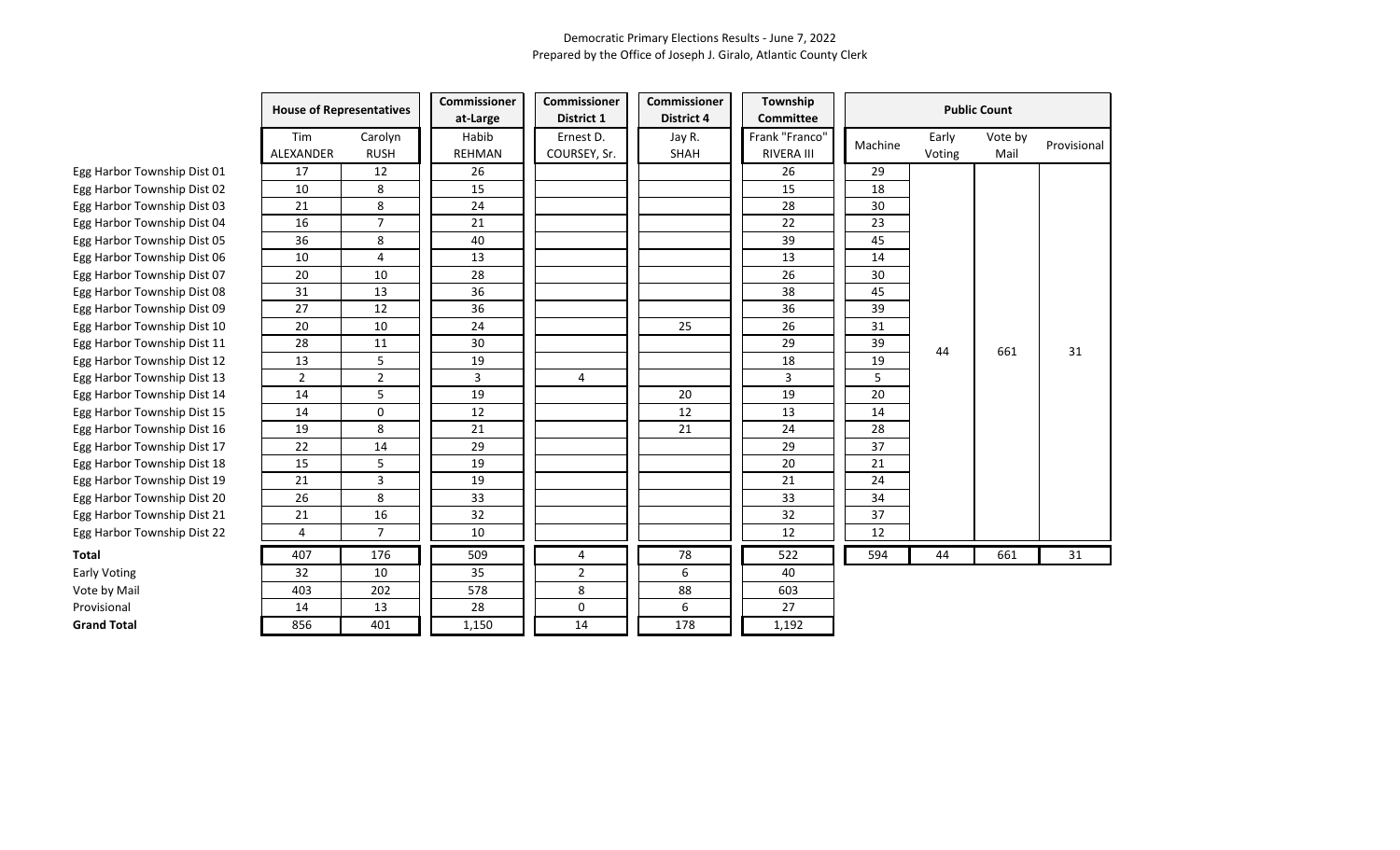|                     | <b>House of Representatives</b> |                        | Commissioner<br>at-Large |                      | Council              | <b>Public Count</b> |                 |                 |             |  |
|---------------------|---------------------------------|------------------------|--------------------------|----------------------|----------------------|---------------------|-----------------|-----------------|-------------|--|
|                     | Tim<br>ALEXANDER                | Carolyn<br><b>RUSH</b> | Habib<br>REHMAN          | No Petition<br>Filed | No Petition<br>Filed | Machine             | Early<br>Voting | Vote by<br>Mail | Provisional |  |
| <b>Estell Manor</b> | 12                              | 10                     | 17                       |                      |                      | 22                  |                 | 29              | 0           |  |
| Total               | 12                              | 10                     | 17                       | 0                    | $\Omega$             | 22                  |                 | 29              | 0           |  |
| Early Voting        |                                 |                        |                          |                      |                      |                     |                 |                 |             |  |
| Vote by Mail        | 21                              |                        | 28                       |                      |                      |                     |                 |                 |             |  |
| Provisional         |                                 |                        |                          |                      |                      |                     |                 |                 |             |  |
| <b>Grand Total</b>  | 38                              | 17                     | 50                       |                      | 0                    |                     |                 |                 |             |  |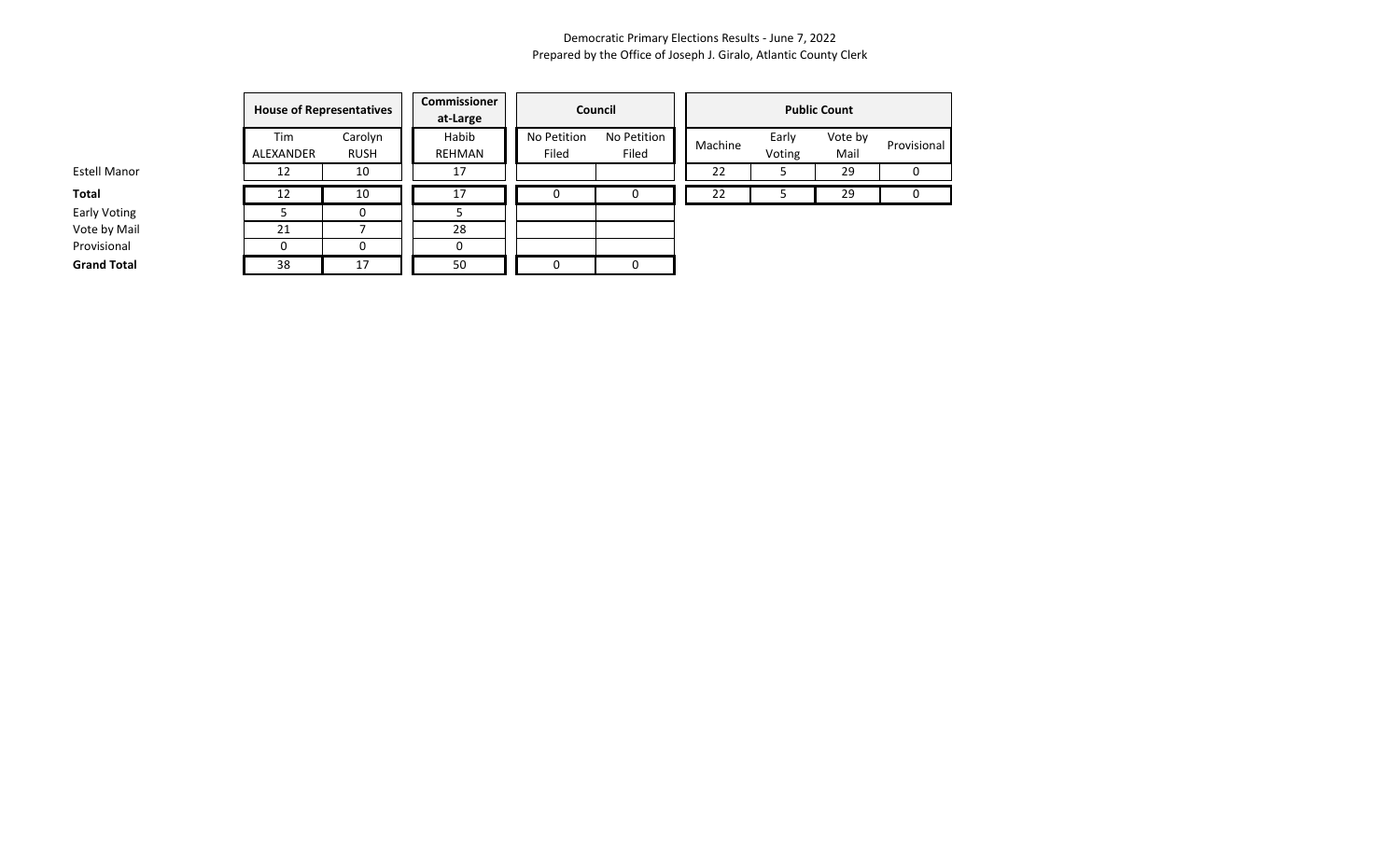|                     | <b>House of Representatives</b> |                        | Commissioner<br>at-Large |                      | Council              | <b>Public Count</b> |                 |                 |             |  |
|---------------------|---------------------------------|------------------------|--------------------------|----------------------|----------------------|---------------------|-----------------|-----------------|-------------|--|
|                     | Tim<br>ALEXANDER                | Carolyn<br><b>RUSH</b> | Habib<br>REHMAN          | No Petition<br>Filed | No Petition<br>Filed | Machine             | Early<br>Voting | Vote by<br>Mail | Provisional |  |
| Folsom              | 14                              |                        | 15                       |                      |                      | 16                  |                 | 25              |             |  |
| Total               | 14                              |                        | 15                       |                      |                      | 16                  |                 | 25              |             |  |
| <b>Early Voting</b> | 0                               |                        |                          |                      |                      |                     |                 |                 |             |  |
| Vote by Mail        | 14                              | q                      | 25                       |                      |                      |                     |                 |                 |             |  |
| Provisional         |                                 |                        |                          |                      |                      |                     |                 |                 |             |  |
| <b>Grand Total</b>  | 29                              | 11                     | 41                       |                      |                      |                     |                 |                 |             |  |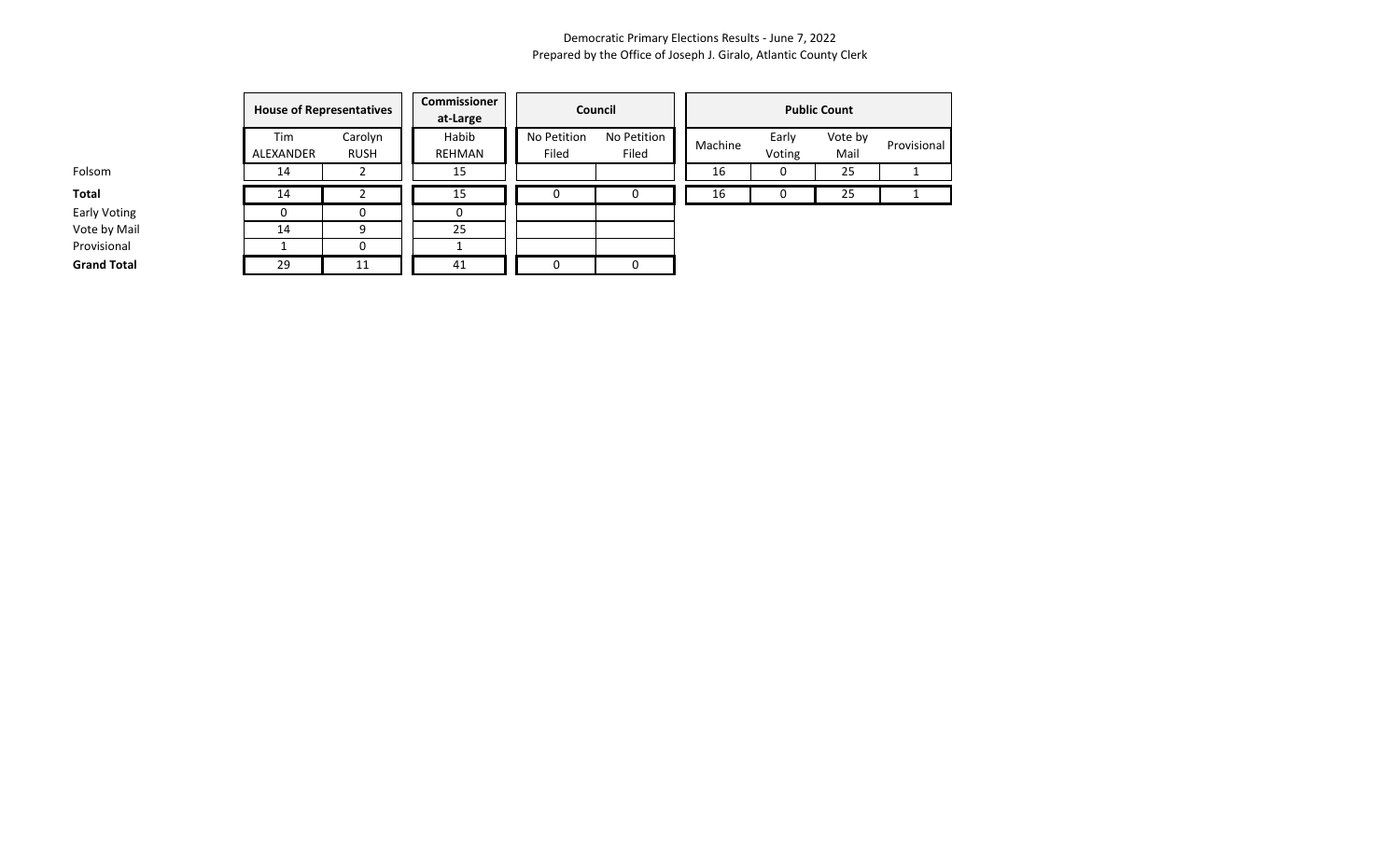|                           | <b>House of Representatives</b> |                        | Commissioner<br>at-Large | <b>Commissioner</b><br><b>District 4</b> |         |                 | <b>Public Count</b> |             |
|---------------------------|---------------------------------|------------------------|--------------------------|------------------------------------------|---------|-----------------|---------------------|-------------|
|                           | Tim<br><b>ALEXANDER</b>         | Carolyn<br><b>RUSH</b> | Habib<br><b>REHMAN</b>   | Jay R.<br>SHAH                           | Machine | Early<br>Voting | Vote by<br>Mail     | Provisional |
| Galloway Township Dist 01 | 43                              | 14                     | 48                       | 49                                       | 57      |                 |                     |             |
| Galloway Township Dist 02 | 12                              | 6                      | 16                       | 16                                       | 19      |                 |                     |             |
| Galloway Township Dist 03 | 18                              | 13                     | 26                       | 27                                       | 31      |                 |                     |             |
| Galloway Township Dist 04 | 23                              | 8                      | 31                       | 30                                       | 33      |                 |                     |             |
| Galloway Township Dist 05 | 25                              | $\overline{7}$         | 31                       | 31                                       | 33      |                 |                     |             |
| Galloway Township Dist 06 | 16                              | 5                      | 16                       | 16                                       | 21      |                 |                     |             |
| Galloway Township Dist 07 | 12                              | 5                      | 17                       | 17                                       | 19      |                 |                     |             |
| Galloway Township Dist 08 | 36                              | 16                     | 47                       | 47                                       | 52      |                 |                     |             |
| Galloway Township Dist 09 | 22                              | 13                     | 31                       | 32                                       | 35      | 74              | 588                 | 32          |
| Galloway Township Dist 10 | 26                              | 14                     | 36                       | 35                                       | 41      |                 |                     |             |
| Galloway Township Dist 11 | 19                              | 14                     | 29                       | 28                                       | 33      |                 |                     |             |
| Galloway Township Dist 12 | 28                              | $\overline{7}$         | 30                       | 30                                       | 35      |                 |                     |             |
| Galloway Township Dist 13 | 17                              | 8                      | 23                       | 23                                       | 25      |                 |                     |             |
| Galloway Township Dist 14 | 24                              | 8                      | 30                       | 30                                       | 32      |                 |                     |             |
| Galloway Township Dist 15 | 36                              | 15                     | 45                       | 45                                       | 51      |                 |                     |             |
| Galloway Township Dist 16 | 17                              | 12                     | 25                       | 25                                       | 29      |                 |                     |             |
| Galloway Township Dist 17 | 57                              | 17                     | 66                       | 64                                       | 75      |                 |                     |             |
| Total                     | 431                             | 182                    | 547                      | 545                                      | 621     | 74              | 588                 | 32          |
| <b>Early Voting</b>       | 48                              | 25                     | 59                       | 62                                       |         |                 |                     |             |
| Vote by Mail              | 359                             | 176                    | 526                      | 525                                      |         |                 |                     |             |
| Provisional               | 16                              | 8                      | 26                       | 27                                       |         |                 |                     |             |
| <b>Grand Total</b>        | 854                             | 391                    | 1,158                    | 1,159                                    |         |                 |                     |             |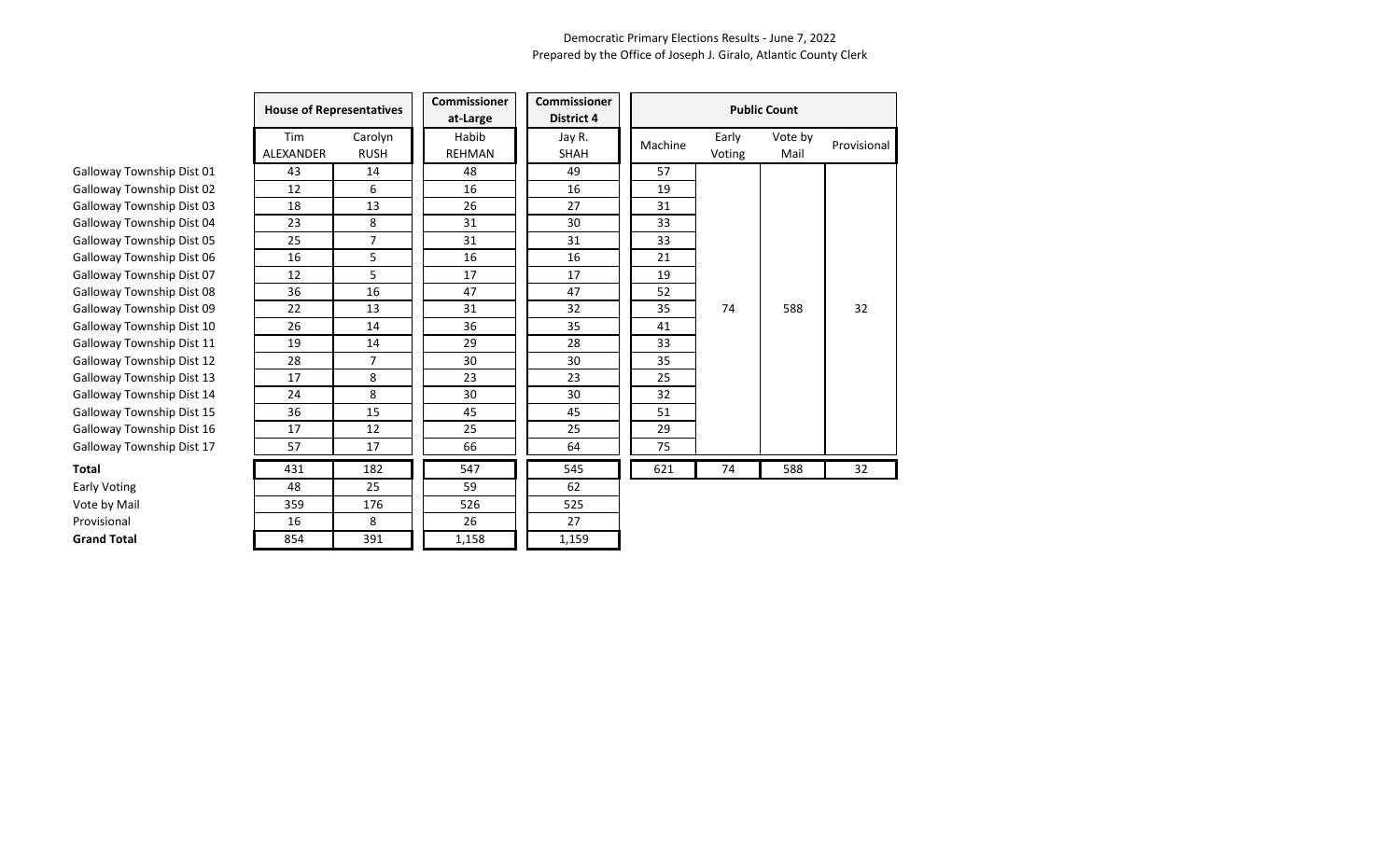|                           | <b>House of Representatives</b> |                | <b>Commissioner</b><br>at-Large | <b>Township Committee</b> |                | <b>Public Count</b> |        |         |             |
|---------------------------|---------------------------------|----------------|---------------------------------|---------------------------|----------------|---------------------|--------|---------|-------------|
|                           | Tim                             | Carolyn        | Habib                           | Thelma                    | Raymond T.     |                     | Early  | Vote by |             |
|                           | ALEXANDER                       | <b>RUSH</b>    | <b>REHMAN</b>                   | <b>WITHERSPOON</b>        | <b>KEILMAN</b> | Machine             | Voting | Mail    | Provisional |
| Hamilton Township Dist 01 | 29                              | 5              | 33                              | 35                        | 5              | 36                  |        |         |             |
| Hamilton Township Dist 02 | 22                              | $\overline{7}$ | 25                              | 28                        | $\mathbf{1}$   | 30                  |        |         |             |
| Hamilton Township Dist 03 | 20                              | 6              | 25                              | 29                        | $\mathbf{1}$   | 30                  |        |         |             |
| Hamilton Township Dist 04 | 42                              | 6              | 44                              | 45                        | 3              | 49                  |        |         |             |
| Hamilton Township Dist 05 | $\overline{7}$                  | 8              | 14                              | 15                        | 0              | 15                  |        |         |             |
| Hamilton Township Dist 06 | 23                              | 6              | 24                              | 25                        | 1              | 29                  |        |         |             |
| Hamilton Township Dist 07 | 28                              | 9              | 34                              | 35                        | 1              | 37                  | 50     | 458     | 24          |
| Hamilton Township Dist 08 | 13                              | 5              | 18                              | 18                        | 4              | 19                  |        |         |             |
| Hamilton Township Dist 09 | 25                              | 13             | 37                              | 37                        | $\mathbf{1}$   | 40                  |        |         |             |
| Hamilton Township Dist 10 | 25                              | 18             | 36                              | 40                        | $\overline{2}$ | 43                  |        |         |             |
| Hamilton Township Dist 11 | 29                              | 12             | 37                              | 38                        | 1              | 42                  |        |         |             |
| Hamilton Township Dist 12 | 18                              | 13             | 27                              | 29                        | 7              | 32                  |        |         |             |
| Hamilton Township Dist 13 | 39                              |                | 38                              | 44                        | 3              | 47                  |        |         |             |
| <b>Total</b>              | 320                             | 115            | 392                             | 418                       | 30             | 449                 | 50     | 458     | 24          |
| Early Voting              | 35                              | 15             | 47                              | 48                        |                |                     |        |         |             |
| Vote by Mail              | 310                             | 101            | 410                             | 436                       | 17             |                     |        |         |             |
| Provisional               | 120                             | 10             | 20                              | 23                        | 3              |                     |        |         |             |
| <b>Grand Total</b>        | 785                             | 241            | 869                             | 925                       | 50             |                     |        |         |             |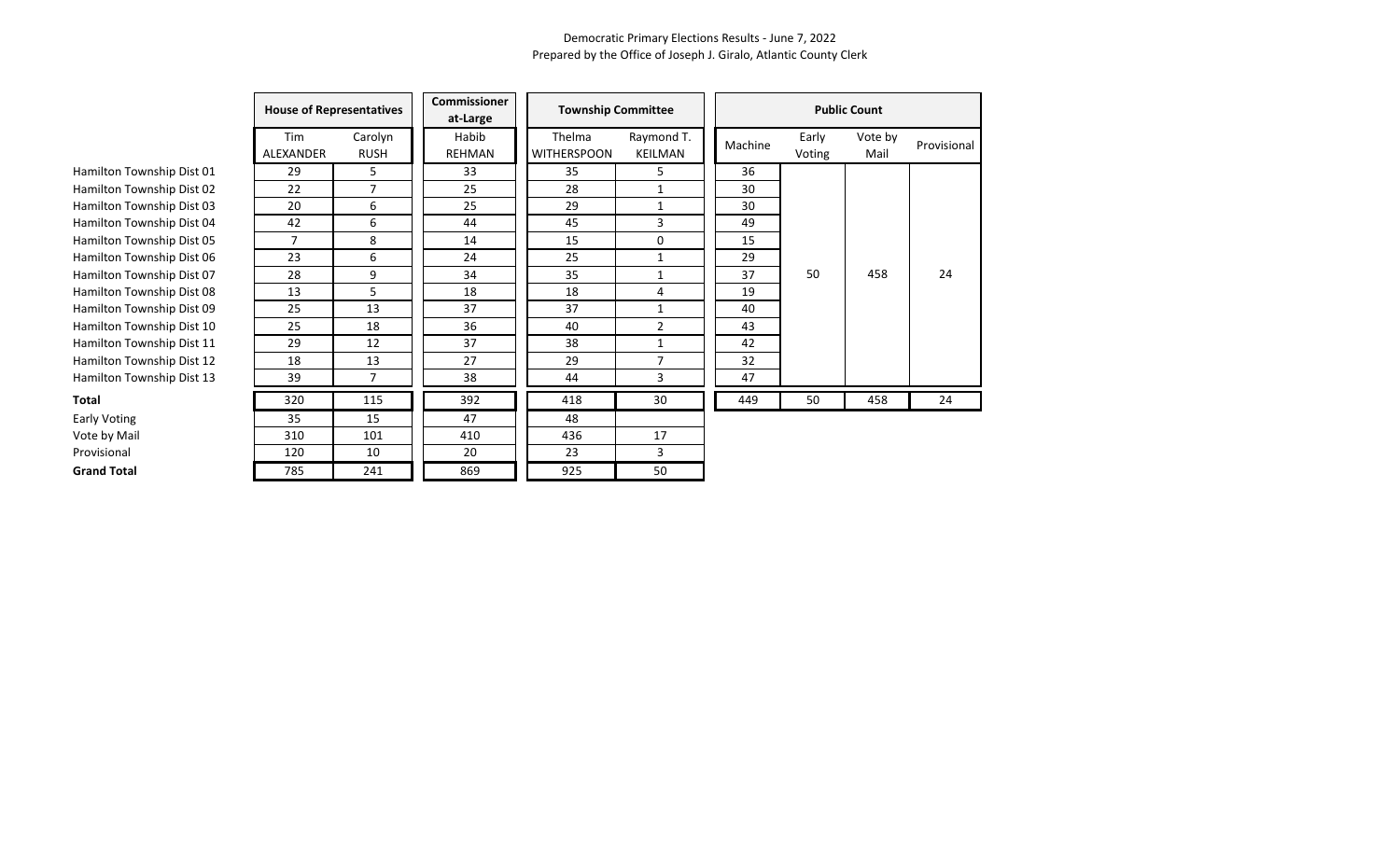|                    |                  | <b>House of Representatives</b> |                        | <b>Common Council</b> |                      |                      | <b>Public Count</b> |                 |                 |                |  |
|--------------------|------------------|---------------------------------|------------------------|-----------------------|----------------------|----------------------|---------------------|-----------------|-----------------|----------------|--|
|                    | Tim<br>ALEXANDER | Carolyn<br><b>RUSH</b>          | Habib<br><b>REHMAN</b> | No Petition<br>Filed  | No Petition<br>Filed | No Petition<br>Filed | Machine             | Early<br>Voting | Vote by<br>Mail | Provisional    |  |
| Hammonton Dist 01  | 13               | 3                               | 14                     |                       |                      |                      | 16                  |                 |                 |                |  |
| Hammonton Dist 02  | 3                | $\overline{2}$                  | 5                      |                       |                      |                      | 5                   |                 |                 |                |  |
| Hammonton Dist 03  | 14               | 3                               | 15                     |                       |                      |                      | 17                  |                 |                 |                |  |
| Hammonton Dist 04  | 5                | 3                               | 8                      |                       |                      |                      | 8                   | 8               | 151             | $\overline{2}$ |  |
| Hammonton Dist 05  | 16               |                                 | 19                     |                       |                      |                      | 24                  |                 |                 |                |  |
| Hammonton Dist 06  | 5                | 4                               | 8                      |                       |                      |                      | 9                   |                 |                 |                |  |
| Hammonton Dist 07  | 13               | 6                               | 18                     |                       |                      |                      | 19                  |                 |                 |                |  |
| Total              | 69               | 28                              | 87                     | 0                     | $\Omega$             | 0                    | 98                  | 8               | 151             | $2^{\circ}$    |  |
| Early Voting       | 4                | 3                               | 6                      |                       |                      |                      |                     |                 |                 |                |  |
| Vote by Mail       | 94               | 38                              | 126                    |                       |                      |                      |                     |                 |                 |                |  |
| Provisional        | $\Omega$         | $\overline{2}$                  |                        |                       |                      |                      |                     |                 |                 |                |  |
| <b>Grand Total</b> | 167              | 71                              | 220                    | 0                     | 0                    | 0                    |                     |                 |                 |                |  |

Early Voti Vote by N Provisiona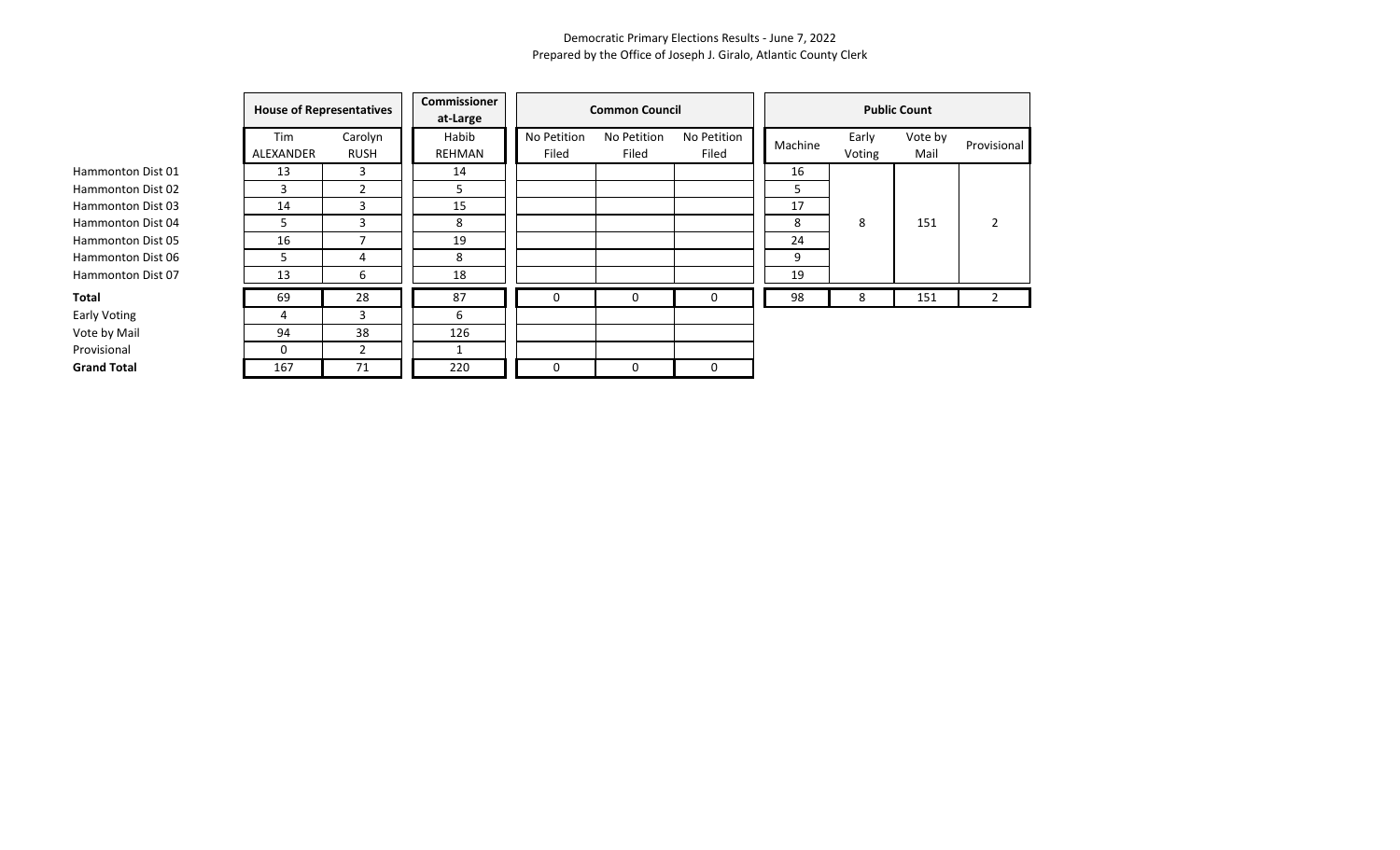|                    |                  | <b>House of Representatives</b> |                        | Council<br>Ward 1    | Commissioner         | Council<br>Ward 2 | <b>Public Count</b> |                 |             |  |  |
|--------------------|------------------|---------------------------------|------------------------|----------------------|----------------------|-------------------|---------------------|-----------------|-------------|--|--|
|                    | Tim<br>ALEXANDER | Carolyn<br><b>RUSH</b>          | Habib<br><b>REHMAN</b> | No Petition<br>Filed | No Petition<br>Filed | Machine           | Early<br>Voting     | Vote by<br>Mail | Provisional |  |  |
| Linwood W1 D1      | 36               | 18                              | 50                     |                      |                      | 54                | 4                   | 67              |             |  |  |
| Linwood W1 D2      | 5.               | 8                               | 8                      |                      |                      | 13                |                     |                 |             |  |  |
| Linwood W2 D1      | 14               | 11                              | 18                     |                      |                      | 25                |                     |                 |             |  |  |
| Linwood W2 D2      | 11               | 3                               | 13                     |                      |                      | 14                | 3                   | 69              | 0           |  |  |
| Linwood W2 D3      | 10               | 4                               | 11                     |                      |                      | 15                |                     |                 |             |  |  |
| Total              | 76               | 44                              | 100                    | 0                    | 0                    | 121               |                     | 136             | 2           |  |  |
| Early Voting       | 4                | 3                               | 5.                     |                      |                      |                   |                     |                 |             |  |  |
| Vote by Mail       | 85               | 43                              | 118                    |                      |                      |                   |                     |                 |             |  |  |
| Provisional        |                  |                                 |                        |                      |                      |                   |                     |                 |             |  |  |
| <b>Grand Total</b> | 166              | 91                              | 224                    | 0                    | 0                    |                   |                     |                 |             |  |  |

Linwood W1 D1 Linwood W1 D2 Linwood W2 D1 Linwood W2 D2

Early Voting Vote by Mail Provisional **Grand Total**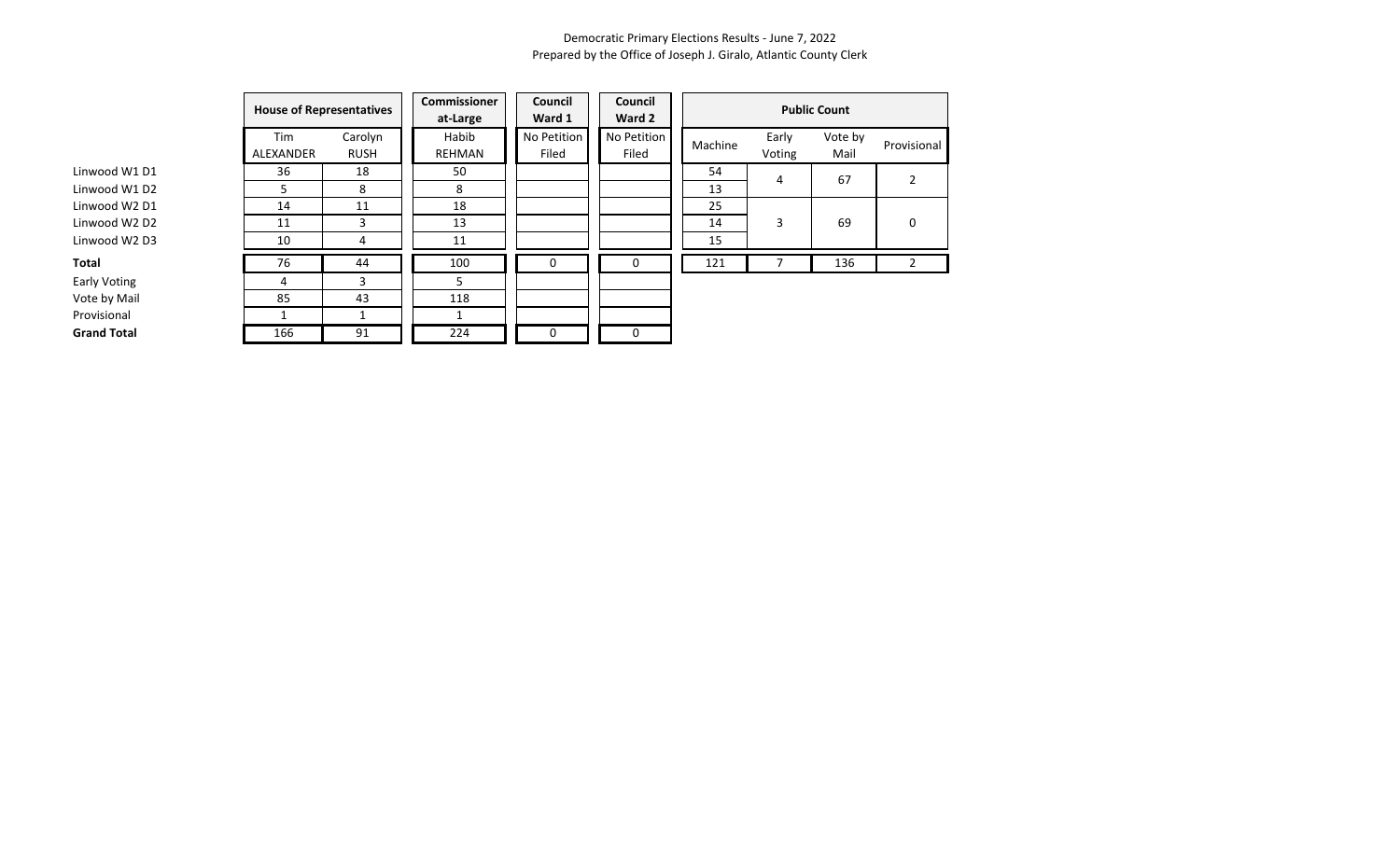|                     |                  | <b>House of Representatives</b> |                        | Commissioner<br>District 1 | <b>Public Count</b> |                 |                 |        |  |
|---------------------|------------------|---------------------------------|------------------------|----------------------------|---------------------|-----------------|-----------------|--------|--|
|                     | Tim<br>ALEXANDER | Carolyn<br><b>RUSH</b>          | Habib<br><b>REHMAN</b> | Ernest D.<br>COURSEY, Sr.  | Machine             | Early<br>Voting | Vote by<br>Mail | Provis |  |
| Longport            | 22               | 6                               | 25                     | 25                         | 28                  |                 | 23              | 6      |  |
| Total               | 22               | 6                               | 25                     | 25                         | 28                  |                 | 23              | 6      |  |
| <b>Early Voting</b> |                  |                                 |                        |                            |                     |                 |                 |        |  |
| Vote by Mail        | 20               |                                 | 22                     | 22                         |                     |                 |                 |        |  |
| Provisional         |                  | 4                               | 4                      |                            |                     |                 |                 |        |  |
| <b>Grand Total</b>  | 44               | 13                              | 52                     | 52                         |                     |                 |                 |        |  |

| <b>Public Count</b> |                 |                 |             |  |  |  |  |  |  |  |
|---------------------|-----------------|-----------------|-------------|--|--|--|--|--|--|--|
| Machine             | Early<br>Voting | Vote by<br>Mail | Provisional |  |  |  |  |  |  |  |
| 28                  |                 | 23              |             |  |  |  |  |  |  |  |
| 28                  |                 |                 |             |  |  |  |  |  |  |  |
|                     |                 |                 |             |  |  |  |  |  |  |  |

Early Voting Vote by Mail Provisional **Grand Total**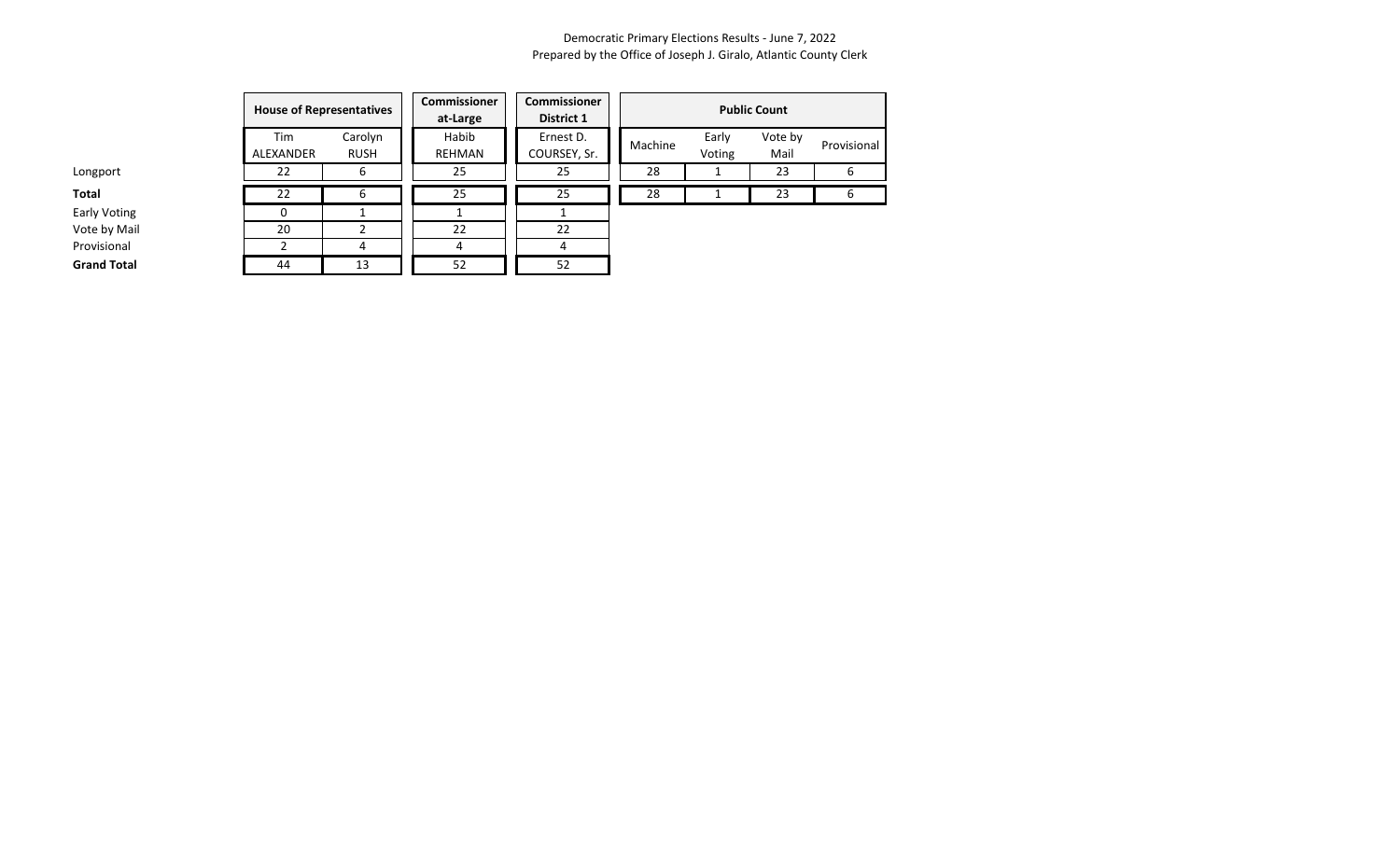|                    | <b>House of Representatives</b> |                        | <b>Commissioner</b><br>at-Large | <b>Commissioner</b><br><b>District 1</b> | <b>Public Count</b> |                 |                 |             |  |  |
|--------------------|---------------------------------|------------------------|---------------------------------|------------------------------------------|---------------------|-----------------|-----------------|-------------|--|--|
|                    | Tim<br>ALEXANDER                | Carolyn<br><b>RUSH</b> | Habib<br><b>REHMAN</b>          | Ernest D.<br>COURSEY, Sr.                | Machine             | Early<br>Voting | Vote by<br>Mail | Provisional |  |  |
| Margate Dist 01    | 29                              | 8                      | 32                              | 31                                       | 37                  |                 |                 |             |  |  |
| Margate Dist 02    | 27                              | 9                      | 35                              | 35                                       | 36                  | 9               | 173             |             |  |  |
| Margate Dist 03    | 20                              | 6                      | 23                              | 22                                       | 28                  |                 |                 |             |  |  |
| Margate Dist 04    | 16                              | 4                      | 18                              | 18                                       | 20                  |                 |                 |             |  |  |
| <b>Total</b>       | 92                              | 27                     | 108                             | 106                                      | 121                 | 9               | 173             |             |  |  |
| Early Voting       | 8                               |                        | 9                               | 9                                        |                     |                 |                 |             |  |  |
| Vote by Mail       | 125                             | 38                     | 159                             | 157                                      |                     |                 |                 |             |  |  |
| Provisional        | 4                               |                        | 6                               | 6                                        |                     |                 |                 |             |  |  |
| <b>Grand Total</b> | 229                             | 68                     | 282                             | 278                                      |                     |                 |                 |             |  |  |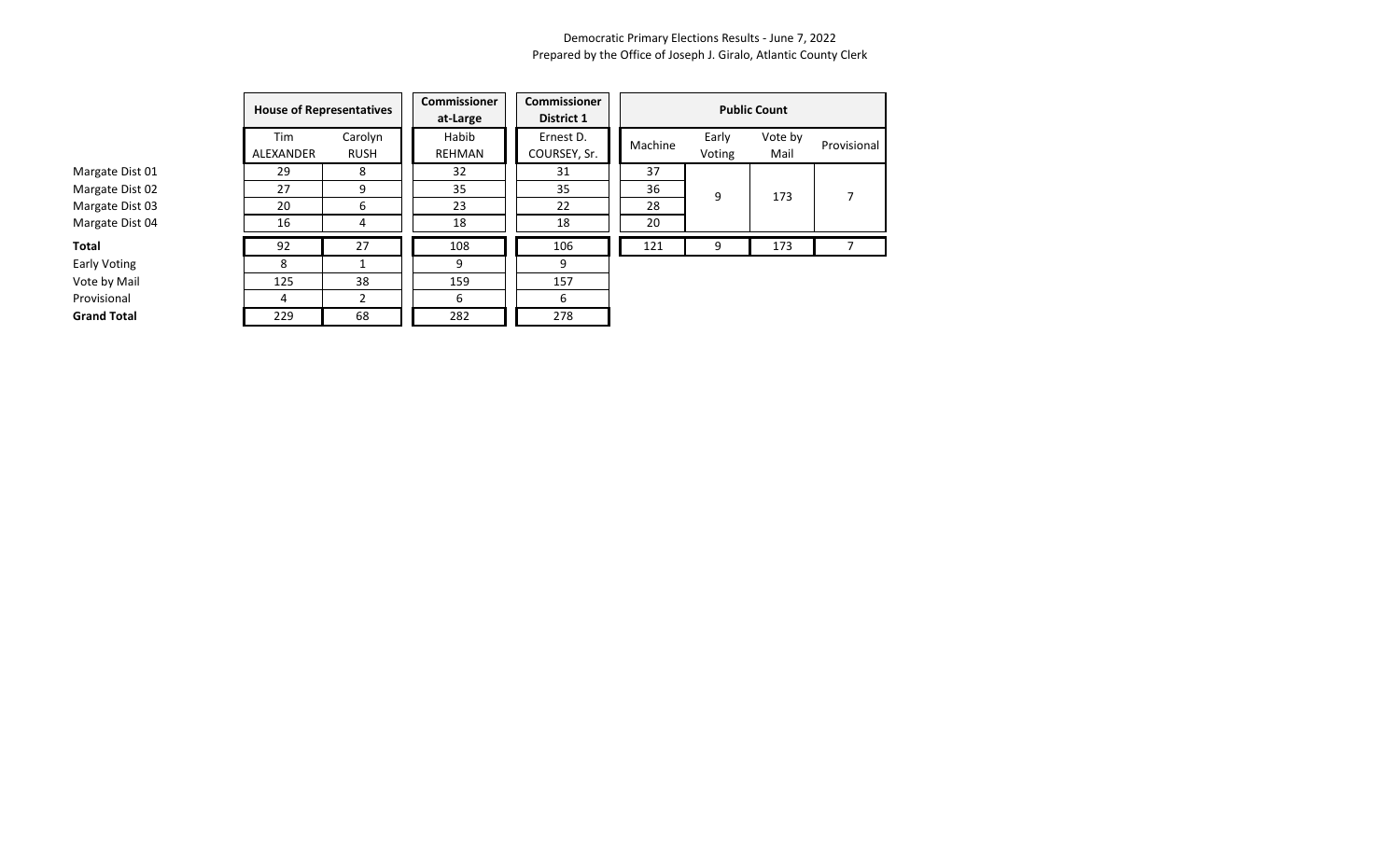|                         | <b>House of Representatives</b> |                        | <b>Commissioner</b><br>at-Large |                    | <b>Township Committee</b> | <b>Public Count</b> |                 |                 |             |  |
|-------------------------|---------------------------------|------------------------|---------------------------------|--------------------|---------------------------|---------------------|-----------------|-----------------|-------------|--|
|                         | Tim<br><b>ALEXANDER</b>         | Carolyn<br><b>RUSH</b> | Habib<br><b>REHMAN</b>          | Barbara<br>RHEAULT | Jessica<br>CARROLL        | Machine             | Early<br>Voting | Vote by<br>Mail | Provisional |  |
| Mullica Township Dist 1 | 23                              | 15                     | 34                              |                    |                           | 39                  |                 |                 |             |  |
| Mullica Township Dist 2 | 15                              | 8                      | 20                              |                    |                           | 23                  | 4               | 79              | 6           |  |
| Mullica Township Dist 3 | 15                              |                        | 19                              |                    | 0                         | 23                  |                 |                 |             |  |
| Total                   | 53                              | 30                     | 73                              |                    |                           | 85                  | 4               | 79              | 6           |  |
| Early Voting            |                                 |                        |                                 |                    |                           |                     |                 |                 |             |  |
| Vote by Mail            | 52                              | 23                     | 65                              |                    |                           |                     |                 |                 |             |  |
| Provisional             | ર                               |                        |                                 |                    |                           |                     |                 |                 |             |  |
| <b>Grand Total</b>      | 111                             | 56                     | 147                             | 13                 | 12                        |                     |                 |                 |             |  |

Mullica Townsl Mullica Townsl Mullica Townsl

Early Voting

Vote by Mail

**Grand Total**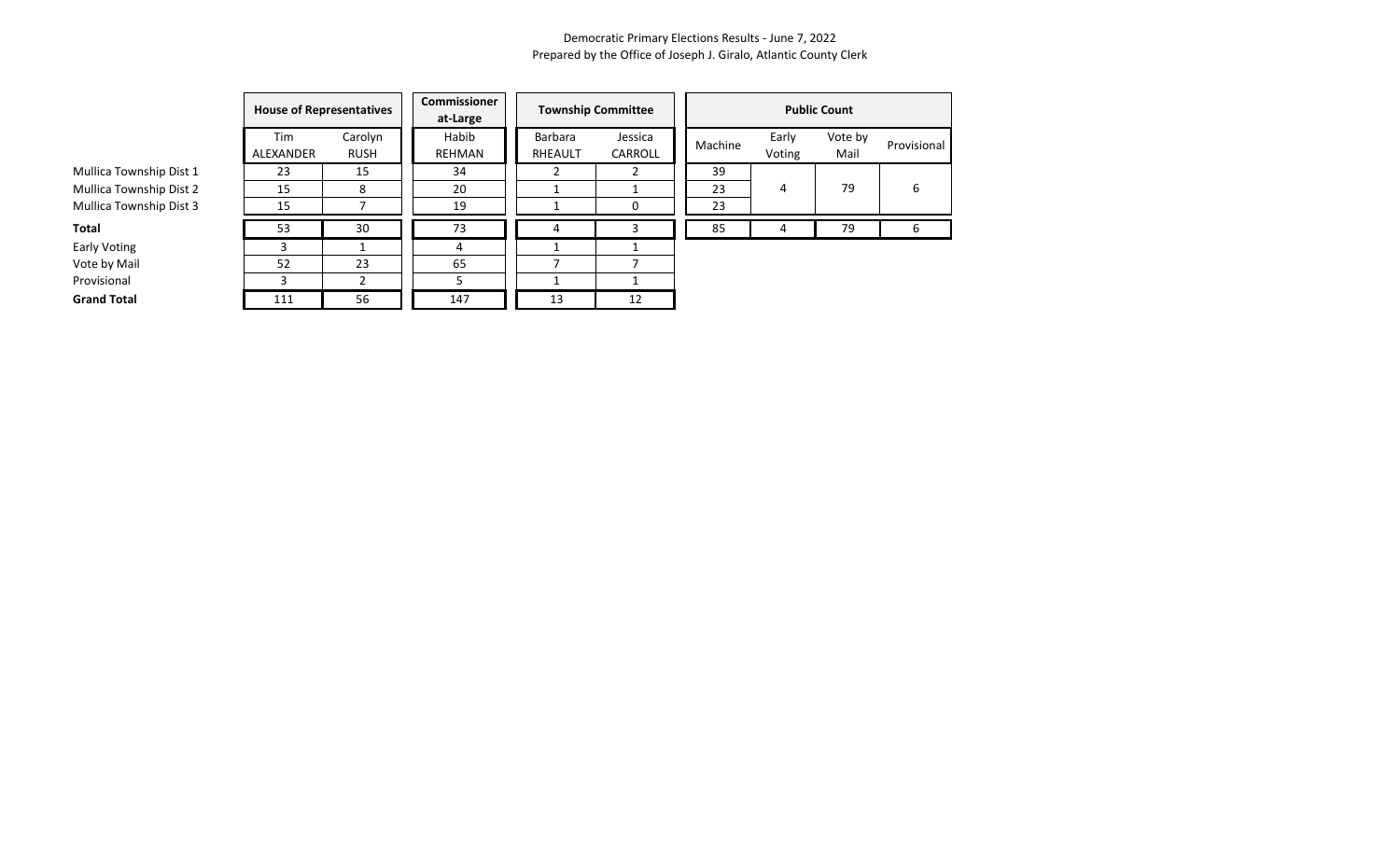|                    |                  | <b>House of Representatives</b> |                        | <b>Council</b><br>Ward 1 | Council<br>Ward 2   |         | <b>Public Count</b> |                 |             |  |
|--------------------|------------------|---------------------------------|------------------------|--------------------------|---------------------|---------|---------------------|-----------------|-------------|--|
|                    | Tim<br>ALEXANDER | Carolyn<br><b>RUSH</b>          | Habib<br><b>REHMAN</b> | Paul V.<br><b>UTTS</b>   | Thomas R.<br>CORONA | Machine | Early<br>Voting     | Vote by<br>Mail | Provisional |  |
| Northfield W1 D1   | 14               | 4                               | 18                     | 18                       |                     | 18      |                     |                 |             |  |
| Northfield W1 D2   | 9                | $\overline{2}$                  | 8                      | 9                        |                     | 11      | 15                  | 77              |             |  |
| Northfield W1 D3   | 9                | 6                               | 14                     | 15                       |                     | 15      |                     |                 |             |  |
| Northfield W1 D4   | 6                | 3                               | 8                      | 8                        |                     | 9       |                     |                 |             |  |
| Northfield W2 D1   | 16               | 8                               | 21                     |                          | 21                  | 24      |                     |                 |             |  |
| Northfield W2 D2   | 7                | 9                               | 13                     |                          | 16                  | 17      | 5                   | 94              | 3           |  |
| Northfield W2 D3   | 11               | 8                               | 17                     |                          | 17                  | 19      |                     |                 |             |  |
| Northfield W2 D4   | 9                | 3                               | 12                     |                          | 13                  | 13      |                     |                 |             |  |
| Total              | 81               | 43                              | 111                    | 50                       | 67                  | 126     | 20                  | 171             | 4           |  |
| Early Voting       | 13               |                                 | 18                     | 15                       | 5                   |         |                     |                 |             |  |
| Vote by Mail       | 92               | 66                              | 146                    | 69                       | 89                  |         |                     |                 |             |  |
| Provisional        | 4                | 0                               | 4                      |                          | 3                   |         |                     |                 |             |  |
| <b>Grand Total</b> | 190              | 116                             | 279                    | 135                      | 164                 |         |                     |                 |             |  |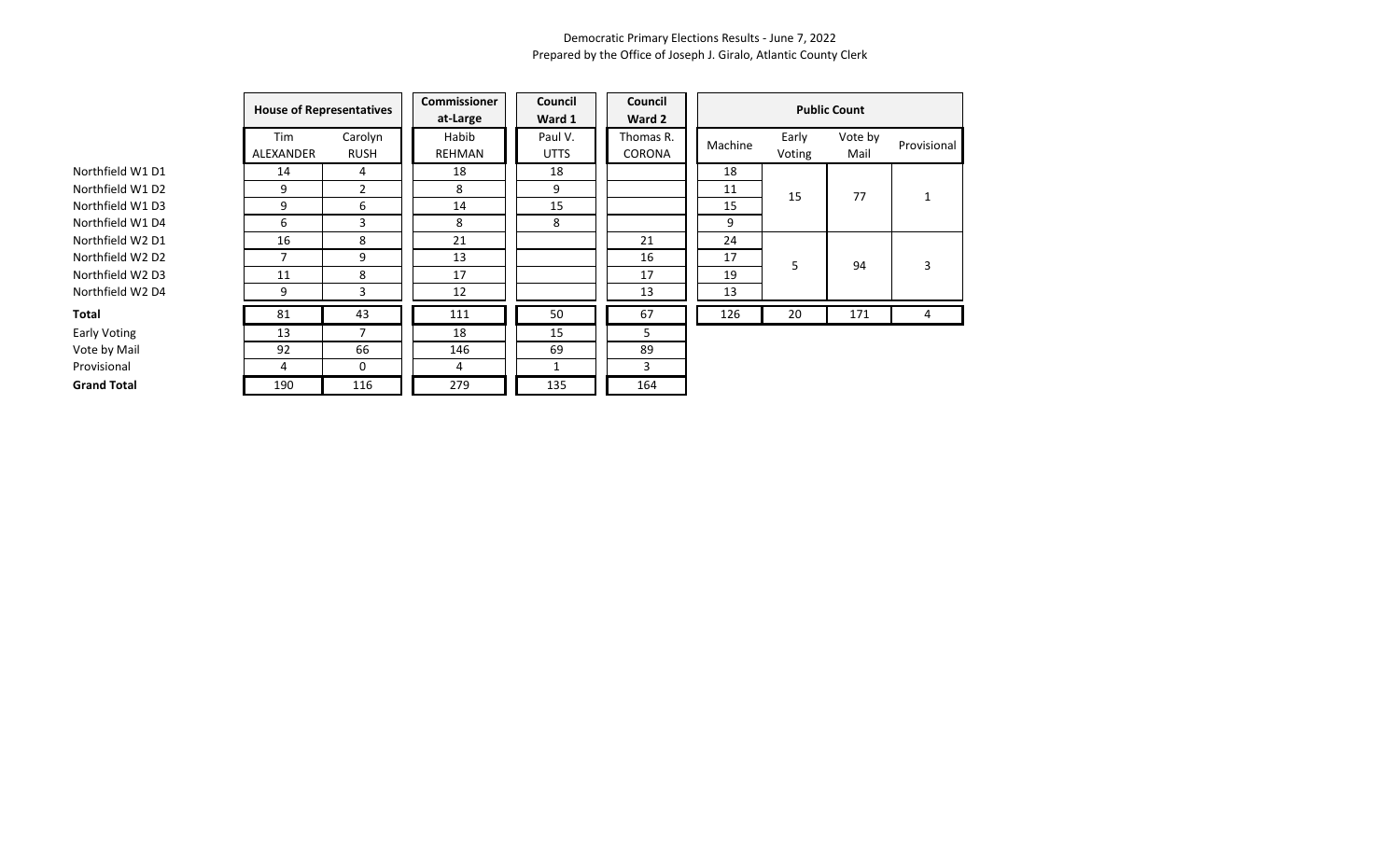|                     |                  | <b>House of Representatives</b> |                        |                            | <b>Council Ward 1</b>         |                  |                      | <b>Council Ward 2</b> | <b>Public Count</b> |                 |                 |             |  |
|---------------------|------------------|---------------------------------|------------------------|----------------------------|-------------------------------|------------------|----------------------|-----------------------|---------------------|-----------------|-----------------|-------------|--|
|                     | Tim<br>ALEXANDER | Carolyn<br><b>RUSH</b>          | Habib<br><b>REHMAN</b> | James D.<br><b>BARCLAY</b> | Richard E.L.<br><b>NORRIS</b> | Cory A.<br>YOUNG | Victor M.<br>CARMONA | Julio<br>SANCHEZ, Jr. | Machine             | Early<br>Voting | Vote by<br>Mail | Provisional |  |
| Pleasantville W1 D1 | 33               | 13                              | 38                     | 24                         | 6                             | 24               |                      |                       | 55                  |                 |                 |             |  |
| Pleasantville W1 D2 | 34               | 12                              | 37                     | 23                         | 14                            | 14               |                      |                       | 53                  | 7               | 274             | 8           |  |
| Pleasantville W1 D3 | 29               | 8                               | 31                     | 19                         | 11                            | 10               |                      |                       | 40                  |                 |                 |             |  |
| Pleasantville W1 D4 | 44               | 9                               | 40                     | 20                         | 20                            | 13               |                      |                       | 59                  |                 |                 |             |  |
| Pleasantville W2 D1 | 38               | 13                              | 35                     |                            |                               |                  | 30                   | 21                    | 57                  |                 |                 |             |  |
| Pleasantville W2 D2 | 40               | 18                              | 42                     |                            |                               |                  | 28                   | 33                    | 63                  | 10              | 221             | 15          |  |
| Pleasantville W2 D3 | 53               | 26                              | 62                     |                            |                               |                  | 33                   | 50                    | 87                  |                 |                 |             |  |
| Pleasantville W2 D4 | 62               | 17                              | 64                     |                            |                               |                  | 51                   | 31                    | 84                  |                 |                 |             |  |
| Total               | 333              | 116                             | 349                    | 86                         | 51                            | 61               | 142                  | 135                   | 498                 | 17              | 495             | 23          |  |
| Early Voting        | b                | 10                              | 11                     | 3                          | $\mathfrak{p}$                |                  | 4                    | b                     |                     |                 |                 |             |  |
| Vote by Mail        | 136              | 300                             | 193                    | 51                         | 26                            | 178              | 164                  | 44                    |                     |                 |                 |             |  |
| Provisional         | 12               |                                 | 13                     | כ                          |                               | $\overline{2}$   |                      | 9                     |                     |                 |                 |             |  |
| <b>Grand Total</b>  | 487              | 430                             | 566                    | 145                        | 80                            | 242              | 311                  | 194                   |                     |                 |                 |             |  |
|                     |                  |                                 |                        |                            |                               |                  |                      |                       |                     |                 |                 |             |  |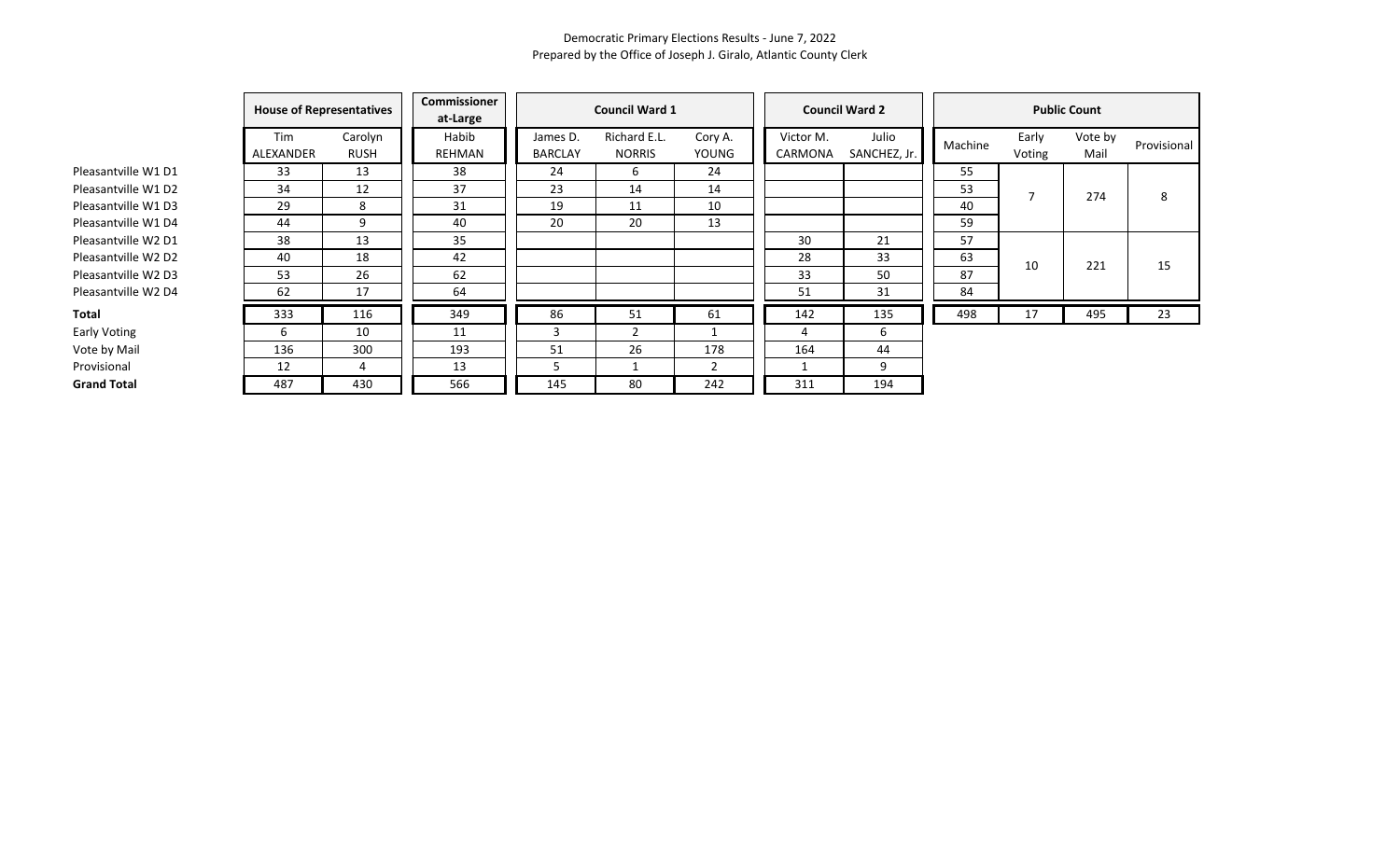|                      |                  | <b>House of Representatives</b> |                 | Commissioner<br><b>District 4</b> | Council<br>Ward 1    | Council<br>Ward 2    | <b>Public Count</b> |                 |                 |             |  |
|----------------------|------------------|---------------------------------|-----------------|-----------------------------------|----------------------|----------------------|---------------------|-----------------|-----------------|-------------|--|
|                      | Tim<br>ALEXANDER | Carolyn<br><b>RUSH</b>          | Habib<br>REHMAN | Jay R.<br>SHAH                    | No Petition<br>Filed | No Petition<br>Filed | Machine             | Early<br>Voting | Vote by<br>Mail | Provisional |  |
| Port Republic Ward 1 | 16               | 4                               | 21              | 21                                |                      |                      | 21                  |                 | 10              |             |  |
| Port Republic Ward 2 |                  | 9                               | 12              | 12                                |                      |                      | 13                  |                 |                 |             |  |
| Total                | 20               | 13                              | 33              | 33                                | 0                    | 0                    | 34                  |                 | 15              |             |  |
| Early Voting         |                  |                                 |                 |                                   |                      |                      |                     |                 |                 |             |  |
| Vote by Mail         | a                | 4                               | 14              | 14                                |                      |                      |                     |                 |                 |             |  |
| Provisional          |                  | 0                               |                 |                                   |                      |                      |                     |                 |                 |             |  |
| <b>Grand Total</b>   | 31               | 18                              | 50              | 50                                | 0                    | 0                    |                     |                 |                 |             |  |

**Early Voting** Vote by Mai

Provisional<br>Grand Total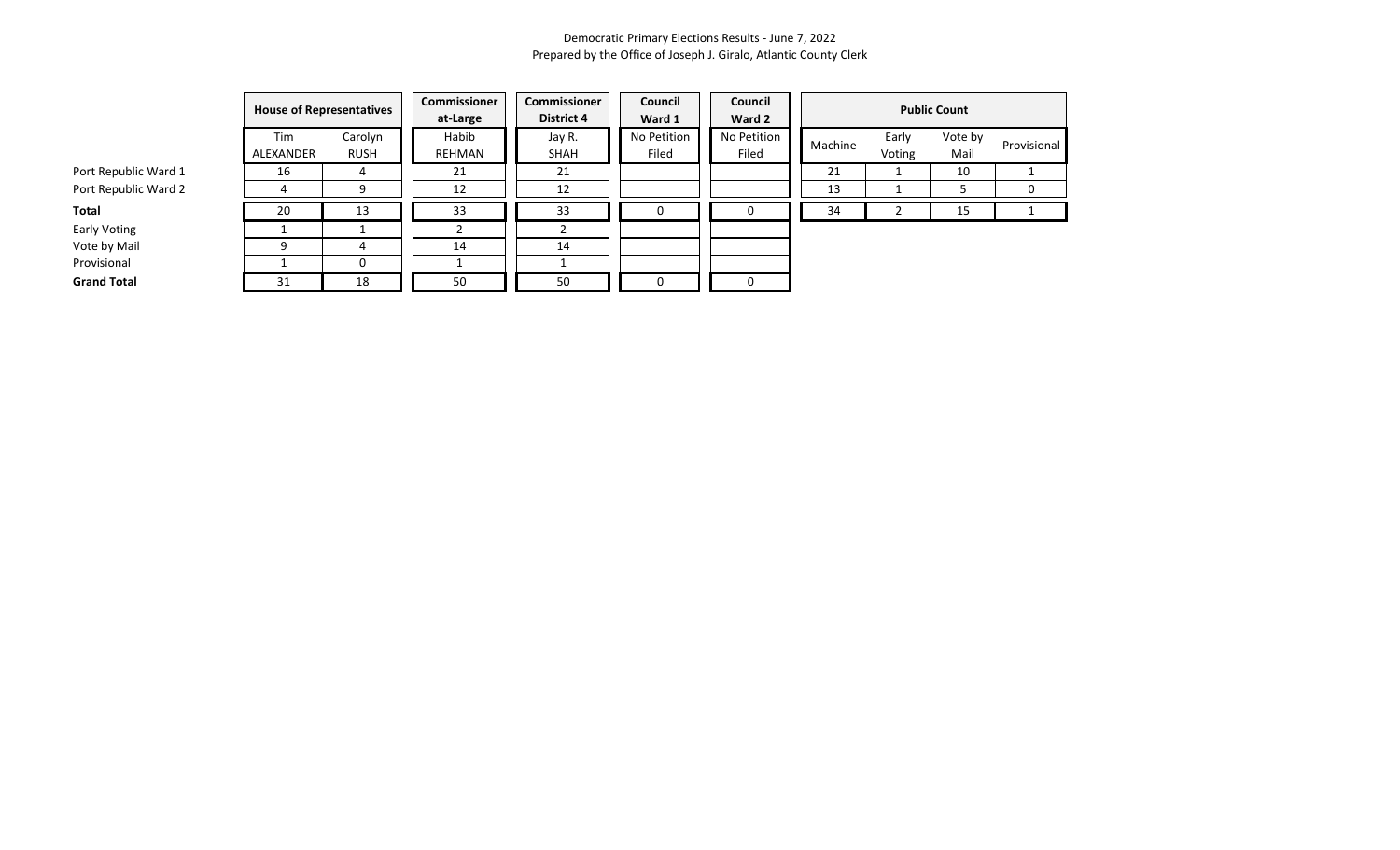|                    | <b>House of Representatives</b> |                        | <b>Commissioner</b><br>Council<br>Ward 1<br>at-Large |                        | <b>Council Ward 1</b><br>1 YEAR<br><b>UNEXPIRED</b> | Council<br>Ward 2    | <b>Public Count</b> |                 |                 |             |  |
|--------------------|---------------------------------|------------------------|------------------------------------------------------|------------------------|-----------------------------------------------------|----------------------|---------------------|-----------------|-----------------|-------------|--|
|                    | Tim<br>ALEXANDER                | Carolyn<br><b>RUSH</b> | Habib<br>REHMAN                                      | Daniel<br><b>MYERS</b> | Elizabeth "Lisa"<br><b>BENDER</b>                   | No Petition<br>Filed | Machine             | Early<br>Voting | Vote by<br>Mail | Provisional |  |
| Somers Point W1 D1 | 24                              | 11                     | 33                                                   | 35                     | 33                                                  |                      | 36                  |                 |                 |             |  |
| Somers Point W1 D2 | 18                              | 12                     | 28                                                   | 29                     | 29                                                  |                      | 31                  | $\overline{2}$  | 85              | 4           |  |
| Somers Point W1 D3 | 9                               | 5                      | 13                                                   | 14                     | 14                                                  |                      | 14                  |                 |                 |             |  |
| Somers Point W1 D4 | 23                              | 9                      | 27                                                   | 29                     | 29                                                  |                      | 32                  |                 |                 |             |  |
| Somers Point W2 D1 | 17                              | 6                      | 22                                                   |                        |                                                     |                      | 23                  |                 |                 |             |  |
| Somers Point W2 D2 | 6                               | 5                      | 9                                                    |                        |                                                     |                      | 11                  | 3               | 102             | 13          |  |
| Somers Point W2 D3 | 15                              | 10                     | 20                                                   |                        |                                                     |                      | 25                  |                 |                 |             |  |
| Somers Point W2 D4 | 17                              | 10                     | 21                                                   |                        |                                                     |                      | 28                  |                 |                 |             |  |
| Total              | 129                             | 68                     | 173                                                  | 107                    | 105                                                 | 0                    | 200                 | 5               | 187             | 17          |  |
| Early Voting       | 3                               | $\mathbf{2}$           | 4                                                    | 1                      |                                                     |                      |                     |                 |                 |             |  |
| Vote by Mail       | 118                             | 55                     | 163                                                  | 80                     | 78                                                  |                      |                     |                 |                 |             |  |
| Provisional        |                                 | 9                      | 13                                                   | 3                      | 3                                                   |                      |                     |                 |                 |             |  |
| <b>Grand Total</b> | 257                             | 134                    | 353                                                  | 191                    | 187                                                 | 0                    |                     |                 |                 |             |  |

Early Voting **Provisional**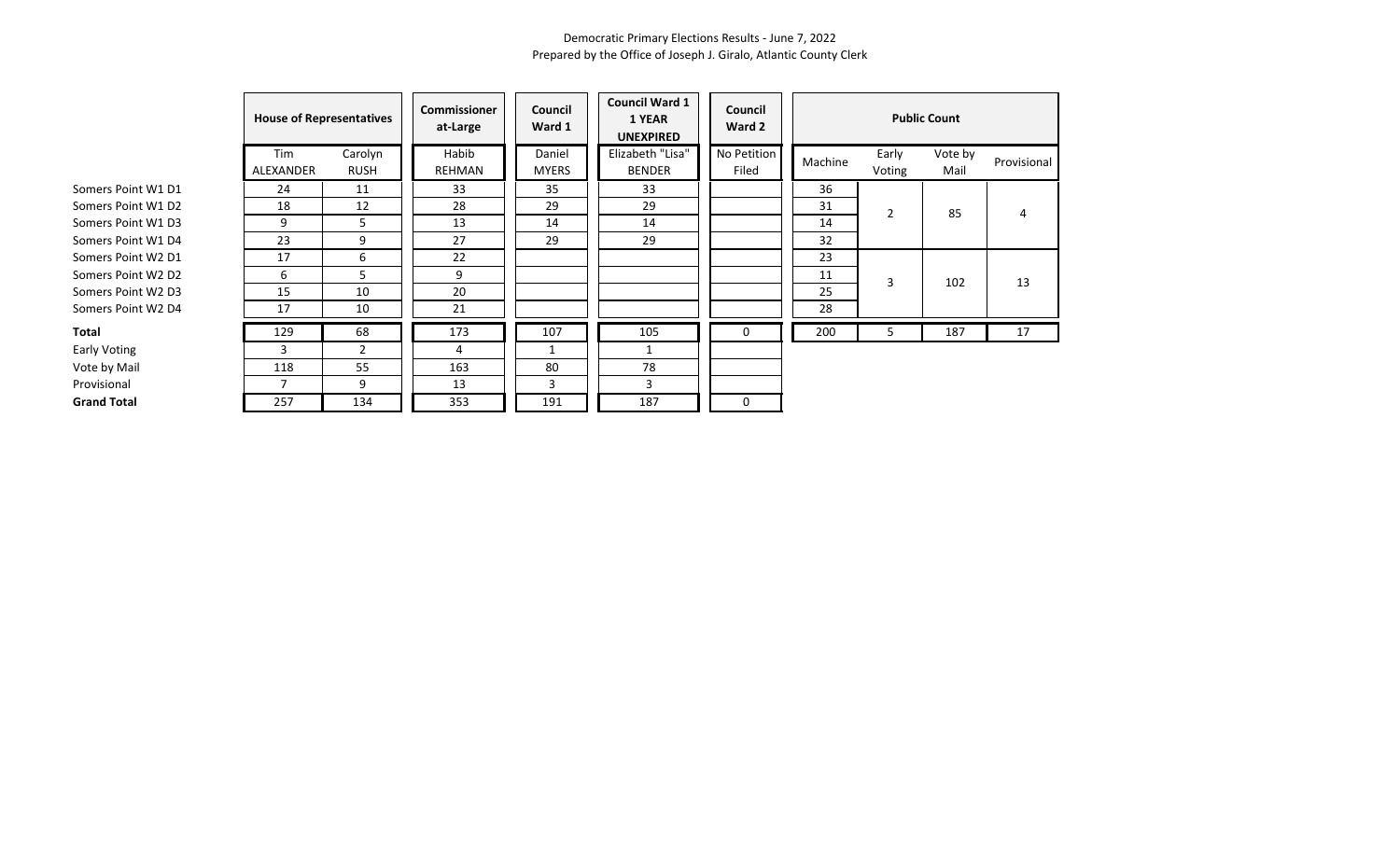|                    | <b>House of Representatives</b> |                        | <b>Commissioner</b><br>at-Large |  | <b>Commissioner</b><br><b>District 1</b> |         |                 |                 |             |
|--------------------|---------------------------------|------------------------|---------------------------------|--|------------------------------------------|---------|-----------------|-----------------|-------------|
|                    | Tim<br>ALEXANDER                | Carolyn<br><b>RUSH</b> | Habib<br>REHMAN                 |  | Ernest D.<br>COURSEY, Sr.                | Machine | Early<br>Voting | Vote by<br>Mail | Provisional |
| Ventnor Dist 01    | 29                              | 13                     | 31                              |  | 30                                       | 42      |                 |                 |             |
| Ventnor Dist 02    | 25                              | 11                     | 30                              |  | 27                                       | 38      |                 |                 |             |
| Ventnor Dist 03    | 18                              | 21                     | 33                              |  | 34                                       | 41      | 6               | 209             | 17          |
| Ventnor Dist 04    | 26                              | 15                     | 34                              |  | 34                                       | 42      |                 |                 |             |
| Ventnor Dist 05    | 22                              | 9                      | 28                              |  | 27                                       | 34      |                 |                 |             |
| Total              | 120                             | 69                     | 156                             |  | 152                                      | 197     | 6               | 209             | 17          |
| Early Voting       | 3                               | 3                      | 4                               |  | 4                                        |         |                 |                 |             |
| Vote by Mail       | 128                             | 57                     | 176                             |  | 173                                      |         |                 |                 |             |
| Provisional        | 10                              | 6                      | 13                              |  | 12                                       |         |                 |                 |             |
| <b>Grand Total</b> | 261                             | 135                    | 349                             |  | 341                                      |         |                 |                 |             |